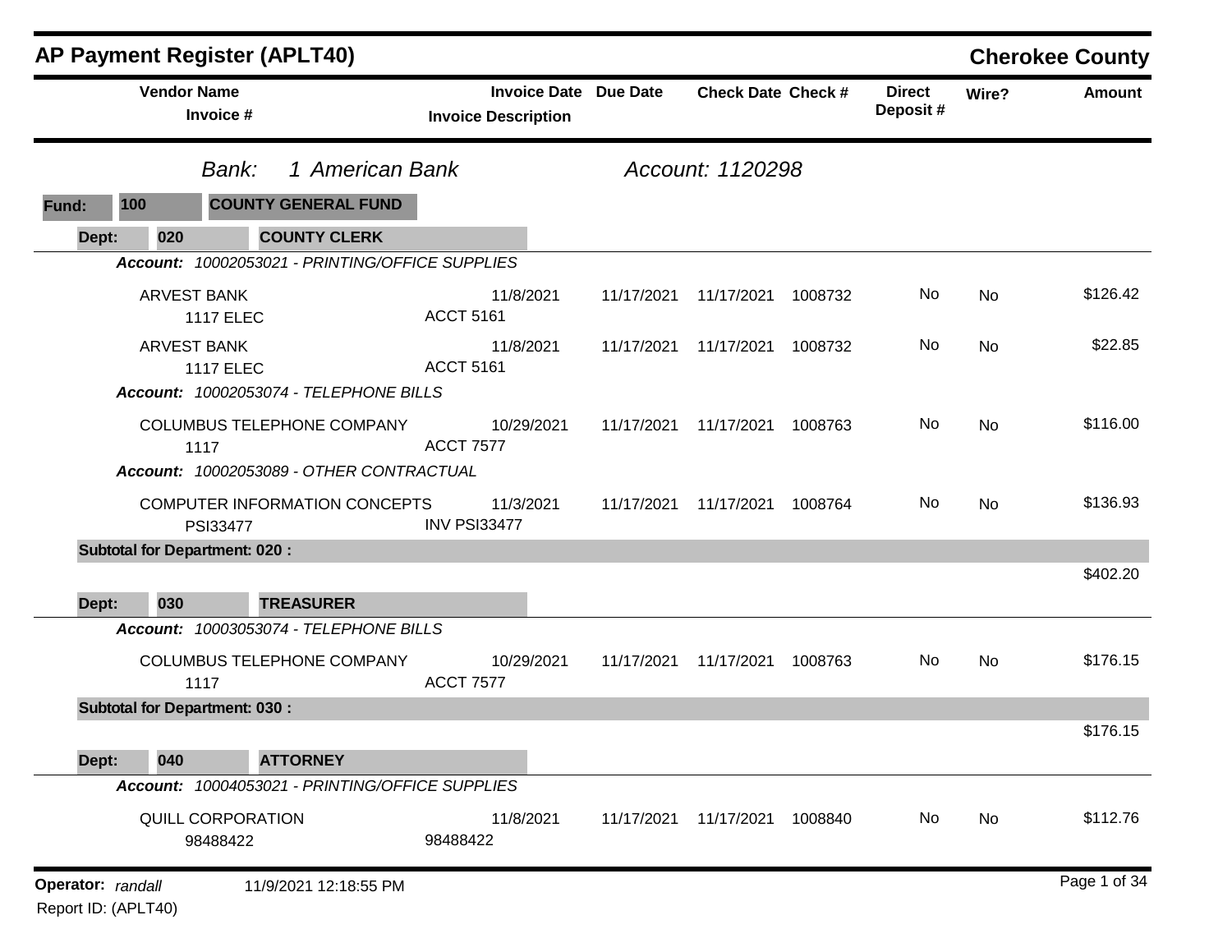|       | <b>AP Payment Register (APLT40)</b>                                                 |                            |            |                              |                               |         |                           |           | <b>Cherokee County</b> |
|-------|-------------------------------------------------------------------------------------|----------------------------|------------|------------------------------|-------------------------------|---------|---------------------------|-----------|------------------------|
|       | <b>Vendor Name</b><br>Invoice #                                                     | <b>Invoice Description</b> |            | <b>Invoice Date Due Date</b> | <b>Check Date Check #</b>     |         | <b>Direct</b><br>Deposit# | Wire?     | Amount                 |
|       | Account: 10004053030 - GASOLINE                                                     |                            |            |                              |                               |         |                           |           |                        |
|       | <b>ARVEST BANK</b><br>1117 AT1<br>Account: 10004053068 - OTHER COMMODITIES          | <b>ACCT 1936</b>           | 11/8/2021  | 11/17/2021                   | 11/17/2021 1008732            |         | No.                       | <b>No</b> | \$70.73                |
|       | <b>CULLIGAN OF JOPLIN</b><br>200486                                                 | <b>INV 200486</b>          | 11/8/2021  |                              | 11/17/2021 11/17/2021         | 1008768 | No.                       | <b>No</b> | \$6.50                 |
|       | <b>CULLIGAN OF JOPLIN</b><br>198981                                                 | <b>INV 198981</b>          | 11/8/2021  |                              | 11/17/2021 11/17/2021 1008768 |         | No                        | No        | \$13.40                |
|       | Account: 10004053074 - TELEPHONE BILLS                                              |                            |            |                              |                               |         |                           |           |                        |
|       | COLUMBUS TELEPHONE COMPANY<br>1117                                                  | <b>ACCT 7577</b>           | 10/29/2021 | 11/17/2021                   | 11/17/2021                    | 1008763 | No.                       | <b>No</b> | \$203.28               |
|       | Account: 10004053089 - OTHER CONTRACTUAL                                            |                            |            |                              |                               |         |                           |           |                        |
|       | <b>ARVEST BANK</b><br>1117 at                                                       | <b>ACCT 1977</b>           | 11/8/2021  | 11/17/2021                   | 11/17/2021                    | 1008732 | No                        | <b>No</b> | \$38.00                |
|       | THOMSON REUTERS - WEST<br>845260144                                                 | INV 845260144              | 11/8/2021  | 11/17/2021                   | 11/17/2021                    | 1008856 | No.                       | No        | \$301.74               |
|       | <b>Subtotal for Department: 040:</b>                                                |                            |            |                              |                               |         |                           |           |                        |
|       |                                                                                     |                            |            |                              |                               |         |                           |           | \$746.41               |
| Dept: | 050<br><b>REGISTER OF DEEDS</b><br>Account: 10005053074 - UTILITIES/TELEPHONE BILLS |                            |            |                              |                               |         |                           |           |                        |
|       |                                                                                     |                            |            |                              |                               |         |                           |           |                        |
|       | COLUMBUS TELEPHONE COMPANY<br>1117                                                  | <b>ACCT 7577</b>           | 10/29/2021 | 11/17/2021                   | 11/17/2021 1008763            |         | No.                       | <b>No</b> | \$91.93                |
|       | <b>Subtotal for Department: 050:</b>                                                |                            |            |                              |                               |         |                           |           |                        |
|       |                                                                                     |                            |            |                              |                               |         |                           |           | \$91.93                |
| Dept: | <b>SHERIFF &amp; JAIL</b><br>060                                                    |                            |            |                              |                               |         |                           |           |                        |

*Account: 10006053021 - PRINTING/OFFICE SUPPLIES*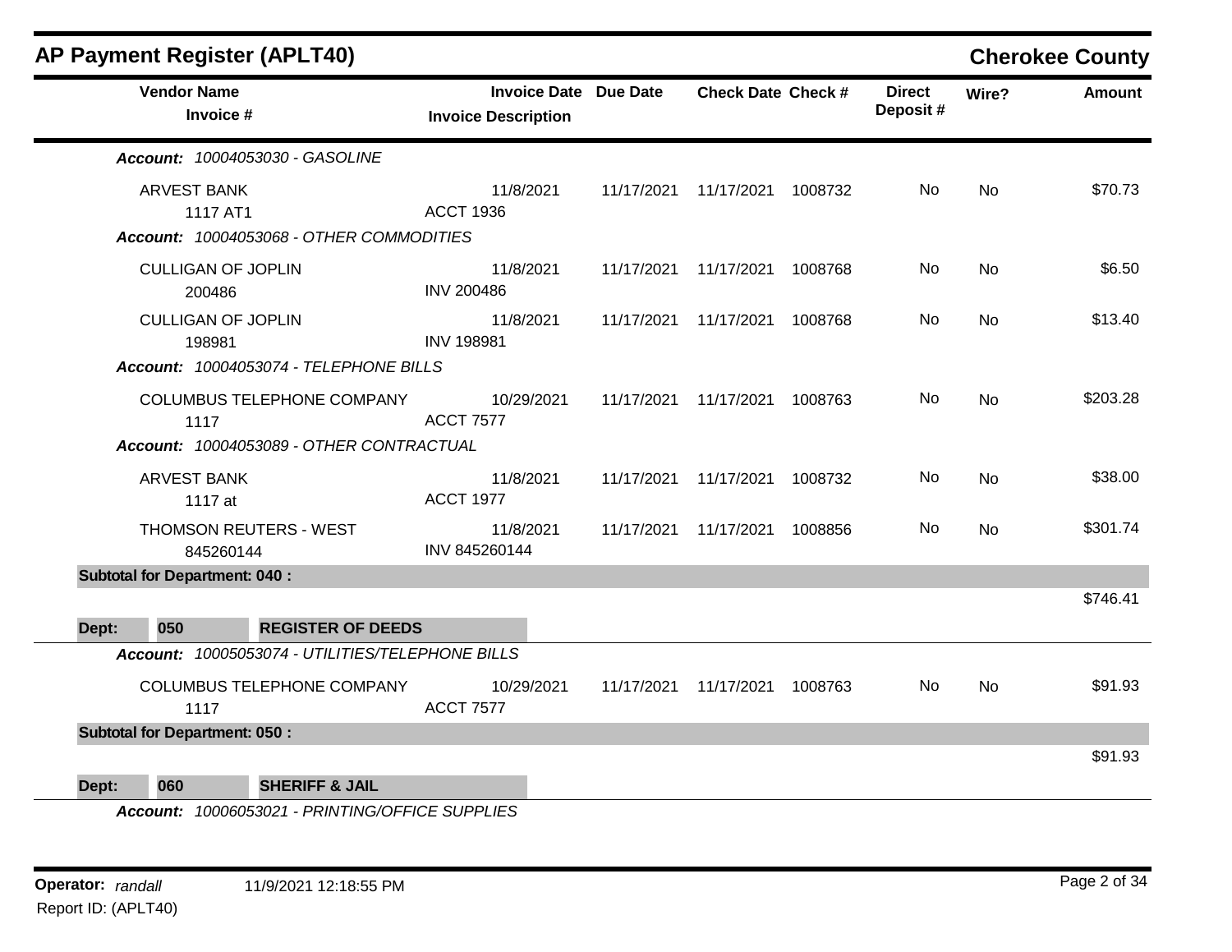| <b>AP Payment Register (APLT40)</b>                                                   |                                                            |            |                                 |         |                           |           | <b>Cherokee County</b> |
|---------------------------------------------------------------------------------------|------------------------------------------------------------|------------|---------------------------------|---------|---------------------------|-----------|------------------------|
| <b>Vendor Name</b><br>Invoice #                                                       | <b>Invoice Date Due Date</b><br><b>Invoice Description</b> |            | <b>Check Date Check #</b>       |         | <b>Direct</b><br>Deposit# | Wire?     | <b>Amount</b>          |
| ARVEST BANK<br>1117 SH <sub>2</sub>                                                   | 11/4/2021<br><b>ACCT 1670</b>                              |            | 11/17/2021 11/17/2021 1008732   |         | No                        | <b>No</b> | \$22.65                |
| <b>ARVEST BANK</b><br>1117 SH5                                                        | 11/4/2021<br>ACCT 172                                      |            | 11/17/2021 11/17/2021           | 1008733 | No                        | No        | \$16.25                |
| <b>ARVEST BANK</b><br>1117 SH                                                         | 11/4/2021<br><b>ACCT 8604</b>                              |            | 11/17/2021 11/17/2021           | 1008732 | No                        | No        | \$461.24               |
| <b>ARVEST BANK</b><br>1117 SH6                                                        | 11/4/2021<br><b>ACCT 1738</b>                              |            | 11/17/2021 11/17/2021           | 1008733 | No                        | <b>No</b> | \$7.58                 |
| QUILL CORPORATION<br>20248348<br>Account: 10006053022 - EMPLOYEE UNIFORMS/ACCESSORIES | 10/27/2021<br>INV 20248348                                 |            | 11/17/2021 11/17/2021           | 1008840 | No.                       | No        | \$465.64               |
| AXON ENTERPRISE, INC.<br>23858                                                        | 10/27/2021<br>INV 23858, TASERS                            |            | 11/17/2021  11/17/2021  1008737 |         | No.                       | No        | \$1,462.00             |
| SOUTHERN UNIFORM & EQUIPMENT<br>124596                                                | 10/29/2021<br><b>INV 124596</b>                            |            | 11/17/2021 11/17/2021           | 1008849 | No                        | <b>No</b> | \$235.96               |
| <b>NARTEC INC</b><br>16753                                                            | 10/27/2021<br>INV 16753, METH FIELD TEST KITS              | 11/17/2021 | 11/17/2021                      | 1008829 | No                        | <b>No</b> | \$360.84               |
| AXON ENTERPRISE, INC.<br>023857                                                       | 10/27/2021<br><b>INV 023857, TASERS</b>                    | 11/17/2021 | 11/17/2021                      | 1008737 | No                        | No        | \$4,244.27             |
| <b>ARVEST BANK</b><br>1117 SH3                                                        | 11/4/2021<br><b>ACCT 1696</b>                              |            | 11/17/2021 11/17/2021           | 1008733 | No.                       | <b>No</b> | \$497.04               |
| <b>CINTAS #459</b><br>8405375449                                                      | 11/8/2021<br>INV 8405375449                                |            | 11/17/2021 11/17/2021           | 1008757 | No                        | <b>No</b> | \$1,484.01             |
| Account: 10006053025 - PARTS/VEHICLE REPAIRS                                          |                                                            |            |                                 |         |                           |           |                        |
| NATALINIS AUTOMOTIVE<br>788067                                                        | 10/29/2021<br><b>INV 788067</b>                            | 11/17/2021 | 11/17/2021                      | 1008830 | No.                       | No        | \$38.65                |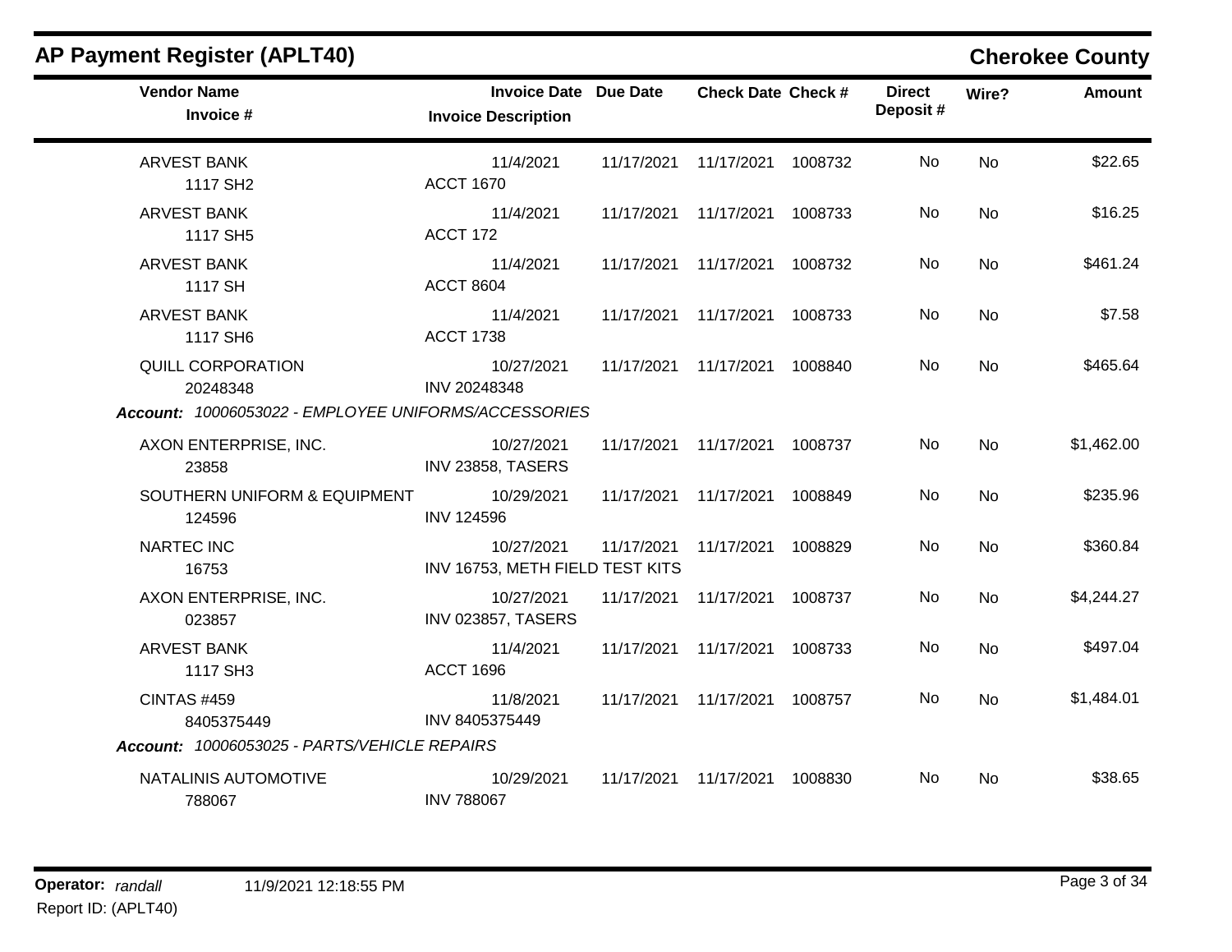| <b>Vendor Name</b><br>Invoice #         | Invoice Date Due Date<br><b>Invoice Description</b> | <b>Check Date Check #</b>       |         | <b>Direct</b><br>Deposit# | Wire?     | <b>Amount</b> |
|-----------------------------------------|-----------------------------------------------------|---------------------------------|---------|---------------------------|-----------|---------------|
| <b>BEACON TIRE</b><br>60062932          | 10/27/2021<br>INV 60062932                          | 11/17/2021  11/17/2021  1008739 |         | No.                       | <b>No</b> | \$560.80      |
| <b>BEACON TIRE</b><br>60062705          | 10/27/2021<br>INV 60062705                          | 11/17/2021  11/17/2021  1008739 |         | No                        | No        | \$560.80      |
| NATALINIS AUTOMOTIVE<br>788224          | 11/1/2021<br><b>INV 788224</b>                      | 11/17/2021 11/17/2021           | 1008830 | No                        | <b>No</b> | \$14.54       |
| NATALINIS AUTOMOTIVE<br>787914          | 10/27/2021<br><b>INV 787914</b>                     | 11/17/2021 11/17/2021           | 1008832 | No.                       | <b>No</b> | \$25.74       |
| NATALINIS AUTOMOTIVE<br>787981          | 10/27/2021<br><b>INV 787981</b>                     | 11/17/2021  11/17/2021          | 1008832 | No.                       | <b>No</b> | \$22.21       |
| NATALINIS AUTOMOTIVE<br>788831          | 11/5/2021<br><b>INV 788831</b>                      | 11/17/2021 11/17/2021 1008831   |         | No                        | <b>No</b> | \$10.65       |
| NATALINIS AUTOMOTIVE<br>789074          | 11/8/2021<br><b>INV 789074</b>                      | 11/17/2021  11/17/2021  1008831 |         | <b>No</b>                 | No        | \$12.86       |
| NATALINIS AUTOMOTIVE<br>788279          | 11/1/2021<br><b>INV 788279</b>                      | 11/17/2021  11/17/2021  1008830 |         | No.                       | No        | \$25.17       |
| MIKE CARPINO FORD MERCURY INC<br>114366 | 11/4/2021<br><b>INV 114366</b>                      | 11/17/2021  11/17/2021  1008828 |         | No                        | No        | \$38.00       |
| FULL SERVICE AUTOMOTIVE<br>91936627     | 11/8/2021<br>2017 FORD EXPLORER                     | 11/17/2021  11/17/2021  1008782 |         | No.                       | <b>No</b> | \$10,571.17   |
| NATALINIS AUTOMOTIVE<br>788014          | 10/29/2021<br><b>INV 788014</b>                     | 11/17/2021  11/17/2021  1008832 |         | No                        | No        | \$38.68       |
| Account: 10006053030 - GASOLINE         |                                                     |                                 |         |                           |           |               |
| JIM WOODS MARKETING INC<br>0044365      | 11/1/2021<br><b>INV 0044365</b>                     | 11/17/2021  11/17/2021  1008797 |         | No                        | No        | \$18,058.54   |
| <b>ARVEST BANK</b><br>1117 SH1          | 11/4/2021<br><b>ACCT 1605</b>                       | 11/17/2021 11/17/2021           | 1008732 | No.                       | <b>No</b> | \$49.44       |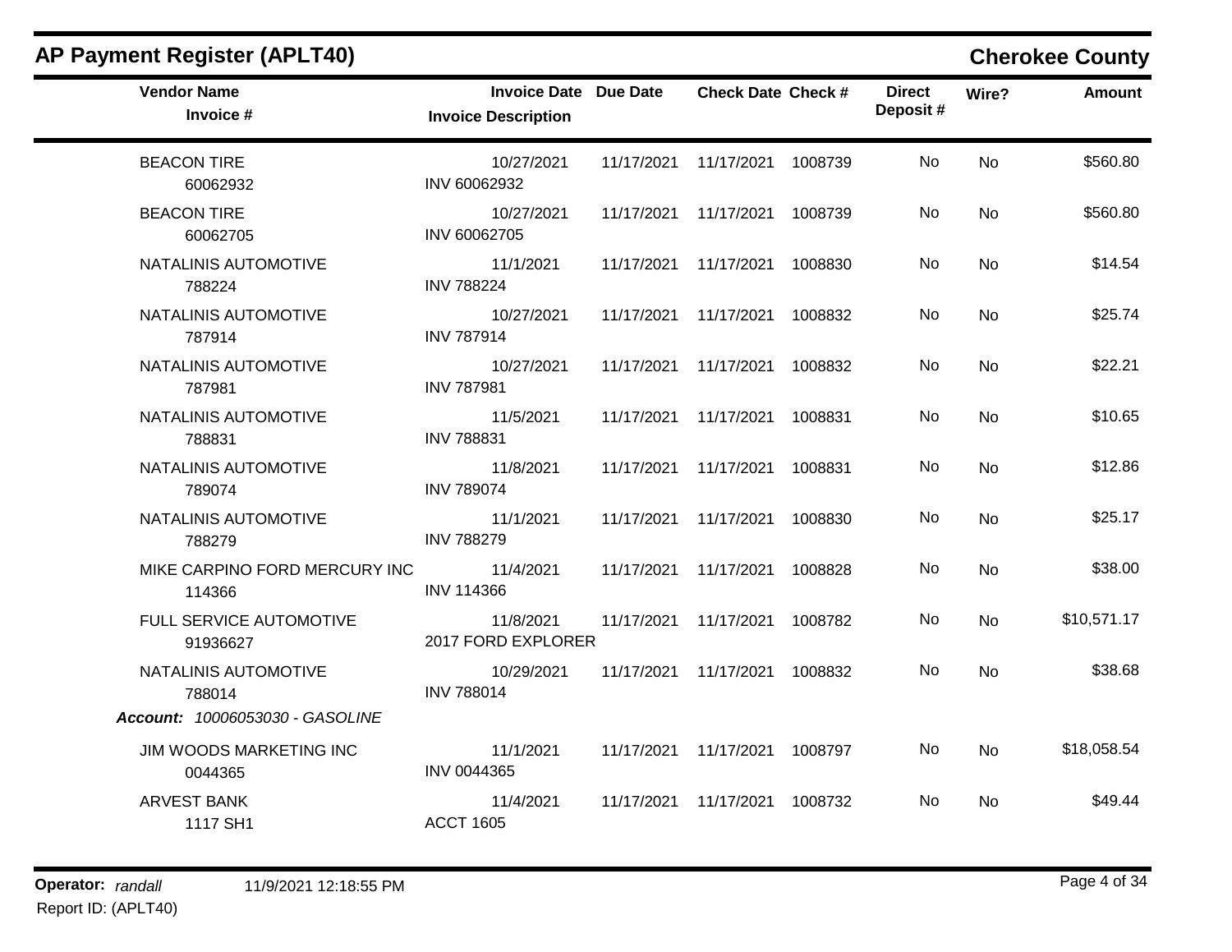| <b>AP Payment Register (APLT40)</b>              |                                                            |            |                                 |         |                           |           | <b>Cherokee County</b> |
|--------------------------------------------------|------------------------------------------------------------|------------|---------------------------------|---------|---------------------------|-----------|------------------------|
| <b>Vendor Name</b><br>Invoice #                  | <b>Invoice Date Due Date</b><br><b>Invoice Description</b> |            | <b>Check Date Check #</b>       |         | <b>Direct</b><br>Deposit# | Wire?     | <b>Amount</b>          |
| <b>ARVEST BANK</b><br>1117 SH3                   | 11/4/2021<br><b>ACCT 1696</b>                              | 11/17/2021 | 11/17/2021 1008733              |         | No                        | <b>No</b> | \$29.00                |
| <b>ARVEST BANK</b><br>1117 SH                    | 11/4/2021<br><b>ACCT 8604</b>                              | 11/17/2021 | 11/17/2021 1008732              |         | No                        | No        | \$64.13                |
| <b>ARVEST BANK</b><br>1117 SH6                   | 11/4/2021<br><b>ACCT 1738</b>                              |            | 11/17/2021  11/17/2021  1008733 |         | No                        | No        | \$45.00                |
| Account: 10006053040 - JANITORIAL SUPPLIES       |                                                            |            |                                 |         |                           |           |                        |
| <b>HENRY KRAFT INC</b><br>413213                 | 11/8/2021<br><b>INV 11522</b>                              |            | 11/17/2021  11/17/2021  1008791 |         | No                        | No        | \$991.05               |
| <b>HENRY KRAFT INC</b><br>412582                 | 10/27/2021<br><b>INV 412582</b>                            |            | 11/17/2021  11/17/2021  1008791 |         | No                        | <b>No</b> | \$1,879.93             |
| Account: 10006053068 - OTHER COMMODITIES         |                                                            |            |                                 |         |                           |           |                        |
| <b>ARVEST BANK</b><br>1117 SH1                   | 11/4/2021<br><b>ACCT 1605</b>                              | 11/17/2021 | 11/17/2021 1008732              |         | No                        | <b>No</b> | \$70.46                |
| <b>FARMERS COOPERATIVE ASSOCIATION</b><br>313451 | 11/8/2021<br><b>INV 313451</b>                             | 11/17/2021 | 11/17/2021 1008780              |         | No                        | <b>No</b> | \$59.99                |
| Account: 10006053072 - GAS, ELECTRIC, WATER      |                                                            |            |                                 |         |                           |           |                        |
| SERVICE RECYCLING, LLC<br>R6075                  | 11/8/2021<br><b>INV R6075</b>                              | 11/17/2021 | 11/17/2021                      | 1008846 | No                        | No        | \$45.00                |
| <b>CITY OF COLUMBUS</b><br>1117 SH               | 10/29/2021<br>ACCT 09-52410-01                             |            | 11/17/2021  11/17/2021          | 1008758 | No                        | No        | \$120.00               |
| KANSAS GAS SERVICE<br>1117 SH                    | 11/8/2021<br>ACCT 510401545 1674911 36                     | 11/17/2021 | 11/17/2021                      | 1008807 | No                        | No        | \$196.49               |
| PRO SOLUTIONS, LLC<br>202109202                  | 10/27/2021<br>INV 2021-09-202                              | 11/17/2021 | 11/17/2021 1008838              |         | No.                       | No        | \$840.70               |
| Account: 10006053074 - TELEPHONE BILLS           |                                                            |            |                                 |         |                           |           |                        |

**Operator:** randall 11/9/2021 12:18:55 PM Report ID: (APLT40)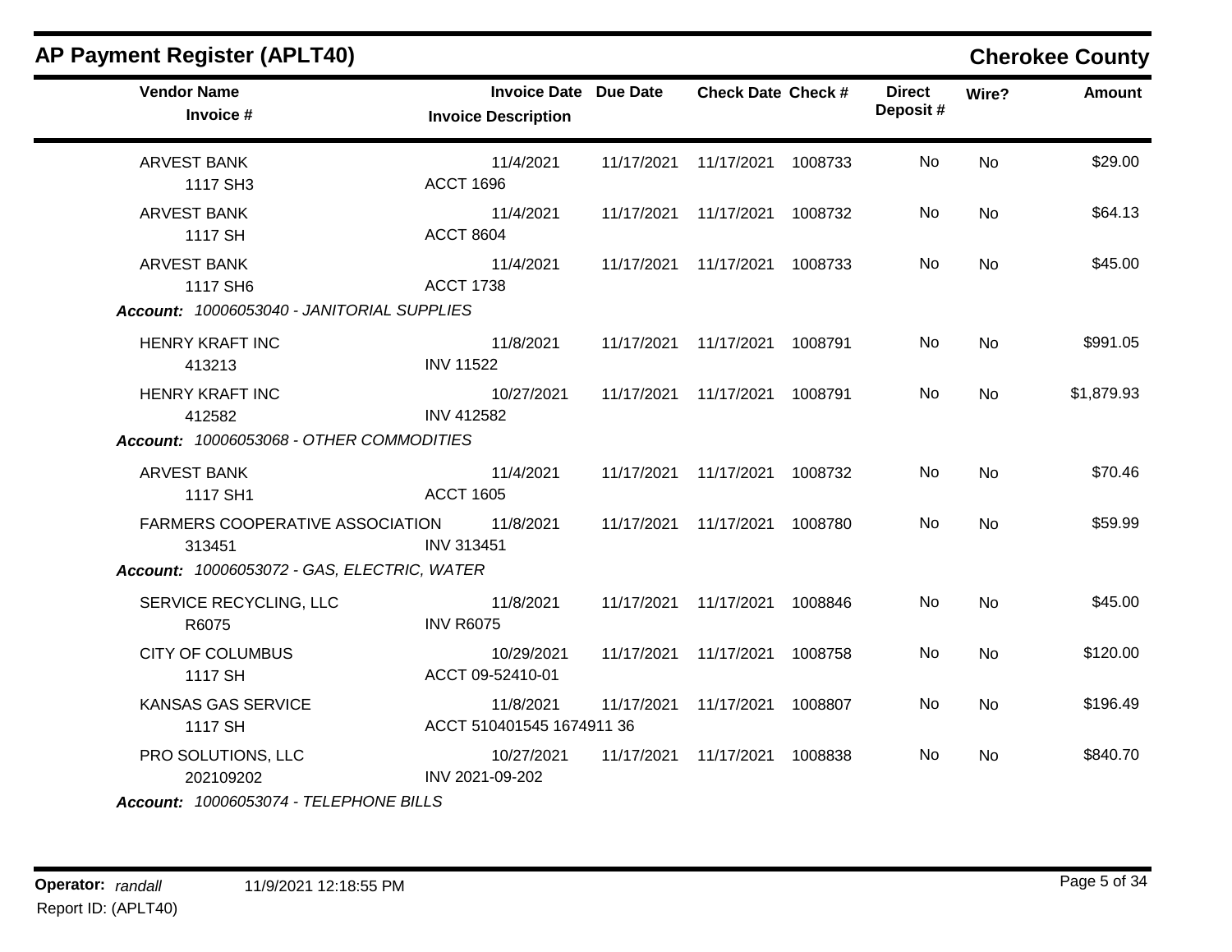| <b>Vendor Name</b><br>Invoice #                         | <b>Invoice Date Due Date</b><br><b>Invoice Description</b> |            | <b>Check Date Check #</b> |         | <b>Direct</b><br>Deposit# | Wire?     | <b>Amount</b> |
|---------------------------------------------------------|------------------------------------------------------------|------------|---------------------------|---------|---------------------------|-----------|---------------|
| CRAW-KAN TELEPHONE COOPERATIVE INC 11/8/2021<br>1117 SH | ACCT 121787                                                | 11/17/2021 | 11/17/2021                | 1008767 | No                        | <b>No</b> | \$40.05       |
| AT&T<br>1117                                            | 10/29/2021<br>ACCT 0305179815001                           | 11/17/2021 | 11/17/2021                | 1008734 | No                        | <b>No</b> | \$22.89       |
| <b>COLUMBUS TELEPHONE COMPANY</b><br>1117 SH            | 11/2/2021<br><b>ACCT 2963</b>                              | 11/17/2021 | 11/17/2021                | 1008763 | No                        | No        | \$1,494.72    |
| Account: 10006053080 - MAINTENANCE/BLDGS & GROUNDS      |                                                            |            |                           |         |                           |           |               |
| <b>HANK HILDEBRANDT</b><br>18221                        | 10/27/2021<br><b>INV 18221</b>                             | 11/17/2021 | 11/17/2021                | 1008788 | No                        | <b>No</b> | \$187.99      |
| <b>CDL ELECTRIC</b><br>W55432                           | 10/29/2021<br><b>INV W55432</b>                            | 11/17/2021 | 11/17/2021                | 1008751 | No                        | <b>No</b> | \$300.00      |
| <b>CDL ELECTRIC</b><br>W55618                           | 10/29/2021<br><b>INV W55618</b>                            | 11/17/2021 | 11/17/2021                | 1008751 | No                        | No        | \$4,257.85    |
| <b>CDL ELECTRIC</b><br>W55523                           | 10/27/2021<br><b>INV W55523</b>                            | 11/17/2021 | 11/17/2021                | 1008751 | No                        | <b>No</b> | \$93.75       |
| <b>CDL ELECTRIC</b><br>W55619                           | 10/29/2021<br><b>INV W55619</b>                            | 11/17/2021 | 11/17/2021                | 1008751 | No                        | No        | \$685.13      |
| <b>CDL ELECTRIC</b><br>W55638                           | 10/29/2021<br><b>INV W55638</b>                            | 11/17/2021 | 11/17/2021                | 1008751 | No                        | <b>No</b> | \$460.00      |
| Account: 10006053088 - CLASSES/TRAINING FEES            |                                                            |            |                           |         |                           |           |               |
| BLUE SHIELD TACTICAL SYSTEMS<br>4231                    | 10/27/2021<br>ORDER 4231, TRAINING EQUIP                   | 11/17/2021 | 11/17/2021 1008743        |         | <b>No</b>                 | <b>No</b> | \$264.83      |
| <b>ARVEST BANK</b><br>1117 SH4                          | 11/4/2021<br><b>ACCT1712</b>                               | 11/17/2021 | 11/17/2021 1008733        |         | No                        | No        | \$37.72       |
| Account: 10006053094 - VEHICLES                         |                                                            |            |                           |         |                           |           |               |
| <b>ARVEST BANK</b><br>1117 SH1                          | 11/4/2021<br><b>ACCT 1605</b>                              | 11/17/2021 | 11/17/2021                | 1008732 | No.                       | No        | \$510.67      |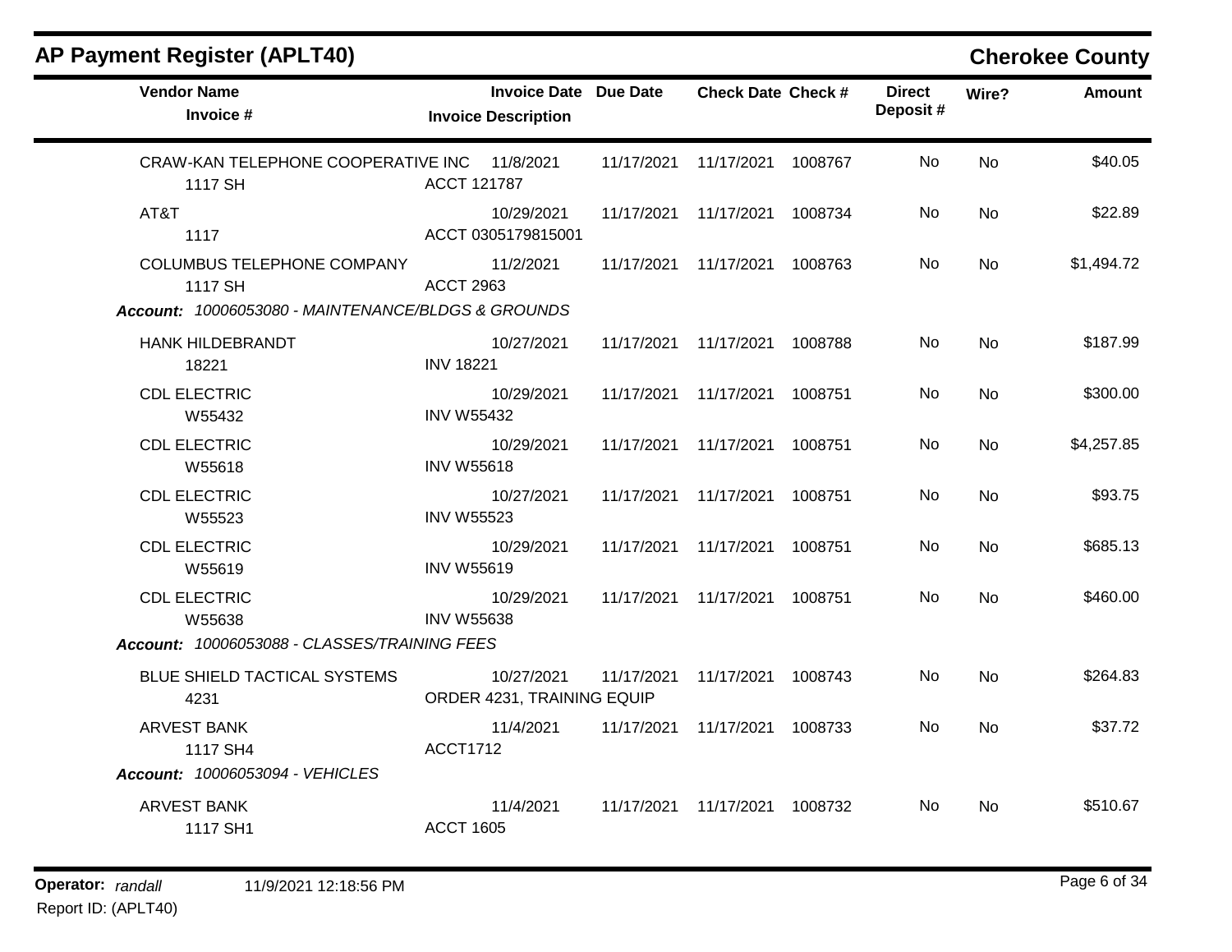| <b>AP Payment Register (APLT40)</b>                                      |                                                            |            |                                 |         |                           |           | <b>Cherokee County</b> |
|--------------------------------------------------------------------------|------------------------------------------------------------|------------|---------------------------------|---------|---------------------------|-----------|------------------------|
| <b>Vendor Name</b><br>Invoice #                                          | <b>Invoice Date Due Date</b><br><b>Invoice Description</b> |            | <b>Check Date Check #</b>       |         | <b>Direct</b><br>Deposit# | Wire?     | <b>Amount</b>          |
| <b>Account: 10006053732 - INMATE FOOD</b>                                |                                                            |            |                                 |         |                           |           |                        |
| ARVEST BANK<br>1117 SH3<br>Account: 10006053737 - INMATE PERSONAL ITEMS  | 11/4/2021<br><b>ACCT 1696</b>                              |            | 11/17/2021  11/17/2021  1008733 |         | No.                       | <b>No</b> | \$3.25                 |
| <b>ARVEST BANK</b><br>1117 SH3                                           | 11/4/2021<br><b>ACCT 1696</b>                              |            | 11/17/2021 11/17/2021           | 1008733 | No                        | No        | \$54.00                |
| CITY TELE COIN COMPANY INC<br>27102                                      | 10/27/2021<br><b>INV 27102</b>                             | 11/17/2021 | 11/17/2021                      | 1008759 | No.                       | No        | \$3,000.00             |
| <b>CHARM-TEX INC</b><br>263288                                           | 10/27/2021<br><b>INV 263288</b>                            | 11/17/2021 | 11/17/2021                      | 1008755 | No                        | <b>No</b> | \$117.80               |
| CHARM-TEX INC<br>0263917<br><b>Account: 10006053786 - INMATE MEDICAL</b> | 10/27/2021<br><b>INV 263917</b>                            |            | 11/17/2021 11/17/2021           | 1008755 | No.                       | <b>No</b> | \$637.62               |
| WEST COUNTY RADIOLOGICAL GROUP INC<br>824928                             | 10/29/2021<br>ACCT 824928/NEGOT RATE                       | 11/17/2021 | 11/17/2021                      | 1008867 | No.                       | <b>No</b> | \$32.59                |
| WEST COUNTY RADIOLOGICAL GROUP INC<br>859678                             | 10/29/2021<br>ACCT 859678/NEGOT RATE                       | 11/17/2021 | 11/17/2021                      | 1008867 | No.                       | <b>No</b> | \$24.78                |
| WEST COUNTY RADIOLOGICAL GROUP INC<br>793164                             | 10/29/2021<br>ACCT 793164, NEGOT RATE                      | 11/17/2021 | 11/17/2021                      | 1008867 | No.                       | <b>No</b> | \$120.81               |
| AVCP-ASCENSION VIA CHRISTI PHYSICIAN<br>1137529V20807                    | 10/29/2021<br>ACCT 1137529V20807, NEGOT RATE               |            | 11/17/2021 11/17/2021           | 1008736 | No.                       | <b>No</b> | \$107.12               |
| <b>WELLPATH LLC</b><br>0086427                                           | 10/29/2021<br><b>INV 0086427</b>                           | 11/17/2021 | 11/17/2021                      | 1008866 | No                        | No        | \$90.00                |
| EVAN'S HEALTH MART DRUG<br>1117                                          | 11/8/2021<br><b>INMATE MEDICINE</b>                        |            | 11/17/2021 11/17/2021           | 1008777 | No                        | No        | \$505.54               |
| DIRECT BENEFIT SOLUTIONS<br>2021154                                      | 10/27/2021<br>INV 2021-154                                 | 11/17/2021 | 11/17/2021                      | 1008773 | No.                       | <b>No</b> | \$397.35               |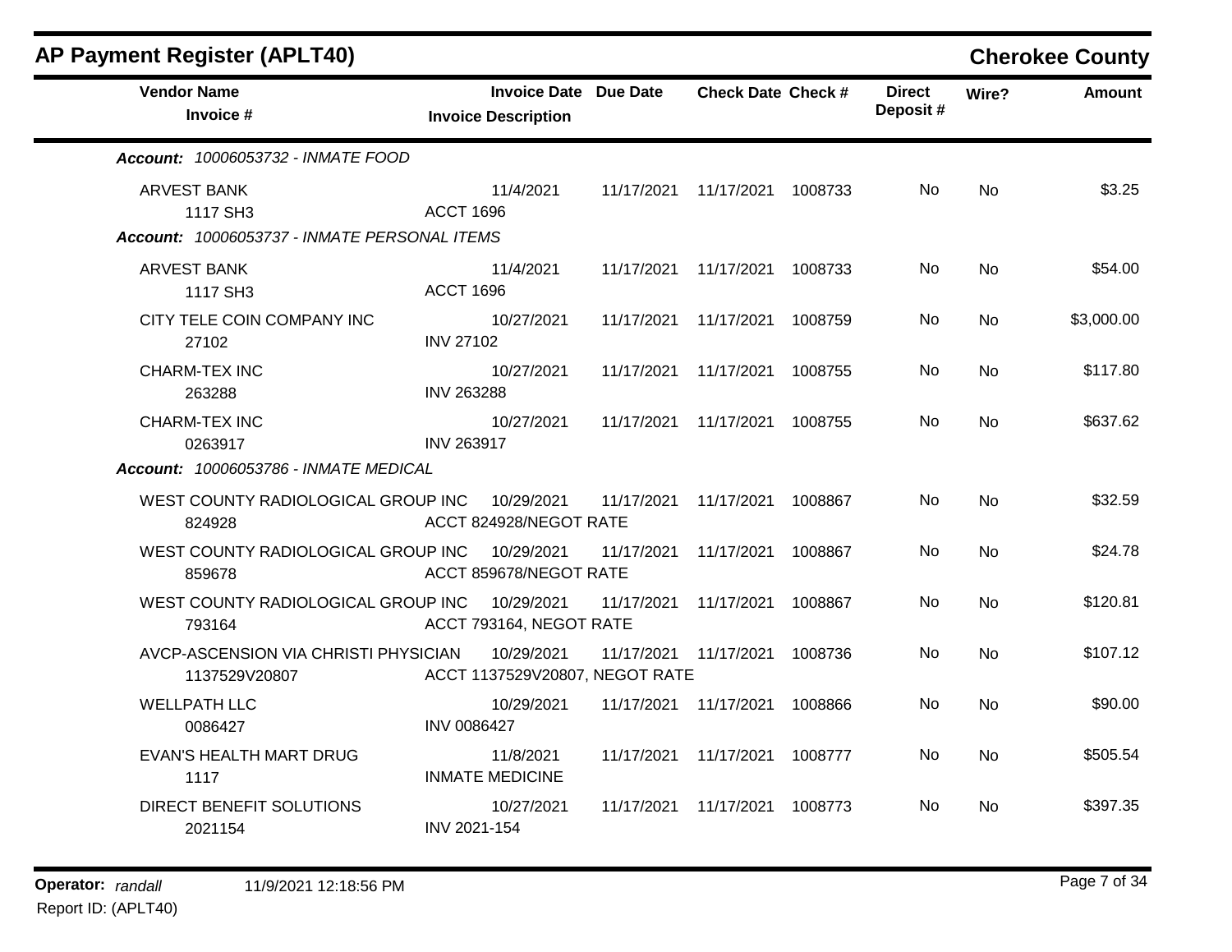| <b>Vendor Name</b><br>Invoice #                 | <b>Invoice Date Due Date</b><br><b>Invoice Description</b> |            | <b>Check Date Check #</b> |         | <b>Direct</b><br>Deposit# | Wire?     | <b>Amount</b> |
|-------------------------------------------------|------------------------------------------------------------|------------|---------------------------|---------|---------------------------|-----------|---------------|
| <b>GARCIA CLINICAL LABORATORY</b><br>58977      | 10/27/2021<br><b>INV 58977</b>                             | 11/17/2021 | 11/17/2021                | 1008783 | No                        | <b>No</b> | \$18.00       |
| ADVANCED CORRECTIONAL HEALTHCARE,<br>111924     | 10/29/2021<br><b>INV 111924</b>                            | 11/17/2021 | 11/17/2021                | 1008726 | No.                       | <b>No</b> | \$4,866.26    |
| WEST COUNTY RADIOLOGICAL GROUP INC<br>847679    | 10/29/2021<br>ACCT 847679, NEGOT RATE                      | 11/17/2021 | 11/17/2021                | 1008867 | No                        | <b>No</b> | \$41.15       |
| <b>Subtotal for Department: 060:</b>            |                                                            |            |                           |         |                           |           |               |
| 070<br><b>DISTRICT COURT</b><br>Dept:           |                                                            |            |                           |         |                           |           | \$61,998.35   |
| Account: 10007053021 - PRINTING/OFFICE SUPPLIES |                                                            |            |                           |         |                           |           |               |
| ADVANTAGE COMPUTER ENTERPRISES IN<br>86973      | 11/8/2021<br><b>INV 86973</b>                              | 11/17/2021 | 11/17/2021                | 1008727 | No                        | <b>No</b> | \$1,660.00    |
| Account: 10007053028 - COMPUTER SUPPLIES        |                                                            |            |                           |         |                           |           |               |
| ADVANTAGE COMPUTER ENTERPRISES IN<br>87220      | 11/8/2021<br><b>INV 87220</b>                              | 11/17/2021 | 11/17/2021                | 1008727 | No                        | <b>No</b> | \$51.00       |
| ADVANTAGE COMPUTER ENTERPRISES IN<br>87221      | 11/8/2021<br><b>INV 87221</b>                              | 11/17/2021 | 11/17/2021                | 1008727 | No                        | <b>No</b> | \$530.00      |
| Account: 10007053029 - MISC SUPPLIES            |                                                            |            |                           |         |                           |           |               |
| PREMIER BIOTECH, INC<br>2193028                 | 11/8/2021<br>INV 2193028                                   | 11/17/2021 | 11/17/2021                | 1008837 | No                        | <b>No</b> | \$138.08      |
| Account: 10007053074 - TELEPHONE BILLS          |                                                            |            |                           |         |                           |           |               |
| COLUMBUS TELEPHONE COMPANY<br>1117              | 10/29/2021<br><b>ACCT 7577</b>                             | 11/17/2021 | 11/17/2021                | 1008763 | No                        | <b>No</b> | \$621.08      |
| Account: 10007053079 - MAINT/REPAIRS MACH/EQUIP |                                                            |            |                           |         |                           |           |               |
| <b>STERICYCLE INC</b><br>8000308918             | 11/8/2021<br>INV 8000308918                                | 11/17/2021 | 11/17/2021                | 1008850 | No.                       | <b>No</b> | \$618.57      |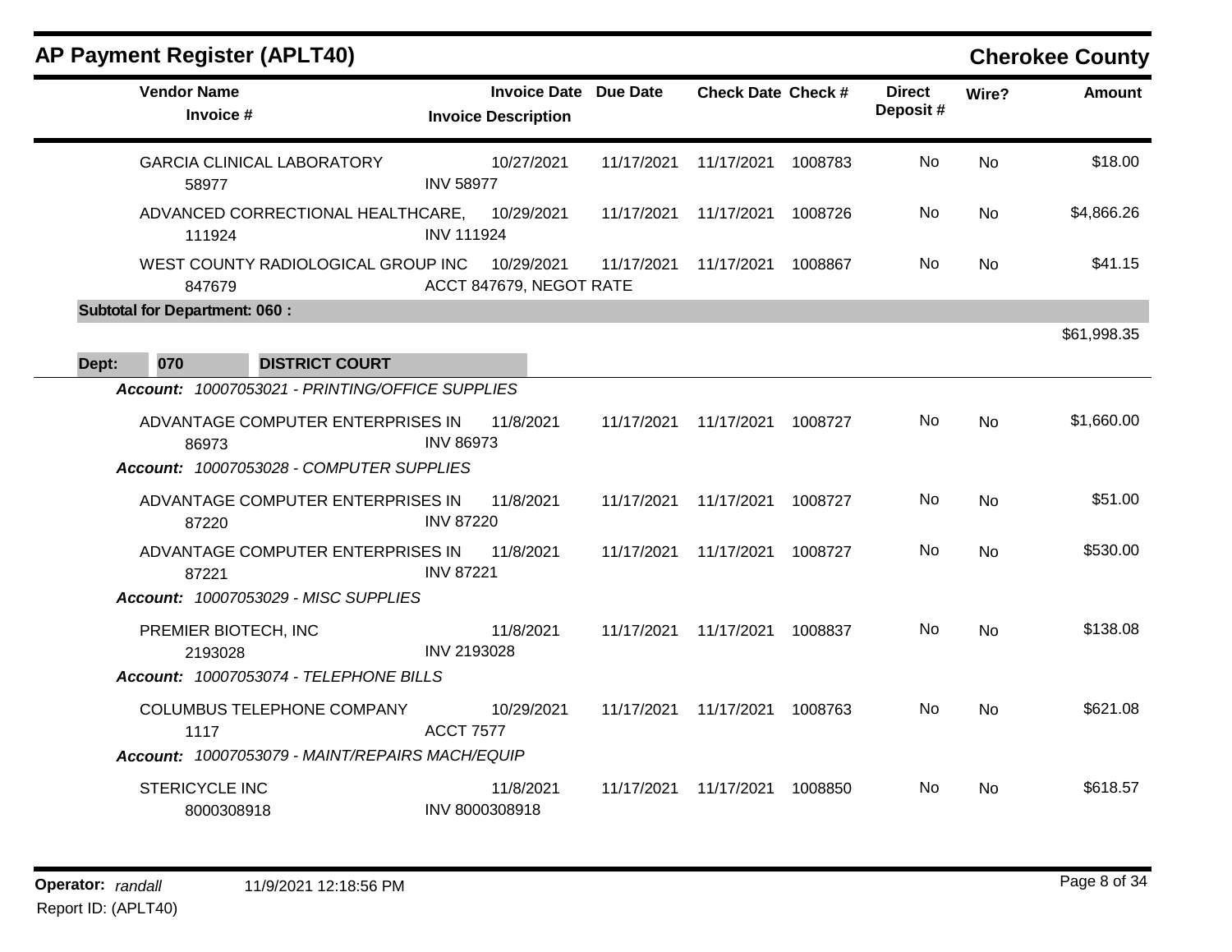| AP Payment Register (APLT40)                                                                                                     |                                                            |            |                                 |         |                           |           | <b>Cherokee County</b> |
|----------------------------------------------------------------------------------------------------------------------------------|------------------------------------------------------------|------------|---------------------------------|---------|---------------------------|-----------|------------------------|
| <b>Vendor Name</b><br>Invoice #                                                                                                  | <b>Invoice Date Due Date</b><br><b>Invoice Description</b> |            | <b>Check Date Check #</b>       |         | <b>Direct</b><br>Deposit# | Wire?     | <b>Amount</b>          |
| COPY PRODUCTS INC<br>391852<br>Account: 10007053083 - EQUIPMENT LEASE/RENTAL                                                     | 11/8/2021<br><b>INV 391852</b>                             | 11/17/2021 | 11/17/2021                      | 1008765 | No                        | <b>No</b> | \$204.49               |
| <b>CULLIGAN OF JOPLIN</b><br>200487<br>Account: 10007053093 - OFFICE FURNITURE/EQUIP                                             | 11/8/2021<br><b>INV 200487</b>                             |            | 11/17/2021  11/17/2021  1008768 |         | No                        | <b>No</b> | \$19.50                |
| ADVANTAGE COMPUTER ENTERPRISES IN<br>86972                                                                                       | 11/8/2021<br><b>INV 86972</b>                              | 11/17/2021 | 11/17/2021                      | 1008727 | No                        | <b>No</b> | \$82.00                |
| <b>Subtotal for Department: 070:</b><br>080<br><b>COURTHOUSE</b><br>Dept:                                                        |                                                            |            |                                 |         |                           |           | \$3,924.72             |
| Account: 10008053021 - PRINTING/OFFICE SUPPLIES<br>CALIBRATED FORMS CO., INC<br>50140315<br>Account: 10008053029 - MISC SUPPLIES | 11/8/2021<br>INV 50140315                                  | 11/17/2021 | 11/17/2021                      | 1008747 | No                        | <b>No</b> | \$689.04               |
| <b>ARVEST BANK</b><br>1117 CH1<br><b>Account: 10008053030 - GASOLINE</b>                                                         | 11/8/2021<br>ACCT 1886, DISTILLED WATER                    | 11/17/2021 | 11/17/2021                      | 1008732 | No                        | <b>No</b> | \$2.00                 |
| <b>ARVEST BANK</b><br>1117<br>Account: 10008053040 - JANITORIAL SUPPLIES                                                         | 11/2/2021<br><b>ACCT 2488</b>                              | 11/17/2021 | 11/17/2021                      | 1008732 | No                        | <b>No</b> | \$5.00                 |
| TRUE VALUE COLUMBUS<br>A452812                                                                                                   | 10/29/2021<br><b>TRANS A452812</b>                         | 11/17/2021 | 11/17/2021                      | 1008859 | No                        | <b>No</b> | \$4.79                 |
| <b>CINTAS #459</b><br>4100603739                                                                                                 | 11/3/2021<br>INV 4100603739                                | 11/17/2021 | 11/17/2021                      | 1008757 | No                        | <b>No</b> | \$59.19                |
| <b>CINTAS #459</b><br>4099937913                                                                                                 | 10/29/2021<br>INV 4099937913                               | 11/17/2021 | 11/17/2021                      | 1008757 | No                        | No        | \$59.19                |

**Operator:** randall 11/9/2021 12:18:56 PM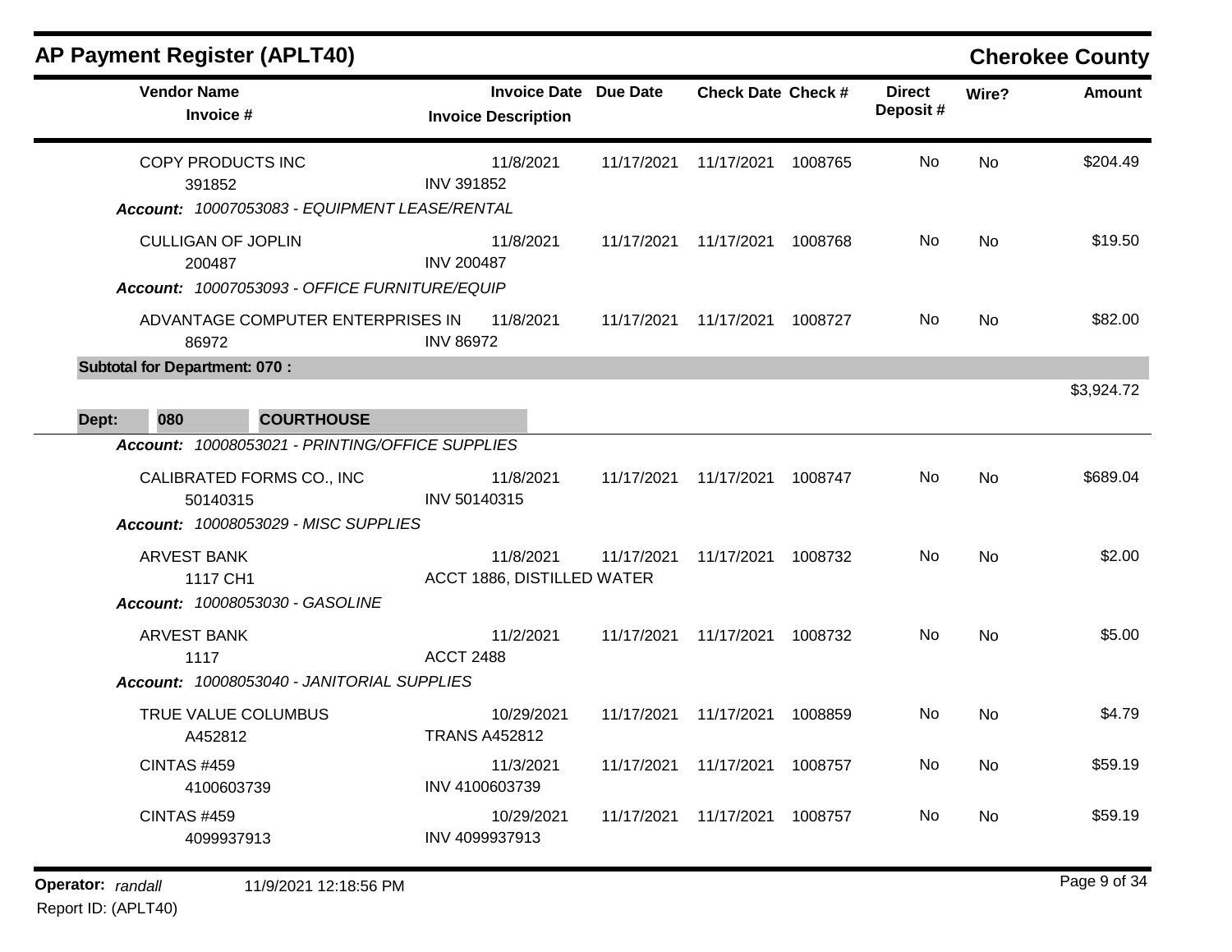| <b>AP Payment Register (APLT40)</b>                                                                                              |                                                            |            |                                 |         |                           |           | <b>Cherokee County</b> |
|----------------------------------------------------------------------------------------------------------------------------------|------------------------------------------------------------|------------|---------------------------------|---------|---------------------------|-----------|------------------------|
| <b>Vendor Name</b><br>Invoice #                                                                                                  | <b>Invoice Date Due Date</b><br><b>Invoice Description</b> |            | <b>Check Date Check #</b>       |         | <b>Direct</b><br>Deposit# | Wire?     | <b>Amount</b>          |
| TRUE VALUE COLUMBUS<br>A452649<br>Account: 10008053042 - BREAKROOM SUPPLIES                                                      | 10/27/2021<br>TRANS A452649, BLEACH, NAILS                 | 11/17/2021 | 11/17/2021 1008859              |         | No                        | <b>No</b> | \$13.78                |
|                                                                                                                                  |                                                            |            |                                 |         |                           |           |                        |
| <b>ARVEST BANK</b><br>1117                                                                                                       | 11/2/2021<br><b>ACCT 2488</b>                              |            | 11/17/2021  11/17/2021  1008732 |         | No                        | No        | \$1.73                 |
| <b>CULLIGAN OF JOPLIN</b><br>200907                                                                                              | 11/3/2021<br><b>INV 200907</b>                             |            | 11/17/2021  11/17/2021  1008768 |         | No                        | No        | \$13.40                |
| Account: 10008053072 - GAS, ELECTRIC, WATER<br>KANSAS GAS SERVICE<br>1117 CH<br>Account: 10008053074 - UTILITIES/TELEPHONE BILLS | 11/5/2021<br>ACCT 510241094 1188724 27                     | 11/17/2021 | 11/17/2021 1008807              |         | No                        | No        | \$82.08                |
| COLUMBUS TELEPHONE COMPANY<br>1117                                                                                               | 10/29/2021<br><b>ACCT 7577</b>                             |            | 11/17/2021  11/17/2021  1008763 |         | No                        | No        | \$944.95               |
| Account: 10008053075 - DUES/SUBSCRIPTIONS                                                                                        |                                                            |            |                                 |         |                           |           |                        |
| THE JOPLIN GLOBE<br>28564                                                                                                        | 10/27/2021<br><b>ACCT 28564</b>                            |            | 11/17/2021 11/17/2021           | 1008855 | No                        | <b>No</b> | \$395.88               |
| Account: 10008053080 - MAINTENANCE/BLDGS & GROUNDS                                                                               |                                                            |            |                                 |         |                           |           |                        |
| <b>CRAWFORD COUNTY CLERK</b><br>1117                                                                                             | 11/5/2021<br>DISTRICT CORONERS SALARY SEPT 2021            | 11/17/2021 | 11/17/2021                      | 1008766 | No                        | <b>No</b> | \$932.50               |
| JOPLIN SUPPLY COMPANY<br>S4620973.001                                                                                            | 11/2/2021<br>INV S4620973.001                              | 11/17/2021 | 11/17/2021                      | 1008800 | No                        | No        | \$92.16                |
| Account: 10008053083 - EQUIPMENT LEASE/RENTAL                                                                                    |                                                            |            |                                 |         |                           |           |                        |
| <b>CULLIGAN OF JOPLIN</b><br>200693                                                                                              | 11/2/2021<br><b>INV 200693</b>                             |            | 11/17/2021  11/17/2021  1008768 |         | No                        | No        | \$6.50                 |
| Account: 10008053089 - OTHER CONTRACTUAL                                                                                         |                                                            |            |                                 |         |                           |           |                        |
| VIA CHRISTI HOSPITAL PITT<br>0001848                                                                                             | 11/8/2021<br><b>INV 0001848</b>                            |            | 11/17/2021  11/17/2021  1008864 |         | No.                       | No        | \$725.00               |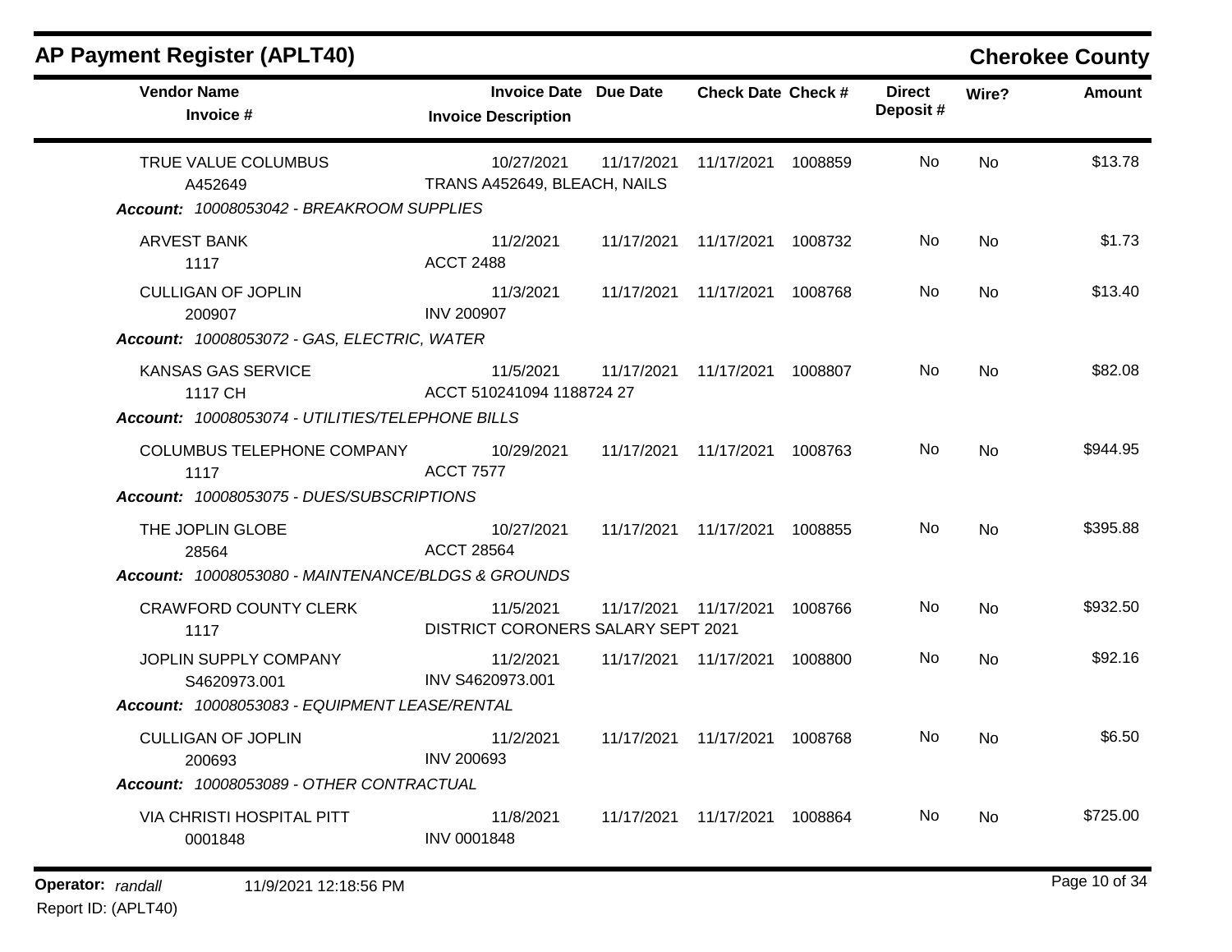| <b>Vendor Name</b><br>Invoice #                 | <b>Invoice Date Due Date</b><br><b>Invoice Description</b> |            | <b>Check Date Check #</b>       |         | <b>Direct</b><br>Deposit# | Wire?     | <b>Amount</b> |
|-------------------------------------------------|------------------------------------------------------------|------------|---------------------------------|---------|---------------------------|-----------|---------------|
| MENSE CPA FIRM, LLC<br>6837                     | 11/8/2021<br><b>INV 6837</b>                               | 11/17/2021 | 11/17/2021                      | 1008823 | No                        | <b>No</b> | \$450.00      |
| <b>CRAWFORD COUNTY CLERK</b><br>1117 CH         | 11/5/2021<br>DISTRICT CORONERS SALARY OCTOBER 2021         |            | 11/17/2021 11/17/2021           | 1008766 | No.                       | No        | \$932.50      |
| <b>ARVEST BANK</b><br>1117 CH                   | 11/2/2021<br><b>ACCT 0482</b>                              |            | 11/17/2021 11/17/2021           | 1008732 | No                        | <b>No</b> | \$99.30       |
| <b>Subtotal for Department: 080:</b>            |                                                            |            |                                 |         |                           |           |               |
| 090<br><b>EMERGENCY PREPAREDNESS</b><br>Dept:   |                                                            |            |                                 |         |                           |           | \$5,508.99    |
| Account: 10009053072 - GAS, ELECTRIC, WATER     |                                                            |            |                                 |         |                           |           |               |
| HEARTLAND ELECTRIC COOPERATIVE INC<br>1117      | 11/5/2021<br>ACCT 50891200                                 | 11/17/2021 | 11/17/2021                      | 1008790 | No                        | <b>No</b> | \$51.00       |
| <b>EVERGY</b><br>1117                           | 11/8/2021<br>ACCT 2457329745                               | 11/17/2021 | 11/17/2021                      | 1008778 | No                        | No        | \$33.08       |
| Account: 10009053074 - TELEPHONE BILLS          |                                                            |            |                                 |         |                           |           |               |
| COLUMBUS TELEPHONE COMPANY<br>1117              | 10/29/2021<br><b>ACCT 7577</b>                             |            | 11/17/2021  11/17/2021  1008763 |         | No.                       | No        | \$90.68       |
| Account: 10009053075 - DUES/SUBSCRIPTIONS       |                                                            |            |                                 |         |                           |           |               |
| POSTMASTER GENERAL<br>1117                      | 11/8/2021<br>PO BOX 143 YEARLY RENTAL                      | 11/17/2021 | 11/17/2021 1008836              |         | No                        | <b>No</b> | \$70.00       |
| Account: 10009053088 - PROFESSIONAL DEVELOPMENT |                                                            |            |                                 |         |                           |           |               |
| <b>ARVEST BANK</b><br>1117 EP                   | 11/8/2021<br><b>ACCT 1902</b>                              | 11/17/2021 | 11/17/2021 1008732              |         | No.                       | No        | \$125.00      |
| <b>Subtotal for Department: 090:</b>            |                                                            |            |                                 |         |                           |           |               |
| 095<br>Dept:<br><b>HUMAN RESOURCE</b>           |                                                            |            |                                 |         |                           |           | \$369.76      |

*Account: 10009553074 - TELEPHONE BILLS*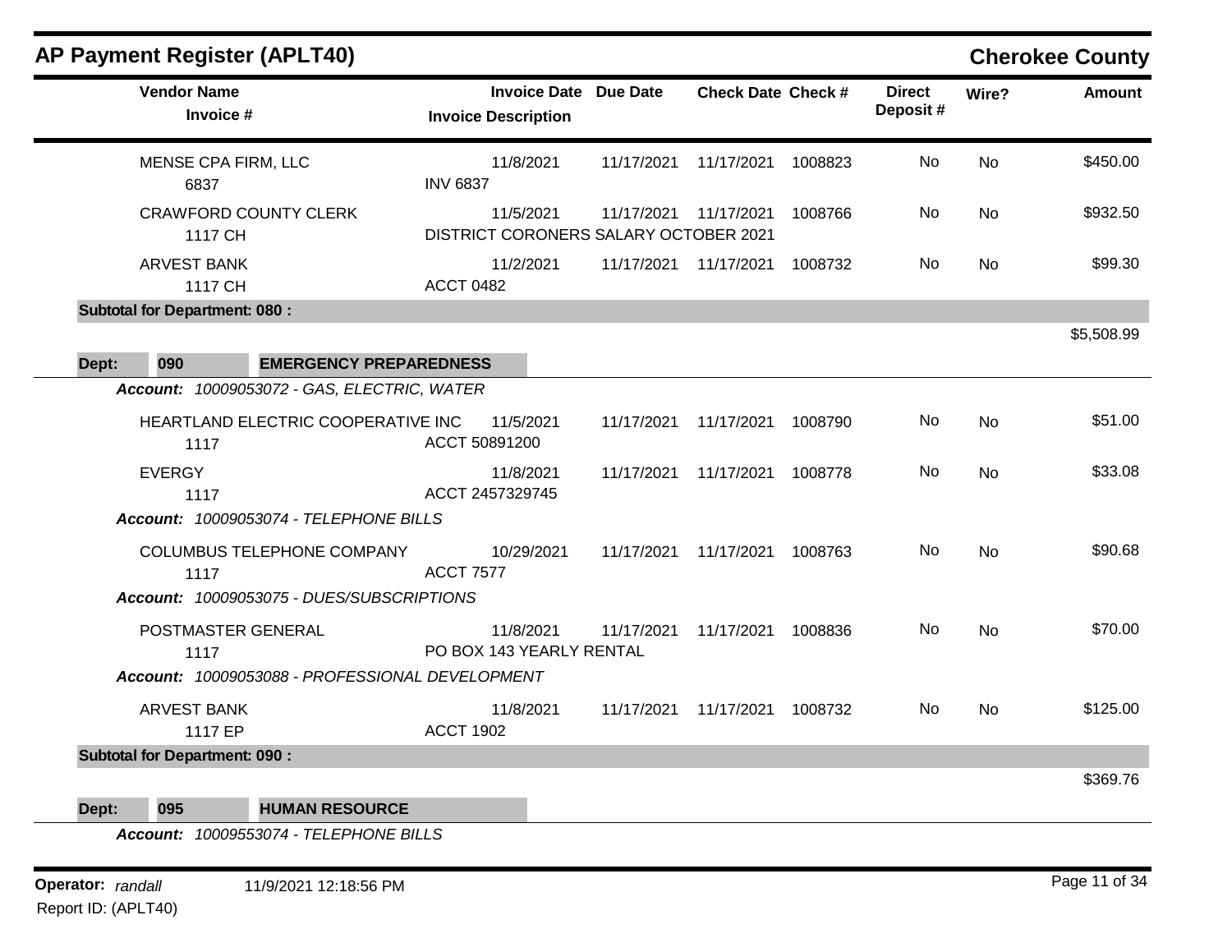|                   |                                      | <b>AP Payment Register (APLT40)</b>                   |                                                            |            |                           |         |                           |       | <b>Cherokee County</b> |
|-------------------|--------------------------------------|-------------------------------------------------------|------------------------------------------------------------|------------|---------------------------|---------|---------------------------|-------|------------------------|
|                   | <b>Vendor Name</b><br>Invoice #      |                                                       | <b>Invoice Date Due Date</b><br><b>Invoice Description</b> |            | <b>Check Date Check #</b> |         | <b>Direct</b><br>Deposit# | Wire? | Amount                 |
|                   | 1117                                 | <b>COLUMBUS TELEPHONE COMPANY</b>                     | 10/29/2021<br><b>ACCT 7577</b>                             | 11/17/2021 | 11/17/2021 1008763        |         | No                        | No    | \$83.00                |
|                   | <b>Subtotal for Department: 095:</b> |                                                       |                                                            |            |                           |         |                           |       |                        |
| Dept:             | 150                                  | <b>COMPUTER PROGRAMMING</b>                           |                                                            |            |                           |         |                           |       | \$83.00                |
|                   |                                      | Account: 10015053074 - TELEPHONE BILLS                |                                                            |            |                           |         |                           |       |                        |
|                   | 1117                                 | COLUMBUS TELEPHONE COMPANY                            | 10/29/2021<br><b>ACCT 7577</b>                             | 11/17/2021 | 11/17/2021                | 1008763 | No                        | No    | \$215.00               |
|                   |                                      | Account: 10015053089 - OTHER CONTRACTUAL              |                                                            |            |                           |         |                           |       |                        |
|                   | <b>STRONGHOLD DATA</b><br>37003      |                                                       | 11/1/2021<br><b>INV 37003</b>                              | 11/17/2021 | 11/17/2021                | 1008851 | No                        | No    | \$5,698.50             |
|                   | NEX-TECH<br>1117                     |                                                       | 11/5/2021<br>ACCT 403167                                   | 11/17/2021 | 11/17/2021                | 1008833 | No                        | No    | \$2.50                 |
|                   | <b>Subtotal for Department: 150:</b> |                                                       |                                                            |            |                           |         |                           |       |                        |
|                   |                                      |                                                       |                                                            |            |                           |         |                           |       | \$5,916.00             |
| Dept:             | 190                                  | 911 MAPPING<br>Account: 10019053074 - TELEPHONE BILLS |                                                            |            |                           |         |                           |       |                        |
|                   | 1117                                 | COLUMBUS TELEPHONE COMPANY                            | 10/29/2021<br><b>ACCT 7577</b>                             | 11/17/2021 | 11/17/2021                | 1008763 | No                        | No    | \$93.95                |
|                   | <b>Subtotal for Department: 190:</b> |                                                       |                                                            |            |                           |         |                           |       |                        |
| Dept:             | 210                                  | <b>GIS INFO HANDLING SYSTEM</b>                       |                                                            |            |                           |         |                           |       | \$93.95                |
|                   |                                      | Account: 10021053089 - OTHER CONTRACTUAL              |                                                            |            |                           |         |                           |       |                        |
|                   | <b>RODNEY SANDERS</b><br>20211006    |                                                       | 11/3/2021<br>INV 2021-10-06                                | 11/17/2021 | 11/17/2021                | 1008841 | No                        | No    | \$75.00                |
|                   | <b>RODNEY SANDERS</b><br>20211005    |                                                       | 11/8/2021<br>INV 2021-10-05                                | 11/17/2021 | 11/17/2021 1008841        |         | No                        | No    | \$380.00               |
| Operator: randall |                                      | 11/9/2021 12:18:56 PM                                 |                                                            |            |                           |         |                           |       | Page 12 of 34          |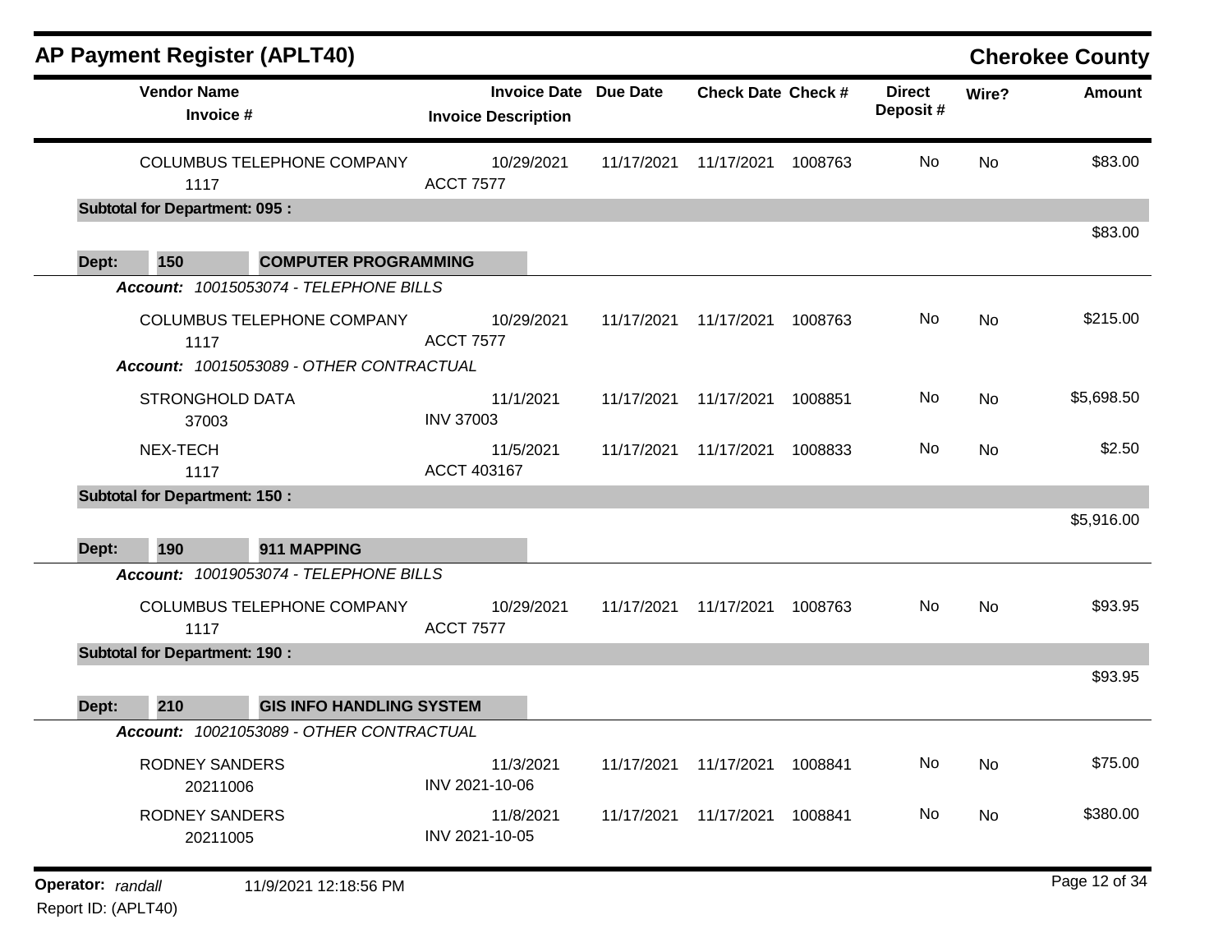|       |                 | <b>AP Payment Register (APLT40)</b>                                      |                                     |                              |                                 |         |                           |           | <b>Cherokee County</b> |
|-------|-----------------|--------------------------------------------------------------------------|-------------------------------------|------------------------------|---------------------------------|---------|---------------------------|-----------|------------------------|
|       |                 | <b>Vendor Name</b><br>Invoice #                                          | <b>Invoice Description</b>          | <b>Invoice Date Due Date</b> | <b>Check Date Check #</b>       |         | <b>Direct</b><br>Deposit# | Wire?     | <b>Amount</b>          |
|       |                 | <b>Subtotal for Department: 210:</b>                                     |                                     |                              |                                 |         |                           |           |                        |
| Dept: | 360             | <b>RURAL OPPORTUNITY ZONE</b>                                            |                                     |                              |                                 |         |                           |           | \$455.00               |
|       |                 | Account: 10036053102 - ROZ EXPENSES                                      |                                     |                              |                                 |         |                           |           |                        |
|       |                 | KANSAS DEPARTMENT OF COMMERCE<br>ROZCY2021009                            | 11/2/2021<br>ROZ INV ROZ-CY2021-009 | 11/17/2021                   | 11/17/2021                      | 1008805 | No.                       | <b>No</b> | \$4,500.00             |
|       |                 | <b>Subtotal for Department: 360:</b>                                     |                                     |                              |                                 |         |                           |           |                        |
| Dept: | 500             | <b>SOLID WASTE RECYCLING</b>                                             |                                     |                              |                                 |         |                           |           | \$4,500.00             |
|       | <b>Account:</b> | 10050053502 - SOLID WASTE EXPENSES                                       |                                     |                              |                                 |         |                           |           |                        |
|       |                 | SOUTHEAST KANSAS RECYCLING, INC<br>1117                                  | 11/8/2021<br>INV 10312021L          | 11/17/2021                   | 11/17/2021                      | 1008848 | No                        | <b>No</b> | \$1,200.00             |
|       |                 | <b>Subtotal for Department: 500:</b>                                     |                                     |                              |                                 |         |                           |           |                        |
|       |                 |                                                                          |                                     |                              |                                 |         |                           |           | \$1,200.00             |
|       |                 | <b>Subtotal for Fund: 100:</b>                                           |                                     |                              |                                 |         |                           |           |                        |
| Fund: | 110             | <b>ROAD AND BRIDGE</b>                                                   |                                     |                              |                                 |         |                           |           | \$85,466.46            |
| Dept: | 000             | <b>NON-DEPARTMENTAL</b>                                                  |                                     |                              |                                 |         |                           |           |                        |
|       |                 | Account: 11000053030 - GASOLINE                                          |                                     |                              |                                 |         |                           |           |                        |
|       |                 | JIM WOODS MARKETING INC<br>0044364<br>Account: 11000053031 - DIESEL FUEL | 11/1/2021<br>INV 0044124            | 11/17/2021                   | 11/17/2021                      | 1008797 | No                        | <b>No</b> | \$5,962.41             |
|       |                 | JIM WOODS MARKETING INC<br>0044363                                       | 11/1/2021<br>INV 0044363            |                              | 11/17/2021  11/17/2021  1008797 |         | No                        | No        | \$21,775.70            |
|       |                 | MFA OIL - NEOSHO 1055<br>241515                                          | 10/27/2021<br><b>INV 241515</b>     |                              | 11/17/2021  11/17/2021          | 1008824 | No                        | No        | \$2,409.55             |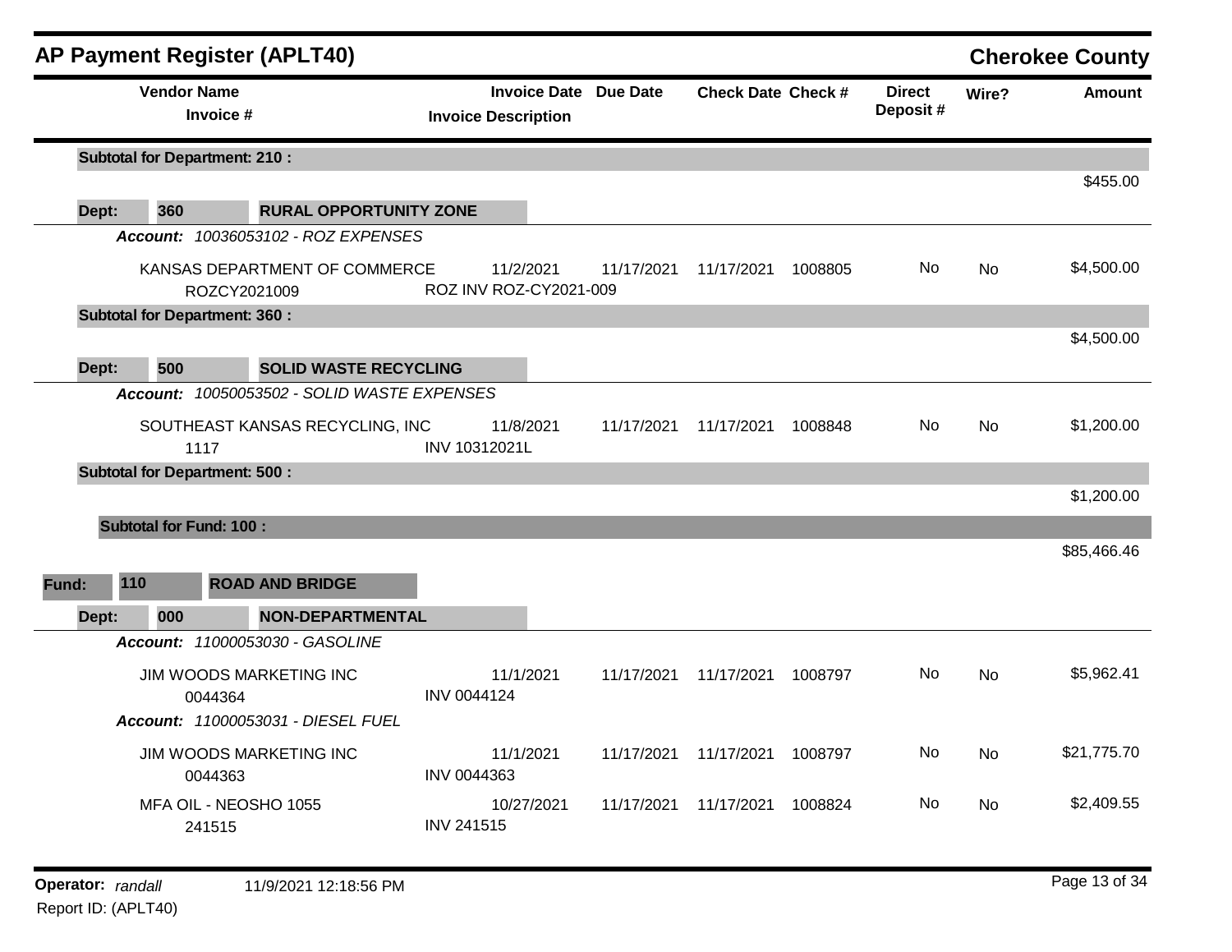| <b>AP Payment Register (APLT40)</b>                                                                      |                                                            |            |                                 |         |                           |       | <b>Cherokee County</b> |
|----------------------------------------------------------------------------------------------------------|------------------------------------------------------------|------------|---------------------------------|---------|---------------------------|-------|------------------------|
| <b>Vendor Name</b><br>Invoice #                                                                          | <b>Invoice Date Due Date</b><br><b>Invoice Description</b> |            | <b>Check Date Check #</b>       |         | <b>Direct</b><br>Deposit# | Wire? | <b>Amount</b>          |
| MFA OIL - NEOSHO 1055<br>241516                                                                          | 10/27/2021<br><b>INV 241516</b>                            | 11/17/2021 | 11/17/2021                      | 1008824 | No                        | No    | \$7,927.36             |
| MFA OIL - NEOSHO 1055<br>241517                                                                          | 10/27/2021<br><b>INV 241517</b>                            | 11/17/2021 | 11/17/2021                      | 1008824 | No                        | No    | \$2,963.60             |
| Account: 11000053032 - OIL/GREASE<br>FROST OIL COMPANY<br>0260206<br><b>Account: 11000053033 - TIRES</b> | 11/4/2021<br>INV 0260206                                   | 11/17/2021 | 11/17/2021                      | 1008781 | No                        | No    | \$1,009.79             |
| <b>BEACON TIRE</b><br>60062932<br>Account: 11000053074 - UTILITIES/TELEPHONE BILLS                       | 10/27/2021<br>INV 60062932                                 | 11/17/2021 | 11/17/2021                      | 1008739 | No                        | No    | \$276.26               |
| <b>CITY OF COLUMBUS</b><br>1117 hwy                                                                      | 10/29/2021<br>ACCT 08-88010-00                             | 11/17/2021 | 11/17/2021                      | 1008758 | No                        | No    | \$120.00               |
| KANSAS GAS SERVICE<br>1117 HWY1                                                                          | 11/2/2021<br>ACCT 510148149 1191411 18                     | 11/17/2021 | 11/17/2021                      | 1008807 | No                        | No    | \$63.95                |
| <b>KANSAS GAS SERVICE</b><br><b>1117 HWY</b>                                                             | 11/2/2021<br>ACCT 510738202 1555270 00                     | 11/17/2021 | 11/17/2021                      | 1008807 | No                        | No    | \$68.38                |
| COLUMBUS TELEPHONE COMPANY<br><b>1117 HWY</b><br>Account: 11000053075 - DUES/SUBSCRIPTIONS               | 10/29/2021<br><b>ACCT 2586</b>                             | 11/17/2021 | 11/17/2021                      | 1008763 | No                        | No    | \$237.42               |
| SAFETY-KLEEN SYSTEMS 5201<br>87379276                                                                    | 11/8/2021<br>INV 87379276                                  | 11/17/2021 | 11/17/2021                      | 1008843 | No                        | No    | \$388.80               |
| <b>ARVEST BANK</b><br><b>1117 HWY</b>                                                                    | 11/4/2021<br><b>ACCT 1837</b>                              | 11/17/2021 | 11/17/2021                      | 1008732 | No.                       | No    | \$29.18                |
| <b>Account: 11000053077 - HOTEL RENTALS</b>                                                              |                                                            |            |                                 |         |                           |       |                        |
| ARVEST BANK<br>1117 HWY1                                                                                 | 11/4/2021<br><b>ACCT 3204</b>                              |            | 11/17/2021  11/17/2021  1008732 |         | No.                       | No    | \$444.30               |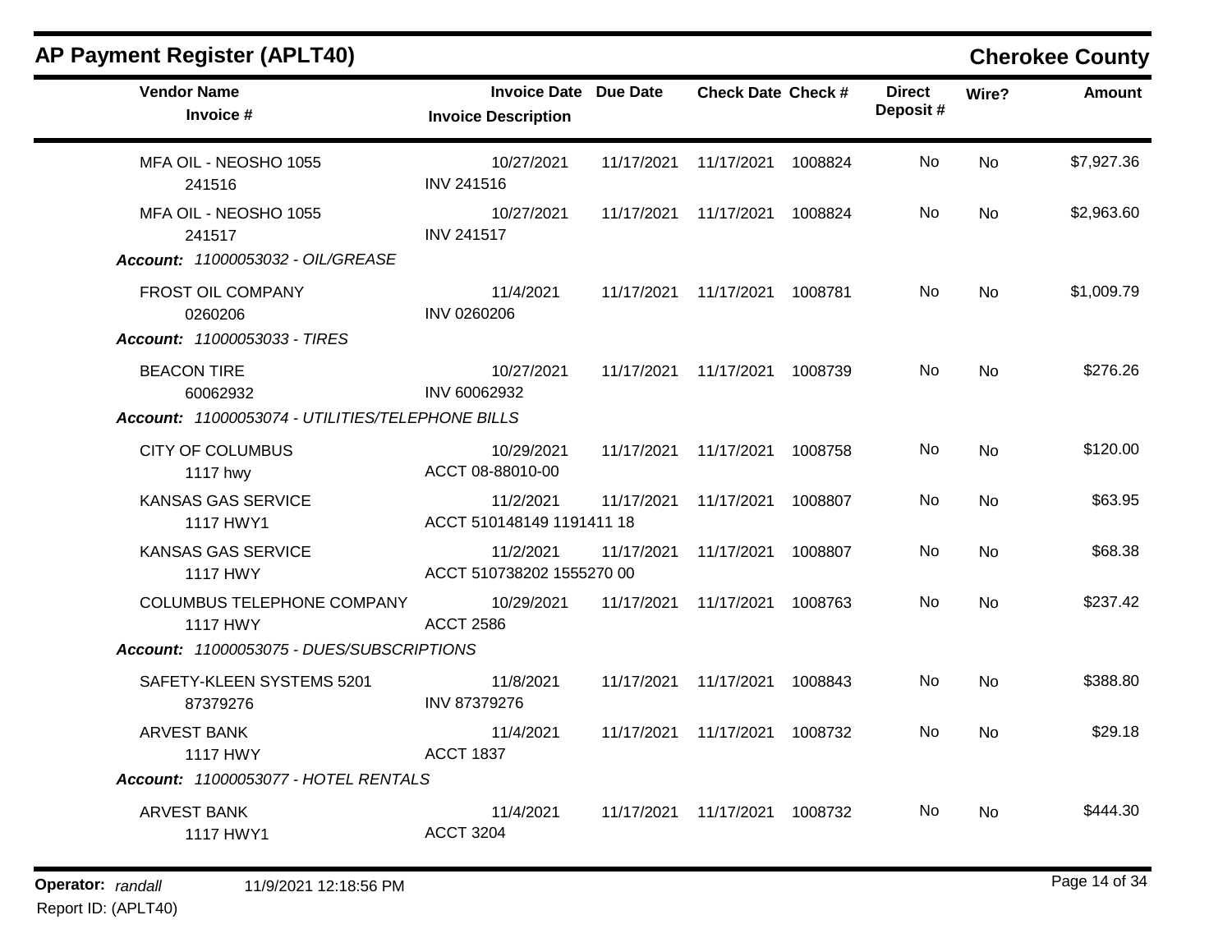| <b>AP Payment Register (APLT40)</b>        |                                                            |            |                               |         |                           |           | <b>Cherokee County</b> |
|--------------------------------------------|------------------------------------------------------------|------------|-------------------------------|---------|---------------------------|-----------|------------------------|
| <b>Vendor Name</b><br>Invoice #            | <b>Invoice Date Due Date</b><br><b>Invoice Description</b> |            | <b>Check Date Check #</b>     |         | <b>Direct</b><br>Deposit# | Wire?     | <b>Amount</b>          |
| Account: 11000053079 - MACHINERY/EQUIPMENT |                                                            |            |                               |         |                           |           |                        |
| NATALINIS AUTOMOTIVE<br>787803             | 10/27/2021<br><b>INV 787803</b>                            |            | 11/17/2021 11/17/2021 1008832 |         | No                        | <b>No</b> | \$10.98                |
| NATALINIS AUTOMOTIVE<br>788417             | 11/2/2021<br><b>INV 788417</b>                             |            | 11/17/2021 11/17/2021         | 1008830 | No                        | <b>No</b> | \$8.29                 |
| NATALINIS AUTOMOTIVE<br>788758             | 11/5/2021<br>INV 788758, CREDIT                            |            | 11/17/2021 11/17/2021         | 1008832 | No.                       | No        | (\$102.62)             |
| NATALINIS AUTOMOTIVE<br>788759             | 11/5/2021<br><b>INV 788759</b>                             |            | 11/17/2021 11/17/2021         | 1008830 | No                        | <b>No</b> | \$73.99                |
| NATALINIS AUTOMOTIVE<br>788804             | 11/5/2021<br><b>INV 788804</b>                             | 11/17/2021 | 11/17/2021                    | 1008830 | No                        | <b>No</b> | \$20.99                |
| NATALINIS AUTOMOTIVE<br>788911             | 11/8/2021<br><b>INV 788911</b>                             |            | 11/17/2021 11/17/2021         | 1008831 | No                        | No        | \$36.49                |
| TRUE VALUE COLUMBUS<br>B22648              | 11/8/2021<br><b>TRANS B22648</b>                           | 11/17/2021 | 11/17/2021                    | 1008859 | No.                       | <b>No</b> | \$23.89                |
| NATALINIS AUTOMOTIVE<br>788657             | 11/4/2021<br><b>INV 788657</b>                             |            | 11/17/2021 11/17/2021         | 1008830 | No.                       | No        | \$69.47                |
| NATALINIS AUTOMOTIVE<br>788676             | 11/4/2021<br><b>INV 788676</b>                             | 11/17/2021 | 11/17/2021                    | 1008830 | No                        | <b>No</b> | \$40.82                |
| <b>HERITAGE TRACTOR</b><br>11313802        | 11/4/2021<br>INV 11313802                                  |            | 11/17/2021 11/17/2021         | 1008792 | No.                       | <b>No</b> | \$187.20               |
| NATALINIS AUTOMOTIVE<br>787789             | 10/27/2021<br><b>INV 787789</b>                            |            | 11/17/2021 11/17/2021         | 1008832 | No                        | <b>No</b> | \$1.07                 |
| TRUE VALUE COLUMBUS<br>A453313             | 11/4/2021<br><b>TRANS A453313</b>                          |            | 11/17/2021 11/17/2021         | 1008859 | No                        | No        | \$10.34                |
| NATALINIS AUTOMOTIVE<br>787913             | 10/27/2021<br><b>INV 787913</b>                            |            | 11/17/2021 11/17/2021         | 1008832 | No.                       | No        | \$25.74                |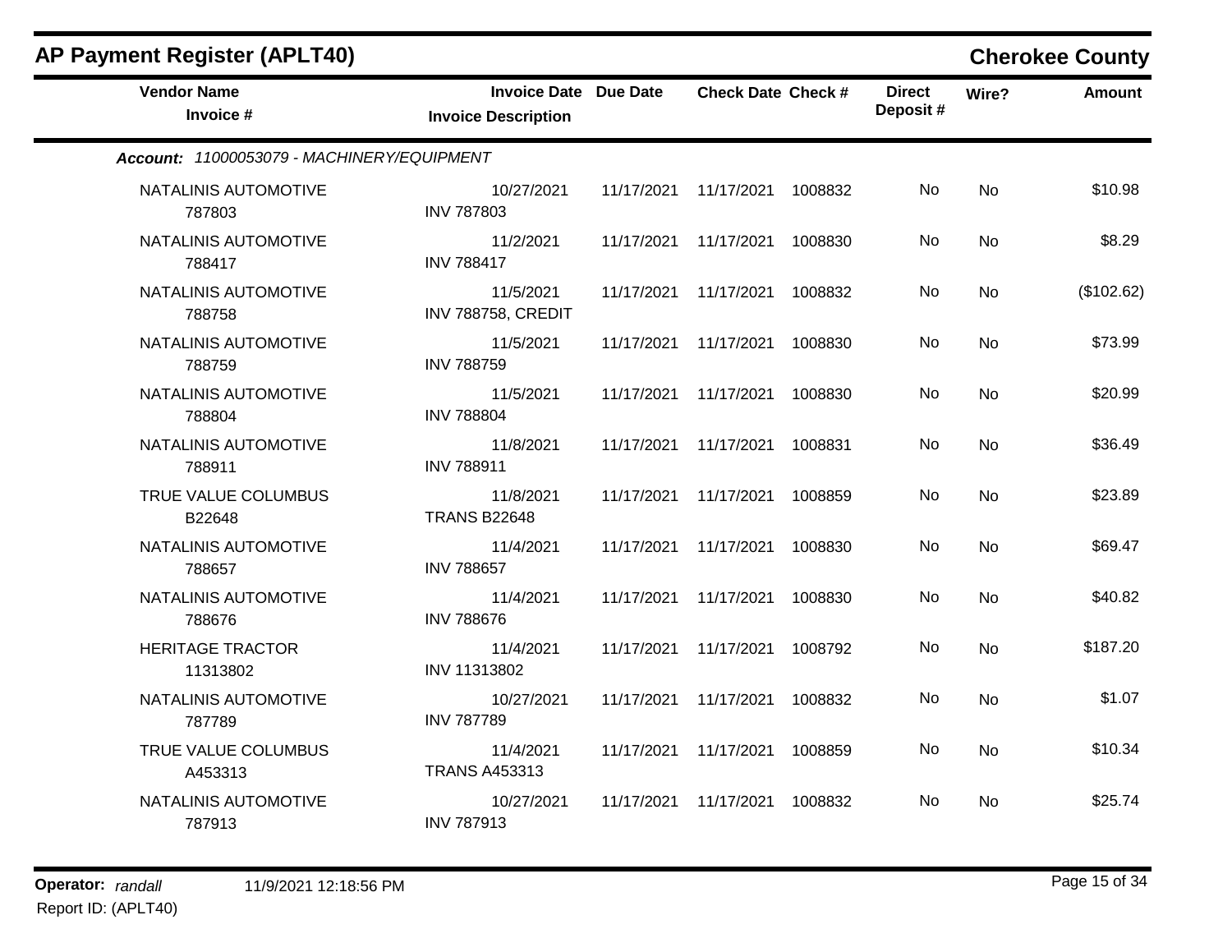| <b>Vendor Name</b><br>Invoice #       | <b>Invoice Date Due Date</b><br><b>Invoice Description</b> | <b>Check Date Check #</b>       |         | <b>Direct</b><br>Deposit# | Wire?     | <b>Amount</b> |
|---------------------------------------|------------------------------------------------------------|---------------------------------|---------|---------------------------|-----------|---------------|
|                                       |                                                            |                                 |         |                           |           |               |
| NATALINIS AUTOMOTIVE<br>788386        | 11/1/2021<br><b>INV 788386</b>                             | 11/17/2021  11/17/2021  1008832 |         | No.                       | <b>No</b> | \$169.02      |
| NATALINIS AUTOMOTIVE<br>787955        | 10/27/2021<br><b>INV 787955</b>                            | 11/17/2021  11/17/2021  1008832 |         | No.                       | No        | \$2.82        |
| NATALINIS AUTOMOTIVE<br>788021        | 10/27/2021<br><b>INV 788021</b>                            | 11/17/2021 11/17/2021           | 1008832 | No                        | <b>No</b> | \$19.27       |
| NATALINIS AUTOMOTIVE<br>788051        | 10/27/2021<br><b>INV 788051</b>                            | 11/17/2021 11/17/2021 1008832   |         | No.                       | <b>No</b> | \$154.00      |
| <b>HERITAGE TRACTOR</b><br>11273330   | 10/27/2021<br>INV 11273330                                 | 11/17/2021  11/17/2021  1008792 |         | No                        | <b>No</b> | \$625.08      |
| NATALINIS AUTOMOTIVE<br>787961        | 10/27/2021<br><b>INV 787961</b>                            | 11/17/2021 11/17/2021 1008832   |         | No                        | <b>No</b> | \$8.74        |
| <b>ARVEST BANK</b><br><b>1117 HWY</b> | 11/4/2021<br><b>ACCT 1837</b>                              | 11/17/2021  11/17/2021  1008732 |         | No.                       | No        | \$1,021.39    |
| <b>BILL'S MOWER</b><br>1117           | 11/1/2021<br><b>CHAIN</b>                                  | 11/17/2021  11/17/2021          | 1008742 | No                        | <b>No</b> | \$31.49       |
| <b>MIDWEST WHEEL</b><br>257980700     | 10/27/2021<br>INV 256054601                                | 11/17/2021 11/17/2021           | 1008825 | No.                       | <b>No</b> | \$525.00      |
| <b>MIDWEST WHEEL</b><br>258256400     | 11/1/2021<br>INV 258256400                                 | 11/17/2021 11/17/2021           | 1008825 | No                        | <b>No</b> | \$57.06       |
| <b>MIDWEST WHEEL</b><br>258323300     | 11/1/2021<br>INV 258323300                                 | 11/17/2021 11/17/2021           | 1008825 | No.                       | <b>No</b> | \$223.26      |
| TRUE VALUE COLUMBUS<br>A453491        | 11/8/2021<br><b>TRANS A453491</b>                          | 11/17/2021  11/17/2021  1008859 |         | No                        | <b>No</b> | \$15.18       |
| <b>HERITAGE TRACTOR</b><br>11244218   | 11/4/2021<br>INV 11244218                                  | 11/17/2021  11/17/2021  1008792 |         | No                        | <b>No</b> | \$85.92       |
| TRUE VALUE COLUMBUS<br>A453510        | 11/8/2021<br>TRANS 453510, CREDIT                          | 11/17/2021 11/17/2021           | 1008859 | No.                       | <b>No</b> | (\$2.70)      |

## **Operator:** randall 11/9/2021 12:18:56 PM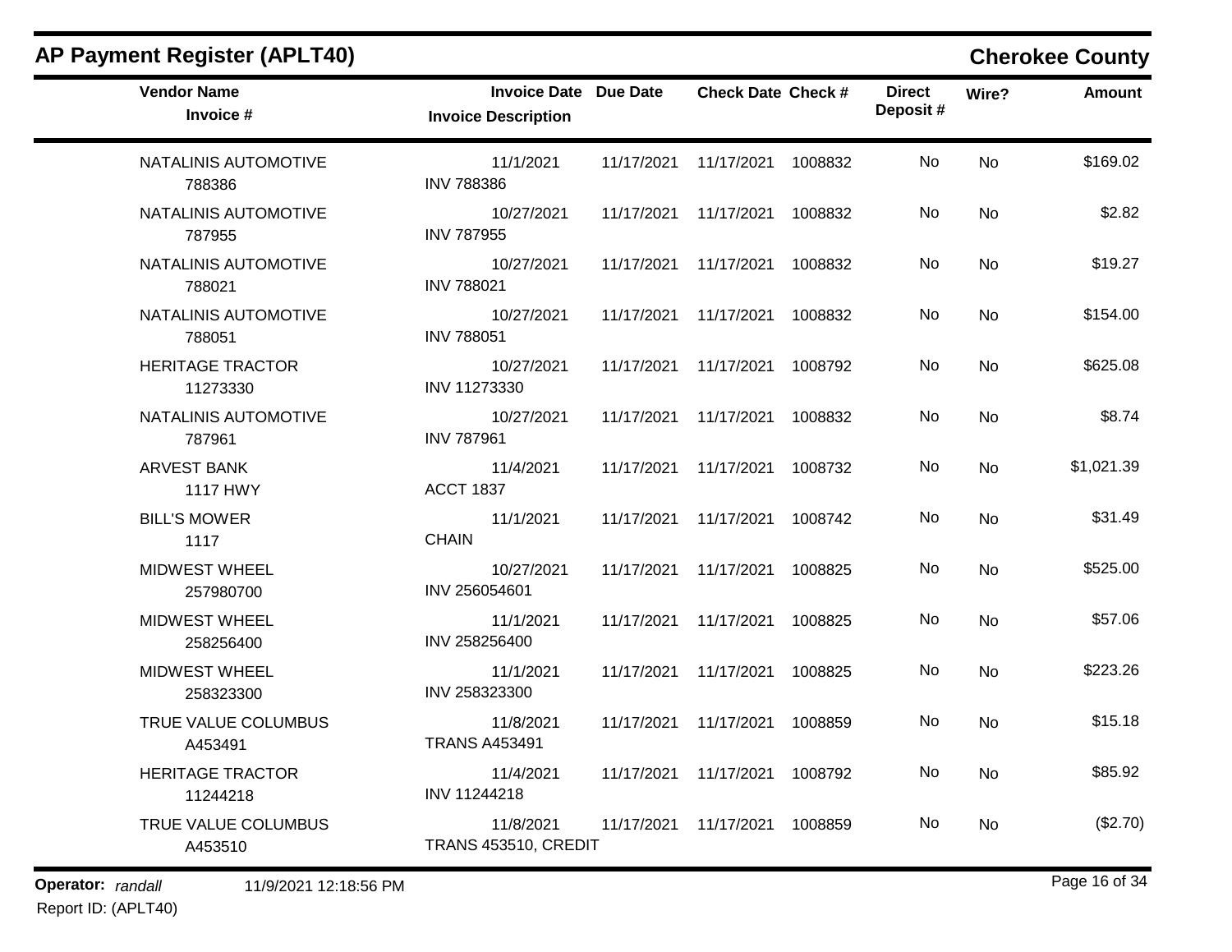| <b>Vendor Name</b><br>Invoice #            | <b>Invoice Date Due Date</b><br><b>Invoice Description</b> |            | <b>Check Date Check #</b>       | <b>Direct</b><br>Deposit# | Wire?     | <b>Amount</b> |
|--------------------------------------------|------------------------------------------------------------|------------|---------------------------------|---------------------------|-----------|---------------|
| <b>HERITAGE TRACTOR</b><br>11210330        | 10/27/2021<br>INV 11210330                                 |            | 11/17/2021  11/17/2021  1008792 | No                        | <b>No</b> | \$282.78      |
| <b>HERITAGE TRACTOR</b><br>11234730        | 10/27/2021<br>INV 11234730                                 |            | 11/17/2021  11/17/2021  1008792 | No                        | <b>No</b> | \$42.64       |
| <b>HERITAGE TRACTOR</b><br>11246021        | 10/27/2021<br>INV 11246021                                 |            | 11/17/2021  11/17/2021  1008792 | No                        | <b>No</b> | \$199.14      |
| <b>CENTRAL POWER SYSTEMS</b><br>R108028318 | 11/2/2021<br>ORDER R108028318                              |            | 11/17/2021  11/17/2021  1008752 | No                        | <b>No</b> | \$2,754.90    |
| TRUE VALUE COLUMBUS<br>A452512             | 10/27/2021<br><b>TRANS A452512</b>                         |            | 11/17/2021  11/17/2021  1008859 | No                        | <b>No</b> | \$81.84       |
| TRUE VALUE COLUMBUS<br>A453512             | 11/8/2021<br><b>TRANS A452512</b>                          | 11/17/2021 | 11/17/2021 1008859              | No.                       | <b>No</b> | \$3.33        |
| <b>MIDWEST WHEEL</b><br>258406600          | 11/1/2021<br>INV 258406600                                 |            | 11/17/2021 11/17/2021 1008825   | No.                       | No        | \$21.54       |
| <b>MIDWEST WHEEL</b><br>257950900          | 10/27/2021<br>INV 257950900                                |            | 11/17/2021  11/17/2021  1008827 | No                        | <b>No</b> | \$55.15       |
| <b>MIDWEST WHEEL</b><br>252046302          | 10/27/2021<br>INV 252046302                                |            | 11/17/2021  11/17/2021  1008827 | No                        | <b>No</b> | \$11.78       |
| <b>MIDWEST WHEEL</b><br>257832904          | 10/27/2021<br>INV 25782904                                 |            | 11/17/2021  11/17/2021  1008827 | No                        | <b>No</b> | \$30.05       |
| <b>MIDWEST WHEEL</b><br>258357000          | 11/1/2021<br>INV 258357000                                 |            | 11/17/2021 11/17/2021 1008825   | No                        | <b>No</b> | \$414.75      |
| <b>MIDWEST WHEEL</b><br>258323301          | 11/1/2021<br>INV 258323301                                 |            | 11/17/2021 11/17/2021 1008825   | No.                       | No        | \$5.94        |
| <b>MIDWEST WHEEL</b><br>258485500          | 11/1/2021<br>INV 258485500                                 |            | 11/17/2021  11/17/2021  1008825 | No                        | No        | \$87.80       |
| <b>MIDWEST WHEEL</b><br>257859300          | 10/27/2021<br>INV 257859300                                |            | 11/17/2021  11/17/2021  1008827 | No.                       | No.       | \$1,082.85    |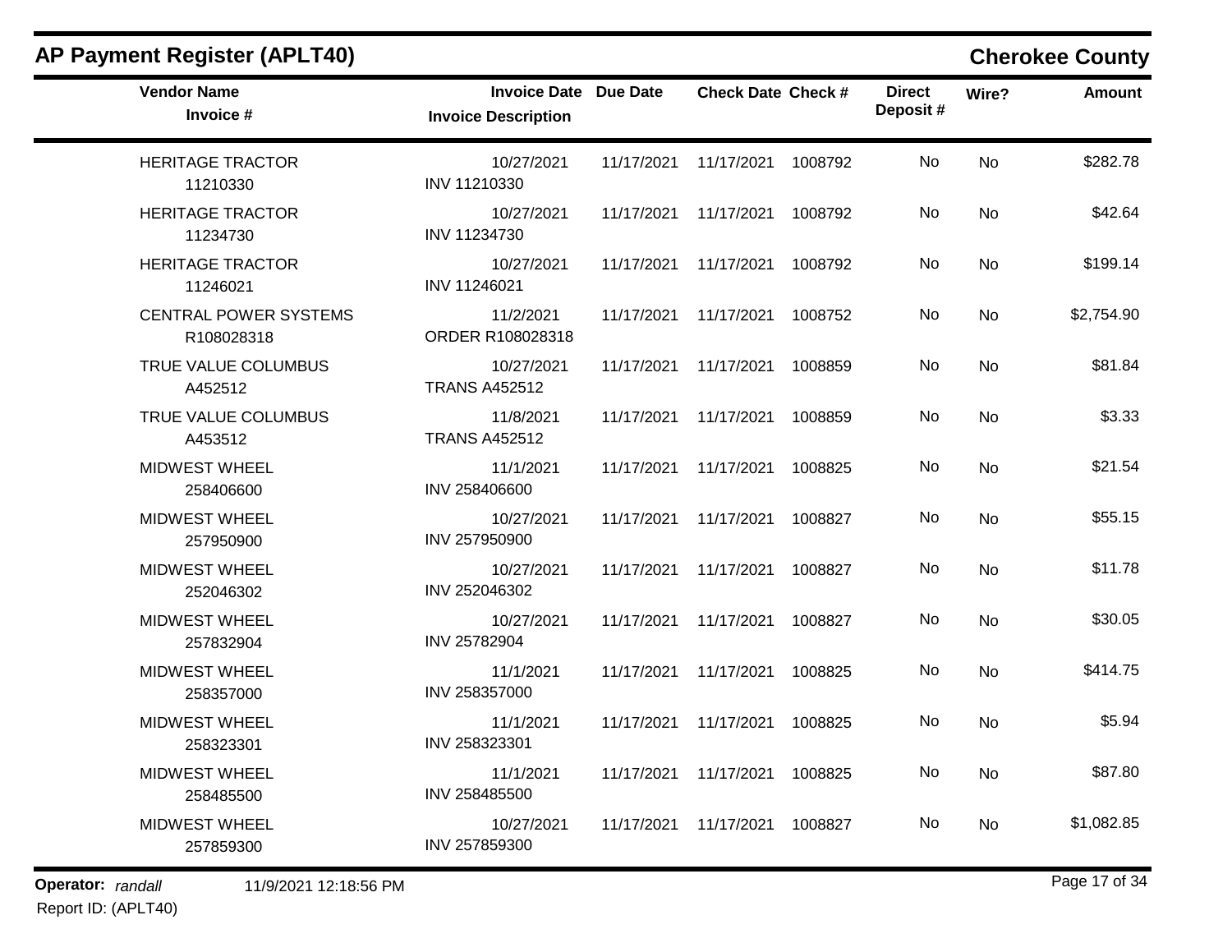| <b>Vendor Name</b><br>Invoice #   | <b>Invoice Date Due Date</b><br><b>Invoice Description</b> |            | <b>Check Date Check #</b> |         | <b>Direct</b><br>Deposit# | Wire?     | Amount     |
|-----------------------------------|------------------------------------------------------------|------------|---------------------------|---------|---------------------------|-----------|------------|
| <b>MIDWEST WHEEL</b><br>257832902 | 10/27/2021<br>INV 257832902                                | 11/17/2021 | 11/17/2021 1008827        |         | <b>No</b>                 | <b>No</b> | \$40.50    |
| <b>MIDWEST WHEEL</b><br>257859301 | 11/2/2021<br>INV 257859301                                 | 11/17/2021 | 11/17/2021 1008827        |         | No.                       | <b>No</b> | \$839.23   |
| <b>MIDWEST WHEEL</b><br>257832900 | 10/27/2021<br>INV 257832900                                | 11/17/2021 | 11/17/2021 1008827        |         | No.                       | No        | \$16.00    |
| <b>MIDWEST WHEEL</b><br>259201200 | 11/5/2021<br>INV 259201200                                 | 11/17/2021 | 11/17/2021                | 1008826 | No                        | No        | \$27.17    |
| <b>MIDWEST WHEEL</b><br>258875100 | 11/8/2021<br>INV 258875100, CREDIT                         | 11/17/2021 | 11/17/2021                | 1008827 | No.                       | No        | (\$85.58)  |
| <b>MIDWEST WHEEL</b><br>257982800 | 10/27/2021<br>INV 257982800                                | 11/17/2021 | 11/17/2021                | 1008825 | No                        | <b>No</b> | \$139.80   |
| <b>EQUIPMENT BLADES</b><br>024227 | 11/8/2021<br><b>INV 024227</b>                             | 11/17/2021 | 11/17/2021 1008776        |         | No.                       | No        | \$2,496.67 |
| <b>MIDWEST WHEEL</b><br>257832901 | 10/27/2021<br>INV 257832901                                | 11/17/2021 | 11/17/2021                | 1008827 | No                        | No        | \$85.25    |
| <b>MIDWEST WHEEL</b><br>257832903 | 10/27/2021<br>INV 257832903                                | 11/17/2021 | 11/17/2021                | 1008827 | No.                       | No        | \$27.75    |
| <b>MIDWEST WHEEL</b><br>258256401 | 11/1/2021<br>INV 258256401                                 | 11/17/2021 | 11/17/2021 1008825        |         | No                        | <b>No</b> | \$210.00   |
| <b>MIDWEST WHEEL</b><br>258405400 | 11/1/2021<br>INV 258405400                                 | 11/17/2021 | 11/17/2021                | 1008825 | No                        | No        | \$51.82    |
| <b>MIDWEST WHEEL</b><br>258444000 | 11/1/2021<br>INV 258444000                                 | 11/17/2021 | 11/17/2021                | 1008825 | No                        | <b>No</b> | \$159.90   |
| <b>MIDWEST WHEEL</b><br>255865800 | 11/2/2021<br>INV 255865800                                 | 11/17/2021 | 11/17/2021                | 1008827 | No                        | No        | \$242.40   |
| <b>MIDWEST WHEEL</b><br>259131800 | 11/5/2021<br>INV 259131800                                 | 11/17/2021 | 11/17/2021                | 1008826 | No.                       | No        | \$118.94   |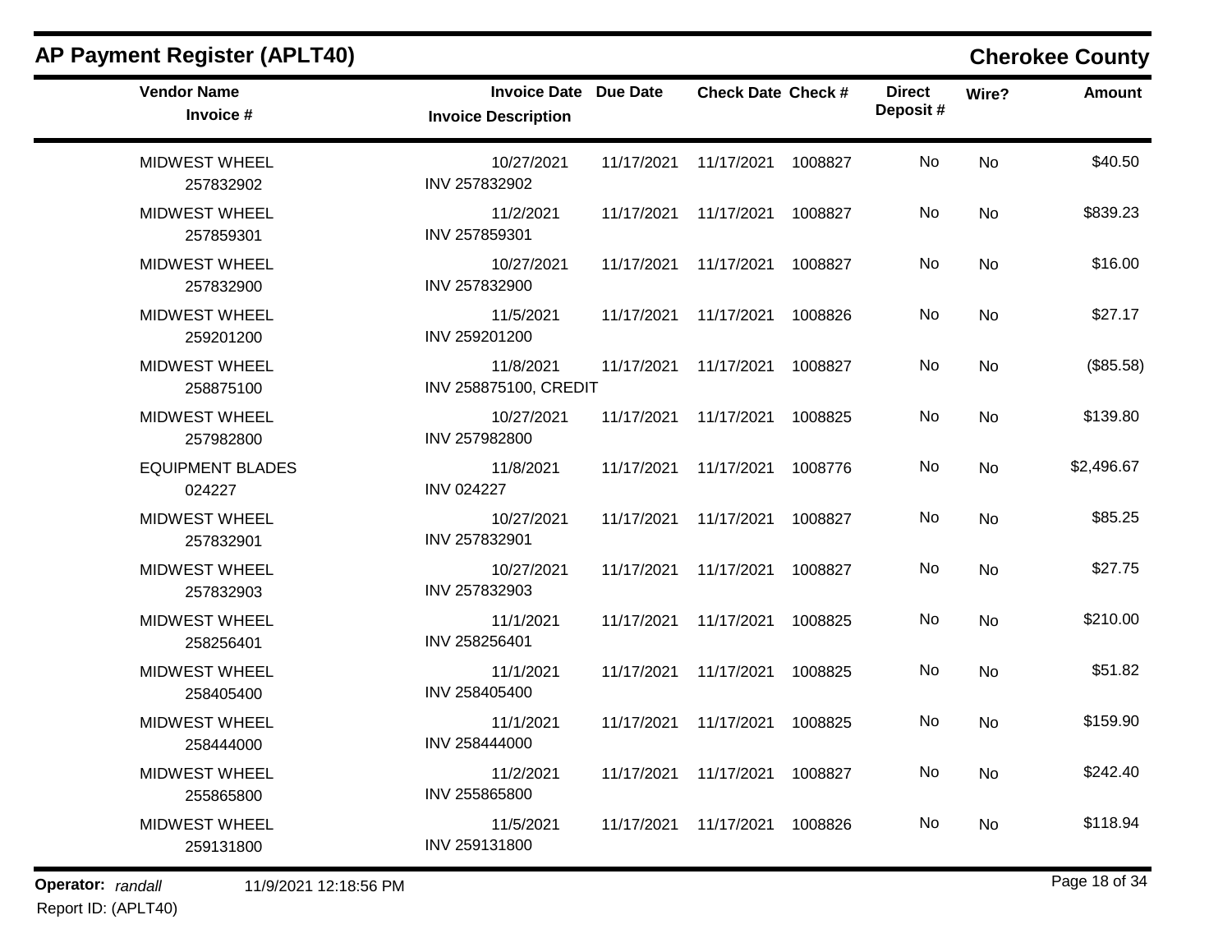| <b>AP Payment Register (APLT40)</b>              |                                                            |            |                                 |         |                           |           | <b>Cherokee County</b> |
|--------------------------------------------------|------------------------------------------------------------|------------|---------------------------------|---------|---------------------------|-----------|------------------------|
| <b>Vendor Name</b><br>Invoice #                  | <b>Invoice Date Due Date</b><br><b>Invoice Description</b> |            | <b>Check Date Check #</b>       |         | <b>Direct</b><br>Deposit# | Wire?     | <b>Amount</b>          |
| <b>MIDWEST WHEEL</b><br>255252802                | 11/2/2021<br>INV 255252802                                 | 11/17/2021 | 11/17/2021                      | 1008827 | No                        | <b>No</b> | \$317.76               |
| <b>MIDWEST WHEEL</b><br>258916301                | 11/4/2021<br>INV 258916301                                 | 11/17/2021 | 11/17/2021                      | 1008826 | No                        | No        | \$25.69                |
| NATALINIS AUTOMOTIVE<br>787982                   | 10/27/2021<br><b>INV 787982</b>                            | 11/17/2021 | 11/17/2021                      | 1008832 | No                        | No        | \$11.84                |
| <b>MIDWEST WHEEL</b><br>259443400                | 11/8/2021<br>INV 259443400                                 | 11/17/2021 | 11/17/2021                      | 1008826 | No                        | No        | \$140.34               |
| BEARING HEADQUARTERS COMPANY<br>10559159         | 11/8/2021<br>ORDER 10559159                                | 11/17/2021 | 11/17/2021                      | 1008740 | No                        | No        | \$488.78               |
| NATALINIS AUTOMOTIVE<br>788274                   | 11/1/2021<br><b>INV 788274</b>                             | 11/17/2021 | 11/17/2021                      | 1008830 | No                        | No        | \$64.02                |
| GENERAL MACHINERY OF PITTSBURG<br>17393          | 11/1/2021<br><b>INV 17393</b>                              | 11/17/2021 | 11/17/2021                      | 1008784 | No                        | No        | \$474.72               |
| NATALINIS AUTOMOTIVE<br>788129                   | 11/1/2021<br><b>INV 788129</b>                             | 11/17/2021 | 11/17/2021                      | 1008830 | No                        | No        | \$40.00                |
| NATALINIS AUTOMOTIVE<br>788158                   | 11/1/2021<br><b>INV 788158</b>                             | 11/17/2021 | 11/17/2021                      | 1008830 | No                        | No        | \$33.50                |
| NATALINIS AUTOMOTIVE<br>788157                   | 11/1/2021<br><b>INV 788157</b>                             | 11/17/2021 | 11/17/2021                      | 1008830 | No                        | No        | \$23.27                |
| NATALINIS AUTOMOTIVE<br>788384                   | 11/1/2021<br><b>INV 788384</b>                             | 11/17/2021 | 11/17/2021                      | 1008830 | No                        | No        | \$42.49                |
| NATALINIS AUTOMOTIVE<br>787800                   | 10/27/2021<br><b>INV 787800</b>                            | 11/17/2021 | 11/17/2021                      | 1008832 | No                        | No        | \$32.99                |
| <b>FARMERS COOPERATIVE ASSOCIATION</b><br>313329 | 11/1/2021<br>INV 313329                                    |            | 11/17/2021  11/17/2021  1008780 |         | No.                       | No        | \$10.34                |
| FARMERS COOPERATIVE ASSOCIATION<br>314026        | 11/8/2021<br><b>INV 314026</b>                             |            | 11/17/2021  11/17/2021  1008780 |         | No.                       | No        | \$12.78                |

**Operator:** randall 11/9/2021 12:18:56 PM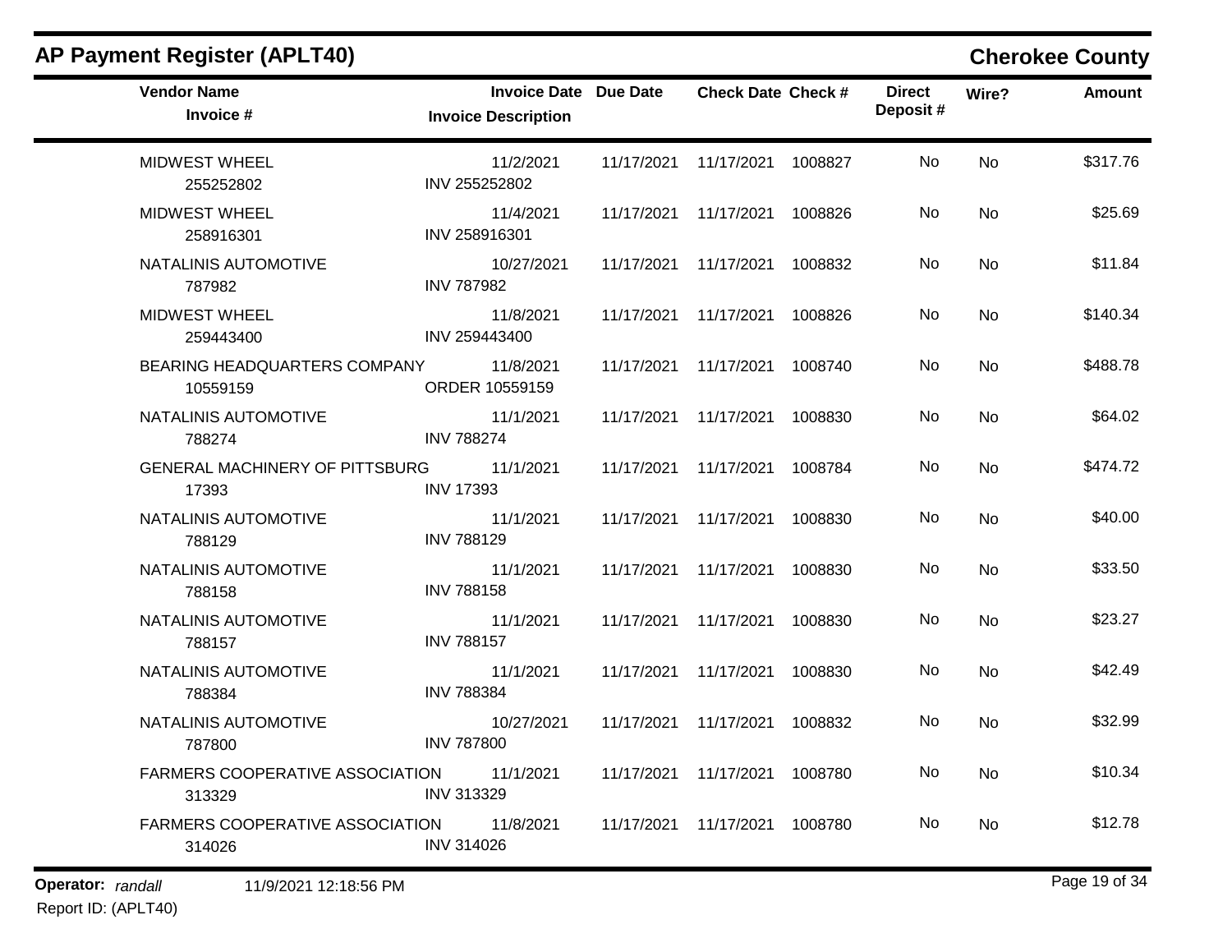| <b>Vendor Name</b><br>Invoice #                  | <b>Invoice Date Due Date</b><br><b>Invoice Description</b> |                       | <b>Check Date Check #</b> |         | <b>Direct</b><br>Deposit# | Wire?     | <b>Amount</b> |
|--------------------------------------------------|------------------------------------------------------------|-----------------------|---------------------------|---------|---------------------------|-----------|---------------|
| <b>FARMERS COOPERATIVE ASSOCIATION</b><br>313095 | 10/27/2021<br><b>INV 313095</b>                            | 11/17/2021            | 11/17/2021                | 1008780 | No                        | <b>No</b> | \$8.70        |
| <b>FARMERS COOPERATIVE ASSOCIATION</b><br>313759 | 11/4/2021<br><b>INV 313759</b>                             | 11/17/2021            | 11/17/2021                | 1008780 | No.                       | <b>No</b> | \$14.80       |
| <b>MIDWEST WHEEL</b><br>259419900                | 11/8/2021<br>INV 259419900                                 | 11/17/2021            | 11/17/2021                | 1008826 | No.                       | <b>No</b> | \$120.66      |
| <b>GENERAL MACHINERY OF PITTSBURG</b><br>17368   | 11/1/2021<br><b>INV 17368</b>                              | 11/17/2021            | 11/17/2021                | 1008784 | <b>No</b>                 | <b>No</b> | \$250.69      |
| JOHN FABICK TRACTOR CO<br>SIJO0109210            | 11/1/2021<br><b>INV SIJO0109210</b>                        | 11/17/2021 11/17/2021 |                           | 1008799 | No.                       | <b>No</b> | \$719.25      |
| JOHN FABICK TRACTOR CO<br>PIJO0430096            | 11/2/2021<br>INV PIJO0430096, CREDIT                       | 11/17/2021            | 11/17/2021                | 1008799 | No                        | No        | (\$430.33)    |
| <b>FARMERS COOPERATIVE ASSOCIATION</b><br>313422 | 11/1/2021<br><b>INV 313422</b>                             | 11/17/2021 11/17/2021 |                           | 1008780 | No.                       | No        | \$25.49       |
| FARMERS COOPERATIVE ASSOCIATION<br>313709        | 11/4/2021<br><b>INV 313709</b>                             | 11/17/2021            | 11/17/2021                | 1008780 | No                        | No        | \$1.29        |
| <b>FARMERS COOPERATIVE ASSOCIATION</b><br>313822 | 11/4/2021<br><b>INV 313822</b>                             | 11/17/2021            | 11/17/2021                | 1008780 | No                        | <b>No</b> | \$52.30       |
| <b>MIDWEST WHEEL</b><br>258368400                | 11/1/2021<br>INV 258368400                                 | 11/17/2021            | 11/17/2021                | 1008825 | No                        | <b>No</b> | \$57.36       |
| <b>MIDWEST WHEEL</b><br>258417300                | 11/1/2021<br>INV 258417300, CREDIT                         | 11/17/2021            | 11/17/2021                | 1008827 | No.                       | <b>No</b> | (\$123.00)    |
| <b>MIDWEST WHEEL</b><br>258916300                | 11/4/2021<br>INV 258916300                                 | 11/17/2021            | 11/17/2021                | 1008825 | No                        | No        | \$72.48       |
| <b>MIDWEST WHEEL</b><br>257982801                | 11/2/2021<br>INV 257982801                                 | 11/17/2021 11/17/2021 |                           | 1008825 | No.                       | <b>No</b> | \$112.60      |
| <b>MIDWEST WHEEL</b><br>252964800                | 11/5/2021<br>INV 252964800                                 | 11/17/2021            | 11/17/2021                | 1008827 | No.                       | <b>No</b> | \$471.30      |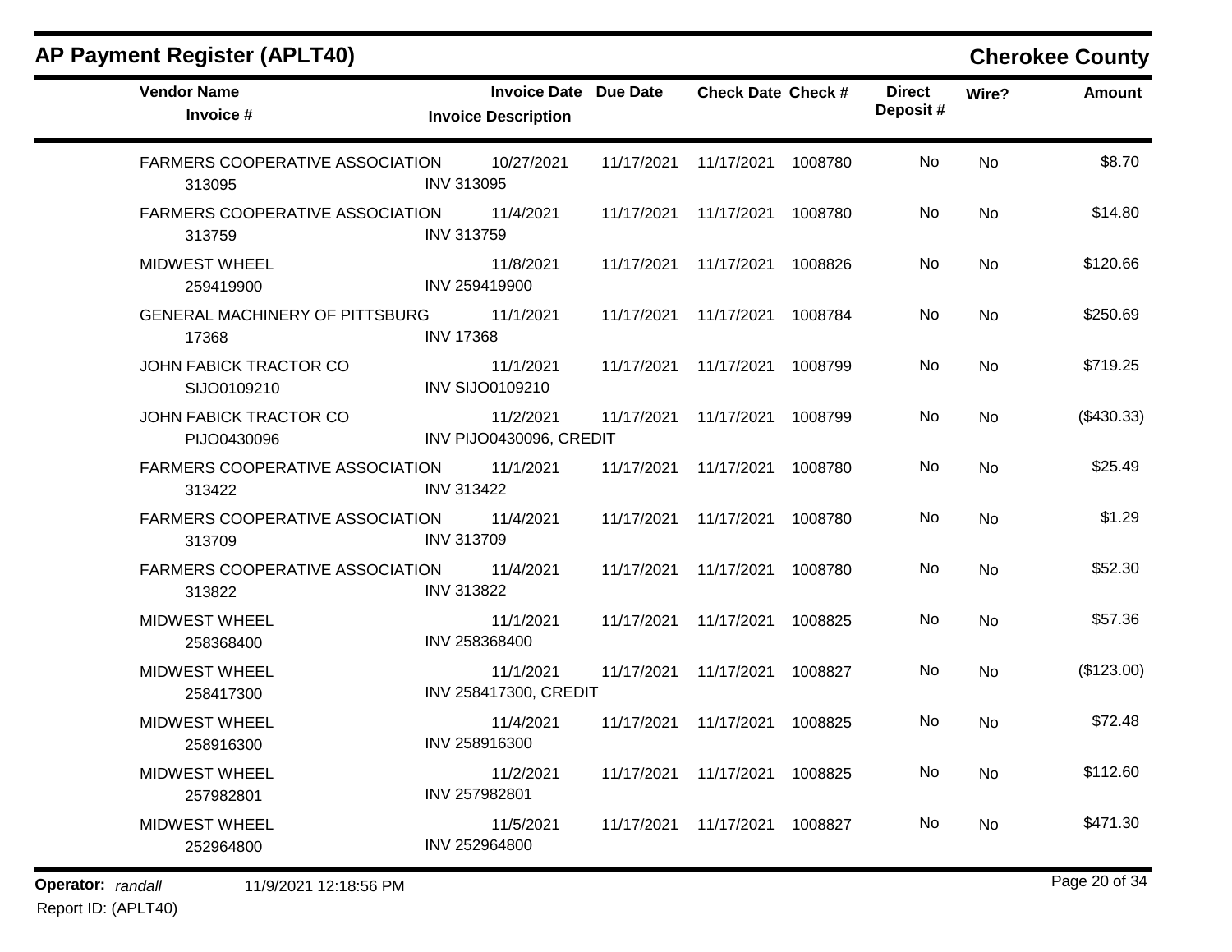| <b>Vendor Name</b><br>Invoice #                    | Invoice Date Due Date<br><b>Invoice Description</b> | <b>Check Date Check #</b>       | <b>Direct</b><br>Deposit# | Wire?     | <b>Amount</b> |
|----------------------------------------------------|-----------------------------------------------------|---------------------------------|---------------------------|-----------|---------------|
| <b>FARMERS COOPERATIVE ASSOCIATION</b><br>313566   | 11/1/2021<br><b>INV 313566</b>                      | 11/17/2021  11/17/2021  1008780 | No                        | <b>No</b> | \$15.24       |
| Account: 11000053080 - MAINTENANCE/BLDGS & GROUNDS |                                                     |                                 |                           |           |               |
| CLEAN THE UNIFORM CO JOPLIN<br>20252879            | 10/27/2021<br>INV 20252879                          | 11/17/2021  11/17/2021  1008760 | No                        | No        | \$35.01       |
| <b>ARVEST BANK</b><br><b>1117 HWY</b>              | 11/4/2021<br><b>ACCT 1837</b>                       | 11/17/2021  11/17/2021  1008732 | No.                       | <b>No</b> | \$548.66      |
| CLEAN THE UNIFORM CO JOPLIN<br>20254494            | 11/2/2021<br>INV 20254494                           | 11/17/2021  11/17/2021  1008760 | No                        | <b>No</b> | \$115.61      |
| <b>CINTAS #459</b><br>8405375448                   | 11/2/2021<br>INV 8405375448                         | 11/17/2021  11/17/2021  1008757 | No                        | <b>No</b> | \$137.62      |
| TRUE VALUE COLUMBUS<br>A453176                     | 11/2/2021<br><b>TRANS A453176</b>                   | 11/17/2021  11/17/2021  1008859 | No                        | <b>No</b> | \$38.30       |
| Account: 11000053088 - PROFESSIONAL DEVELOPMENT    |                                                     |                                 |                           |           |               |
| <b>ARVEST BANK</b><br>1117 HWY1                    | 11/4/2021<br><b>ACCT 3204</b>                       | 11/17/2021  11/17/2021  1008732 | No                        | <b>No</b> | \$125.00      |
| <b>ARVEST BANK</b><br><b>1117 HWY</b>              | 11/4/2021<br><b>ACCT 1837</b>                       | 11/17/2021  11/17/2021  1008732 | No                        | No        | \$699.47      |
| Account: 11000053093 - OFFICE FURNITURE/EQUIP      |                                                     |                                 |                           |           |               |
| <b>ARVEST BANK</b><br><b>1117 HWY</b>              | 11/4/2021<br><b>ACCT 1837</b>                       | 11/17/2021  11/17/2021  1008732 | No.                       | No        | \$41.70       |
| <b>Subtotal for Department: 000:</b>               |                                                     |                                 |                           |           |               |
|                                                    |                                                     |                                 |                           |           | \$61,291.94   |
| <b>Subtotal for Fund: 110:</b>                     |                                                     |                                 |                           |           | \$61,291.94   |
| 130<br><b>NOXIOUS WEED</b><br>Fund:                |                                                     |                                 |                           |           |               |
| 000<br>Dept:<br><b>NON-DEPARTMENTAL</b>            |                                                     |                                 |                           |           |               |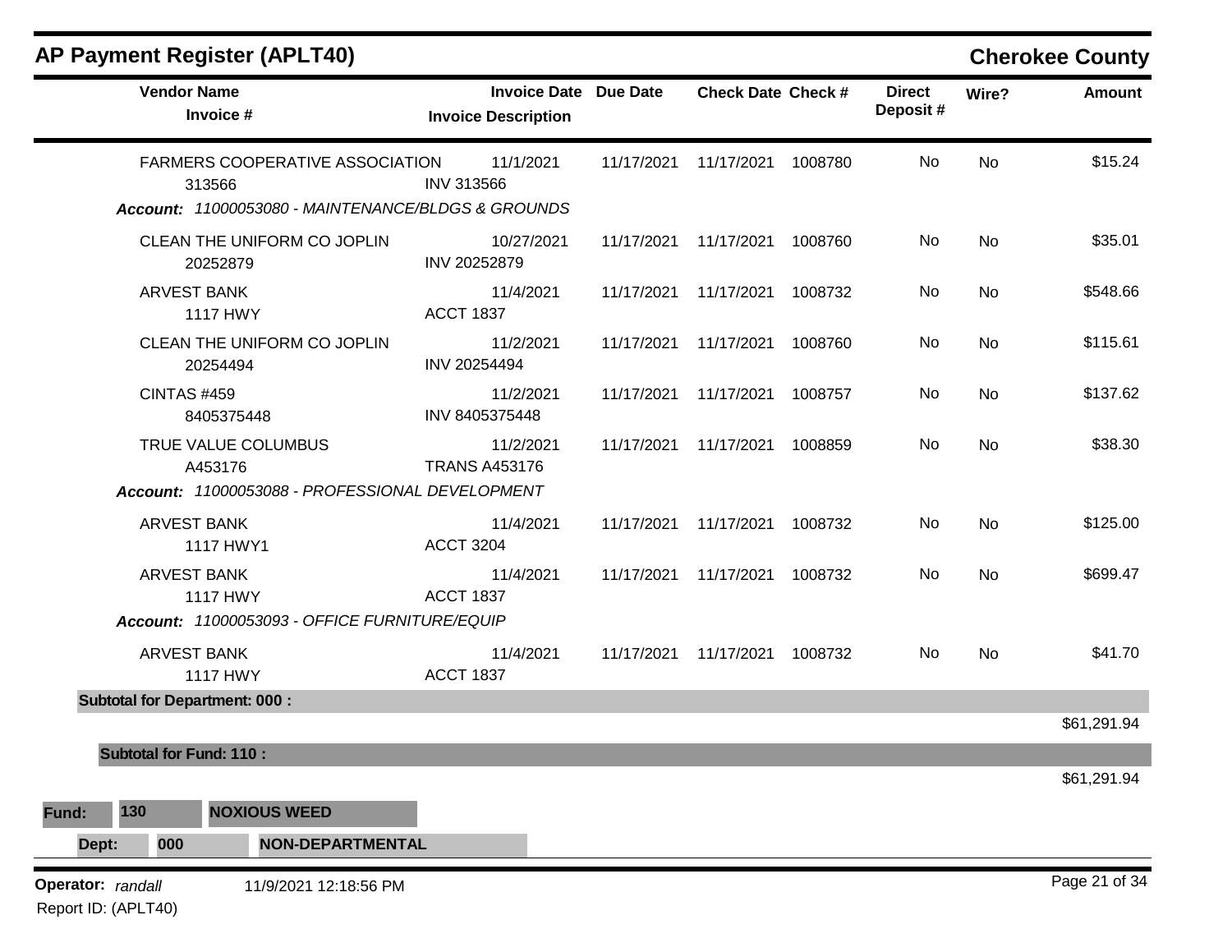| <b>AP Payment Register (APLT40)</b>                   |                                                    |                                                            |            |                           |         |                           |           | <b>Cherokee County</b> |
|-------------------------------------------------------|----------------------------------------------------|------------------------------------------------------------|------------|---------------------------|---------|---------------------------|-----------|------------------------|
| <b>Vendor Name</b><br>Invoice #                       |                                                    | <b>Invoice Date Due Date</b><br><b>Invoice Description</b> |            | <b>Check Date Check #</b> |         | <b>Direct</b><br>Deposit# | Wire?     | <b>Amount</b>          |
|                                                       | Account: 13000053074 - TELEPHONE BILLS             |                                                            |            |                           |         |                           |           |                        |
| <b>COLUMBUS TELEPHONE COMPANY</b><br><b>1117 WEED</b> | Account: 13000053075 - DUES/SUBSCRIPTIONS          | 10/29/2021<br><b>ACCT 2293</b>                             | 11/17/2021 | 11/17/2021                | 1008763 | No.                       | No        | \$128.20               |
| <b>ARVEST BANK</b><br><b>1117 WEED</b>                | Account: 13000053080 - MAINTENANCE/BLDGS & GROUNDS | 11/4/2021<br><b>ACCT 5641</b>                              | 11/17/2021 | 11/17/2021                | 1008733 | No.                       | <b>No</b> | \$16.19                |
| ARVEST BANK<br><b>1117 HWY</b>                        | Account: 13000053088 - PROFESSIONAL DEVELOPMENT    | 11/4/2021<br><b>ACCT 1837</b>                              | 11/17/2021 | 11/17/2021                | 1008732 | No.                       | No        | \$346.67               |
| <b>ARVEST BANK</b><br><b>1117 HWY</b>                 |                                                    | 11/4/2021<br><b>ACCT 1837</b>                              |            | 11/17/2021 11/17/2021     | 1008732 | No.                       | <b>No</b> | \$100.00               |
| <b>Subtotal for Department: 000:</b>                  |                                                    |                                                            |            |                           |         |                           |           | \$591.06               |
| <b>Subtotal for Fund: 130:</b>                        |                                                    |                                                            |            |                           |         |                           |           |                        |
| 140<br><b>HEALTH</b><br>Fund:                         |                                                    |                                                            |            |                           |         |                           |           | \$591.06               |
| Dept:<br>000                                          | <b>NON-DEPARTMENTAL</b>                            |                                                            |            |                           |         |                           |           |                        |
|                                                       | Account: 14000053021 - PRINTING/OFFICE SUPPLIES    |                                                            |            |                           |         |                           |           |                        |
| DIGITAL DOLPHIN SUPPLIES<br>SIN015544                 |                                                    | 11/3/2021<br><b>INV SIN015544</b>                          | 11/17/2021 | 11/17/2021                | 1008772 | No                        | <b>No</b> | \$81.75                |
| QUILL CORPORATION<br>20623752                         | Account: 14000053025 - PARTS/VEHICLE REPAIRS       | 11/3/2021<br>INV 20623752                                  | 11/17/2021 | 11/17/2021                | 1008840 | No                        | No        | \$119.97               |
| NATALINIS AUTOMOTIVE<br>788408                        |                                                    | 11/8/2021<br><b>INV 788408</b>                             | 11/17/2021 | 11/17/2021                | 1008830 | No.                       | No        | \$34.35                |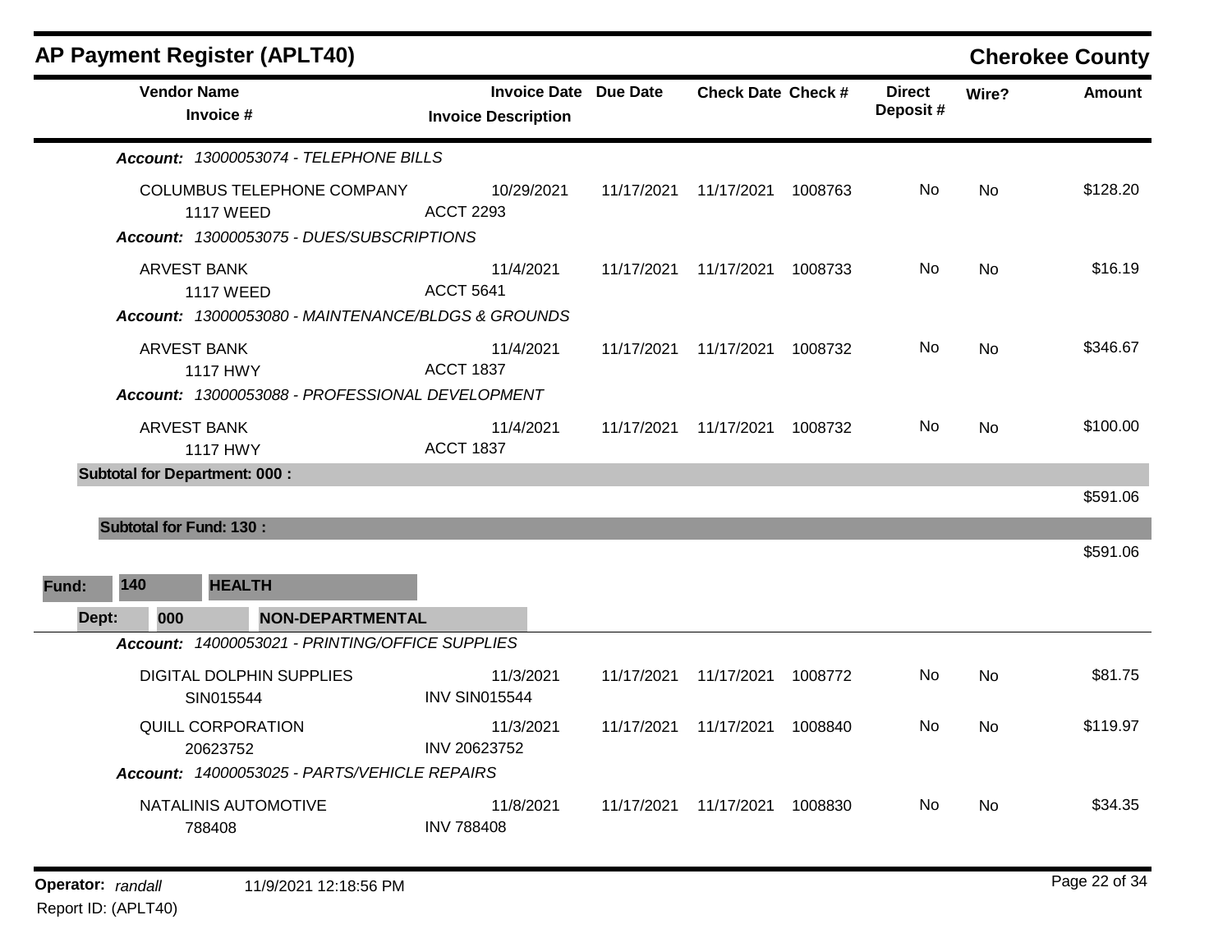| <b>AP Payment Register (APLT40)</b>                                                        |                                                            |            |                           |         |                           |           | <b>Cherokee County</b> |
|--------------------------------------------------------------------------------------------|------------------------------------------------------------|------------|---------------------------|---------|---------------------------|-----------|------------------------|
| <b>Vendor Name</b><br>Invoice #                                                            | <b>Invoice Date Due Date</b><br><b>Invoice Description</b> |            | <b>Check Date Check #</b> |         | <b>Direct</b><br>Deposit# | Wire?     | Amount                 |
| Account: 14000053043 - HEALTH DEPT MED SUPPLIES                                            |                                                            |            |                           |         |                           |           |                        |
| MCKESSON MEDICAL-SURGICAL<br>18669394<br>Account: 14000053072 - GAS, ELECTRIC, WATER/PHONE | 11/3/2021<br>INV 18669394                                  |            | 11/17/2021 11/17/2021     | 1008821 | No                        | <b>No</b> | \$202.23               |
| COLUMBUS TELEPHONE COMPANY<br>1117 HE1                                                     | 11/4/2021<br><b>ACCT 2060</b>                              |            | 11/17/2021 11/17/2021     | 1008763 | No                        | <b>No</b> | \$472.33               |
| <b>CITY OF COLUMBUS</b><br>1117 HE                                                         | 11/3/2021<br>ACCT 07-17240-00                              |            | 11/17/2021 11/17/2021     | 1008758 | No.                       | <b>No</b> | \$60.00                |
| <b>KANSAS GAS SERVICE</b><br>1117                                                          | 11/3/2021<br>ACCT 510080477 1188672 27                     | 11/17/2021 | 11/17/2021                | 1008807 | No                        | No        | \$106.00               |
| COLUMBUS TELEPHONE COMPANY<br>1117 HE                                                      | 11/4/2021<br><b>ACCT 2311</b>                              | 11/17/2021 | 11/17/2021                | 1008763 | No.                       | <b>No</b> | \$52.16                |
| Account: 14000053076 - PROFESSIONAL SERVICES                                               |                                                            |            |                           |         |                           |           |                        |
| <b>CDL ELECTRIC</b><br>W55912                                                              | 11/3/2021<br><b>INV W55912</b>                             |            | 11/17/2021 11/17/2021     | 1008751 | No                        | No        | \$454.36               |
| CRAW-KAN TELEPHONE COOPERATIVE INC 11/8/2021<br>1117                                       | ACCT 129793                                                |            | 11/17/2021 11/17/2021     | 1008767 | No                        | <b>No</b> | \$21.25                |
| <b>QUALITY PEST CONTROL INC</b><br>1117                                                    | 11/3/2021<br><b>MONTHL SPRAY</b>                           |            | 11/17/2021 11/17/2021     | 1008839 | No.                       | <b>No</b> | \$54.50                |
| <b>Account: 14000053182 - CONTRACTS</b>                                                    |                                                            |            |                           |         |                           |           |                        |
| MEDICAL WASTE SERVICES<br>201476                                                           | 11/4/2021<br><b>INV 201476</b>                             |            | 11/17/2021 11/17/2021     | 1008822 | No                        | <b>No</b> | \$99.00                |
| MEDICAL WASTE SERVICES<br>200035                                                           | 11/3/2021<br><b>INV 200035</b>                             |            | 11/17/2021 11/17/2021     | 1008822 | No                        | <b>No</b> | \$255.00               |
| <b>Subtotal for Department: 000:</b>                                                       |                                                            |            |                           |         |                           |           |                        |
|                                                                                            |                                                            |            |                           |         |                           |           |                        |

### \$2,012.90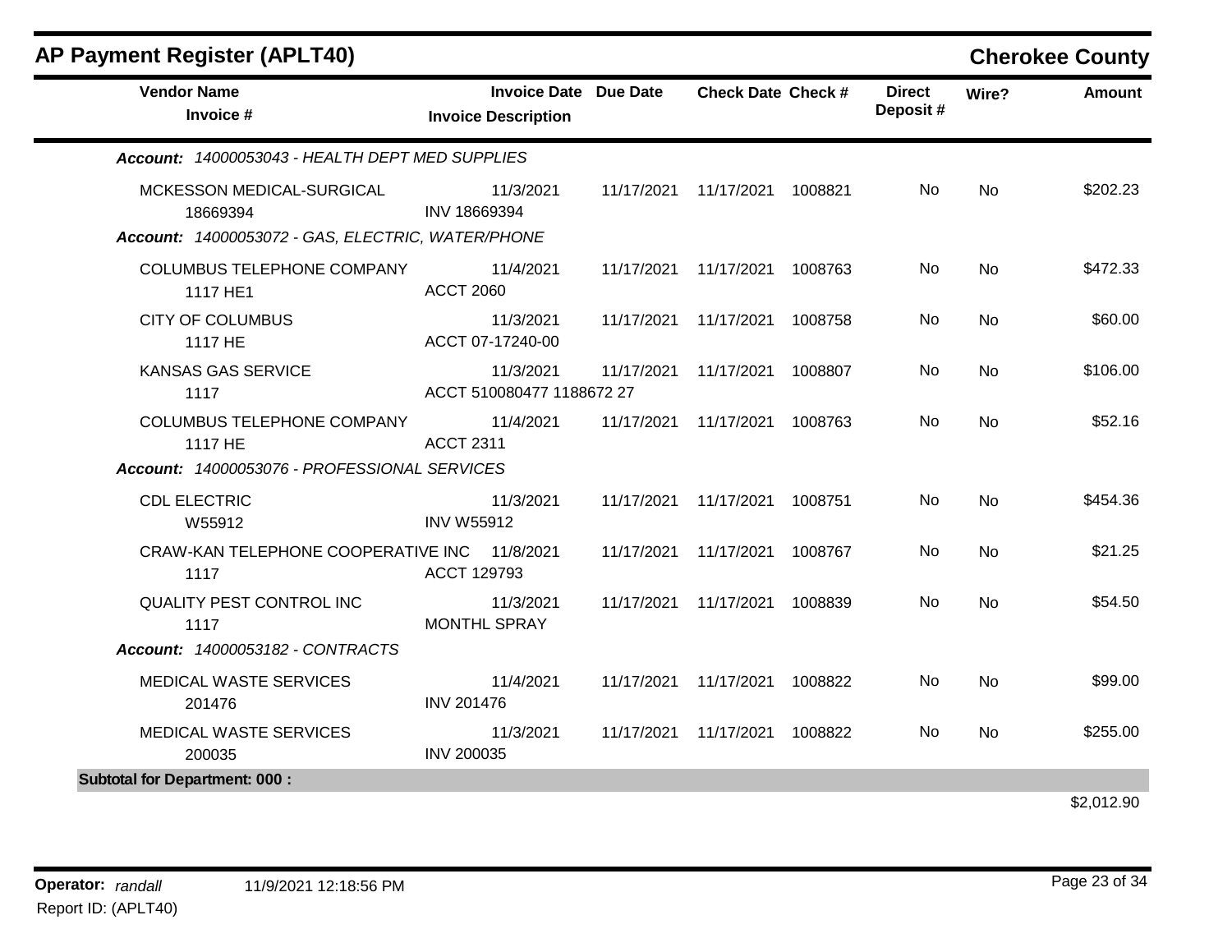|       |                                | <b>AP Payment Register (APLT40)</b>             |                                                            |            |                           |         |                            |           | <b>Cherokee County</b> |
|-------|--------------------------------|-------------------------------------------------|------------------------------------------------------------|------------|---------------------------|---------|----------------------------|-----------|------------------------|
|       | <b>Vendor Name</b>             | Invoice #                                       | <b>Invoice Date Due Date</b><br><b>Invoice Description</b> |            | <b>Check Date Check #</b> |         | <b>Direct</b><br>Deposit # | Wire?     | <b>Amount</b>          |
|       | <b>Subtotal for Fund: 140:</b> |                                                 |                                                            |            |                           |         |                            |           | \$2,012.90             |
| Fund: | 160                            | <b>DIRECT ELECTION</b>                          |                                                            |            |                           |         |                            |           |                        |
| Dept: | 000                            | <b>NON-DEPARTMENTAL</b>                         |                                                            |            |                           |         |                            |           |                        |
|       |                                | Account: 16000053021 - PRINTING/OFFICE SUPPLIES |                                                            |            |                           |         |                            |           |                        |
|       |                                | ELECTION SYSTEMS & SOFTWARE<br>CD2011529        | 11/3/2021<br><b>INV CD2011529</b>                          | 11/17/2021 | 11/17/2021 1008774        |         | No.                        | No        | \$658.21               |
|       |                                | ELECTION SYSTEMS & SOFTWARE<br>CD2011435        | 11/3/2021<br><b>INV CD2011435</b>                          | 11/17/2021 | 11/17/2021 1008774        |         | No.                        | No.       | \$108.41               |
|       |                                | <b>LOCKWOOD PRINTING</b><br>762                 | 10/27/2021<br><b>INV 762</b>                               | 11/17/2021 | 11/17/2021 1008818        |         | No.                        | <b>No</b> | \$210.31               |
|       |                                | Account: 16000053073 - TRANSPORTATION           |                                                            |            |                           |         |                            |           |                        |
|       |                                | <b>JACQUE PERRY</b><br>1117                     | 11/4/2021<br>280 MILES/ELECTION DAY                        | 11/17/2021 | 11/17/2021 1008793        |         | No                         | <b>No</b> | \$156.80               |
|       |                                | Account: 16000053081 - MISC EXPENSE             |                                                            |            |                           |         |                            |           |                        |
|       |                                | <b>ARVEST BANK</b><br><b>1117 ELEC</b>          | 11/8/2021<br><b>ACCT 5161</b>                              | 11/17/2021 | 11/17/2021 1008732        |         | No                         | <b>No</b> | \$64.01                |
|       |                                | <b>ARVEST BANK</b><br><b>1117 ELEC</b>          | 11/8/2021<br><b>ACCT 5161</b>                              | 11/17/2021 | 11/17/2021 1008732        |         | No.                        | <b>No</b> | \$141.39               |
|       |                                | Account: 16000053280 - POLL WORKERS             |                                                            |            |                           |         |                            |           |                        |
|       |                                | <b>KAMRYN JO CASILLAS</b><br>1117               | 11/4/2021<br><b>ELECTION</b>                               | 11/17/2021 | 11/17/2021 1008803        |         | No.                        | No        | \$190.00               |
|       |                                | <b>SARA J NORTH</b><br>1117                     | 11/4/2021<br><b>ELECTION</b>                               | 11/17/2021 | 11/17/2021 1008844        |         | No.                        | No        | \$240.00               |
|       |                                | <b>BRENDA MAE ROGERS</b><br>1117                | 11/4/2021<br>ELECTION SUPR JUDGE                           | 11/17/2021 | 11/17/2021                | 1008745 | No.                        | <b>No</b> | \$340.00               |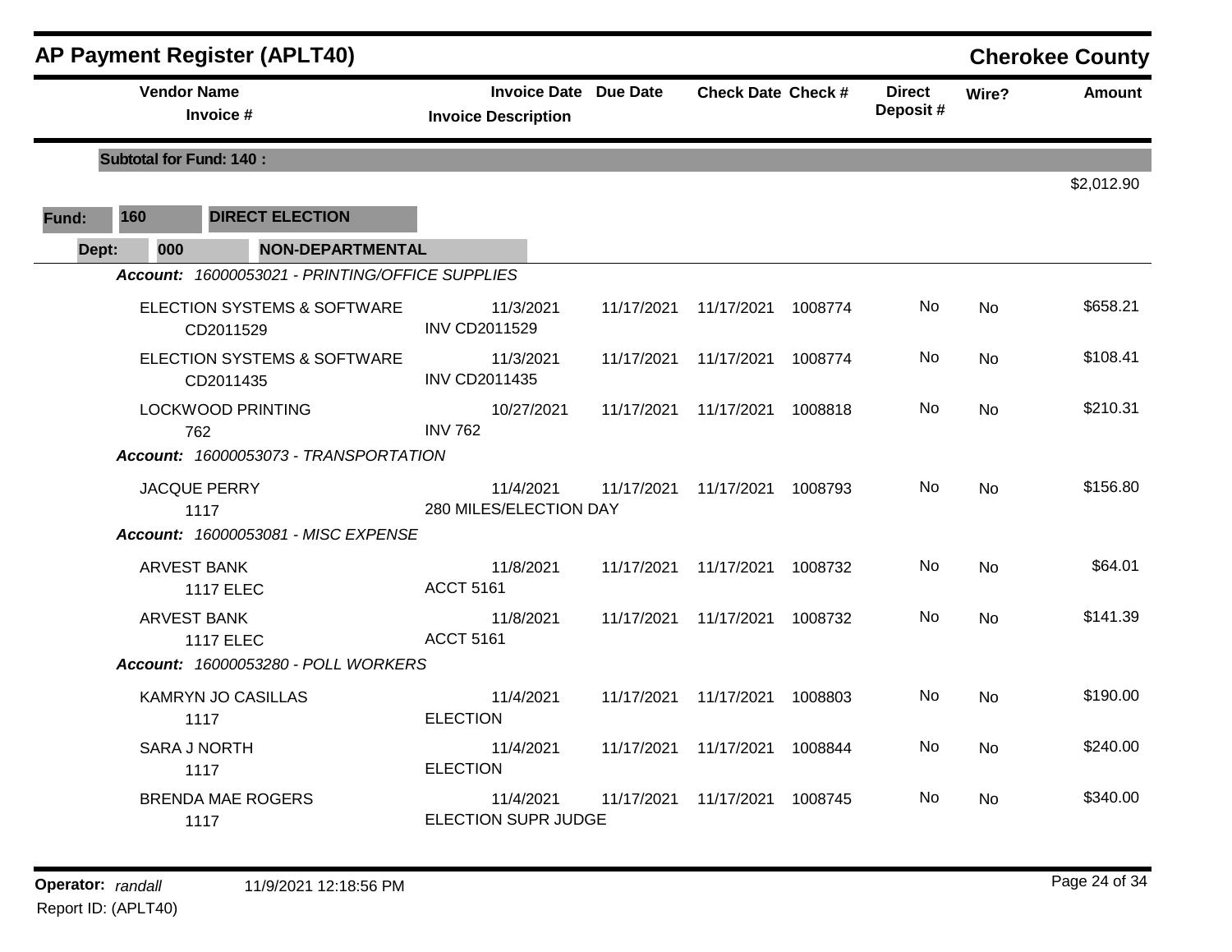| <b>Vendor Name</b><br>Invoice # | <b>Invoice Date Due Date</b><br><b>Invoice Description</b> | <b>Check Date Check #</b>       | <b>Direct</b><br>Deposit# | Wire?     | Amount   |
|---------------------------------|------------------------------------------------------------|---------------------------------|---------------------------|-----------|----------|
| TONI ANN SPIETH<br>1117         | 11/4/2021<br><b>ELECTION</b>                               | 11/17/2021  11/17/2021  1008858 | No                        | <b>No</b> | \$190.00 |
| LADONNA L THOMPSON<br>1117      | 11/4/2021<br><b>ELECTION</b>                               | 11/17/2021  11/17/2021  1008812 | No                        | <b>No</b> | \$190.00 |
| <b>KRISTA L VILELA</b><br>1117  | 11/4/2021<br><b>ELECTION</b>                               | 11/17/2021  11/17/2021  1008811 | No                        | <b>No</b> | \$190.00 |
| <b>COLEEN GRANT</b><br>1117     | 11/4/2021<br><b>ELECTION</b>                               | 11/17/2021  11/17/2021  1008761 | No.                       | <b>No</b> | \$240.00 |
| <b>LINDA GRANT</b><br>1117      | 11/4/2021<br>ELECTION SUPR JUDGE                           | 11/17/2021  11/17/2021  1008816 | No                        | No        | \$340.00 |
| <b>JAMIE S HALE</b><br>1117     | 11/4/2021<br><b>ELECTION</b>                               | 11/17/2021  11/17/2021  1008796 | No                        | <b>No</b> | \$240.00 |
| <b>CATHY D HOLDEN</b><br>1117   | 11/4/2021<br>ELECTION SUPR JUDGE                           | 11/17/2021  11/17/2021  1008750 | No                        | <b>No</b> | \$340.00 |
| KAMI NICOLE MAIN<br>1117        | 11/4/2021<br><b>ELECTION</b>                               | 11/17/2021  11/17/2021  1008802 | No                        | <b>No</b> | \$190.00 |
| <b>MARY L NEWPORT</b><br>1117   | 11/17/2021<br><b>ELECTION</b>                              | 11/17/2021  11/17/2021  1008820 | No                        | <b>No</b> | \$190.00 |
| <b>HANNAH GIDEON</b><br>1117    | 11/4/2021<br><b>ELECTION</b>                               | 11/17/2021  11/17/2021  1008789 | No                        | <b>No</b> | \$190.00 |
| <b>LINDA K ESTRADA</b><br>1117  | 11/4/2021<br><b>ELECTION</b>                               | 11/17/2021  11/17/2021  1008817 | No                        | No        | \$190.00 |
| JOYCE COLLEEN FORREST<br>1117   | 11/4/2021<br><b>ELECTION</b>                               | 11/17/2021  11/17/2021  1008801 | No                        | <b>No</b> | \$190.00 |
| ALISHA LU ANN GILMORE<br>1117   | 11/4/2021<br><b>ELECTION</b>                               | 11/17/2021  11/17/2021  1008728 | No                        | No        | \$190.00 |
| <b>CASEY SOPER</b><br>1117      | 11/4/2021<br><b>ELECTION</b>                               | 11/17/2021  11/17/2021  1008749 | No                        | <b>No</b> | \$240.00 |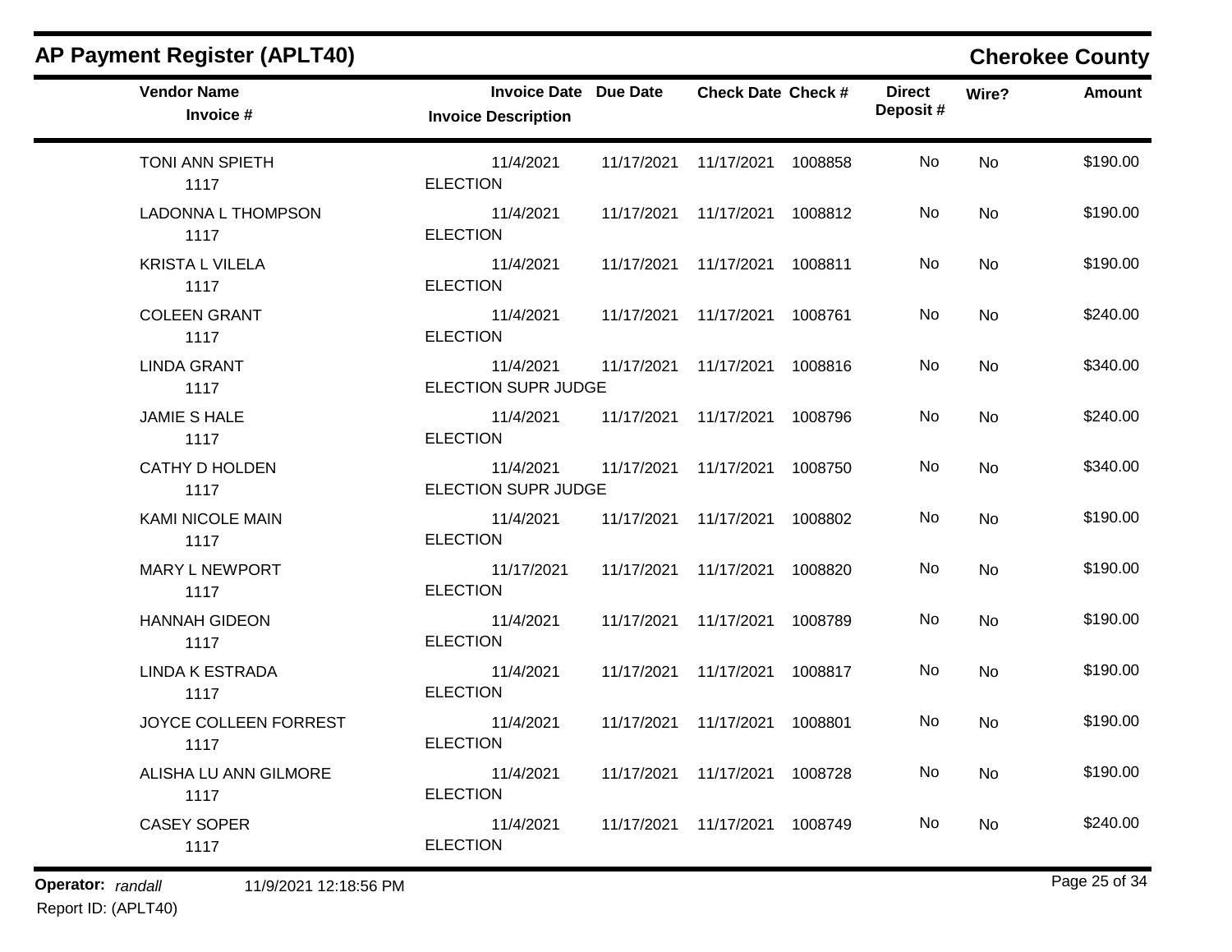| <b>Vendor Name</b><br>Invoice #  | <b>Invoice Date Due Date</b><br><b>Invoice Description</b> | <b>Check Date Check #</b>       | <b>Direct</b><br>Deposit# | Wire?     | Amount   |
|----------------------------------|------------------------------------------------------------|---------------------------------|---------------------------|-----------|----------|
| <b>LEXY STONE</b><br>1117        | 11/4/2021<br><b>ELECTION</b>                               | 11/17/2021  11/17/2021  1008814 | No                        | <b>No</b> | \$190.00 |
| <b>KENDAL BRATTON</b><br>1117    | 11/4/2021<br><b>ELECTION</b>                               | 11/17/2021  11/17/2021  1008810 | No                        | <b>No</b> | \$190.00 |
| <b>BEVERLY NORTH</b><br>1117     | 11/4/2021<br><b>ELECTION</b>                               | 11/17/2021  11/17/2021  1008741 | No                        | <b>No</b> | \$190.00 |
| <b>TYSIE SMITH</b><br>1117       | 11/4/2021<br><b>ELECTION</b>                               | 11/17/2021 11/17/2021 1008861   | No.                       | <b>No</b> | \$190.00 |
| <b>JOANNA THOMPSON</b><br>1117   | 11/4/2021<br><b>ELECTION</b>                               | 11/17/2021  11/17/2021  1008798 | No                        | No        | \$190.00 |
| GIDEON, HADDIE<br>1117           | 11/4/2021<br><b>ELECTION</b>                               | 11/17/2021 11/17/2021 1008786   | No.                       | <b>No</b> | \$190.00 |
| DEBORAH M CAREY<br>1117          | 11/4/2021<br><b>ELECTION</b>                               | 11/17/2021  11/17/2021  1008770 | No                        | No        | \$190.00 |
| <b>JAMIE MERRIMAN</b><br>1117    | 11/4/2021<br><b>ELECTION</b>                               | 11/17/2021  11/17/2021  1008795 | No                        | <b>No</b> | \$240.00 |
| <b>DESTINY LIMA</b><br>1117      | 11/4/2021<br><b>ELECTION</b>                               | 11/17/2021  11/17/2021  1008771 | No                        | <b>No</b> | \$190.00 |
| <b>BRENDA L AYERS</b><br>1117    | 11/4/2021<br><b>ELECTION SUPR JUDGE</b>                    | 11/17/2021 11/17/2021 1008744   | No.                       | <b>No</b> | \$340.00 |
| <b>TUCKER PAUL COBLE</b><br>1117 | 11/4/2021<br>ELECTION SUPR JUDGE                           | 11/17/2021  11/17/2021  1008860 | No.                       | <b>No</b> | \$340.00 |
| <b>CAROLINE A CATER</b><br>1117  | 11/4/2021<br>ELECTION SUPR JUDGE                           | 11/17/2021  11/17/2021  1008748 | No.                       | No        | \$340.00 |
| <b>AMBER MOATES</b><br>1117      | 11/4/2021<br><b>ELECTION</b>                               | 11/17/2021  11/17/2021  1008731 | No                        | <b>No</b> | \$240.00 |
| <b>TERRY LYNN LLOYD</b><br>1117  | 11/4/2021<br><b>ELECTION</b>                               | 11/17/2021  11/17/2021  1008853 | No                        | <b>No</b> | \$190.00 |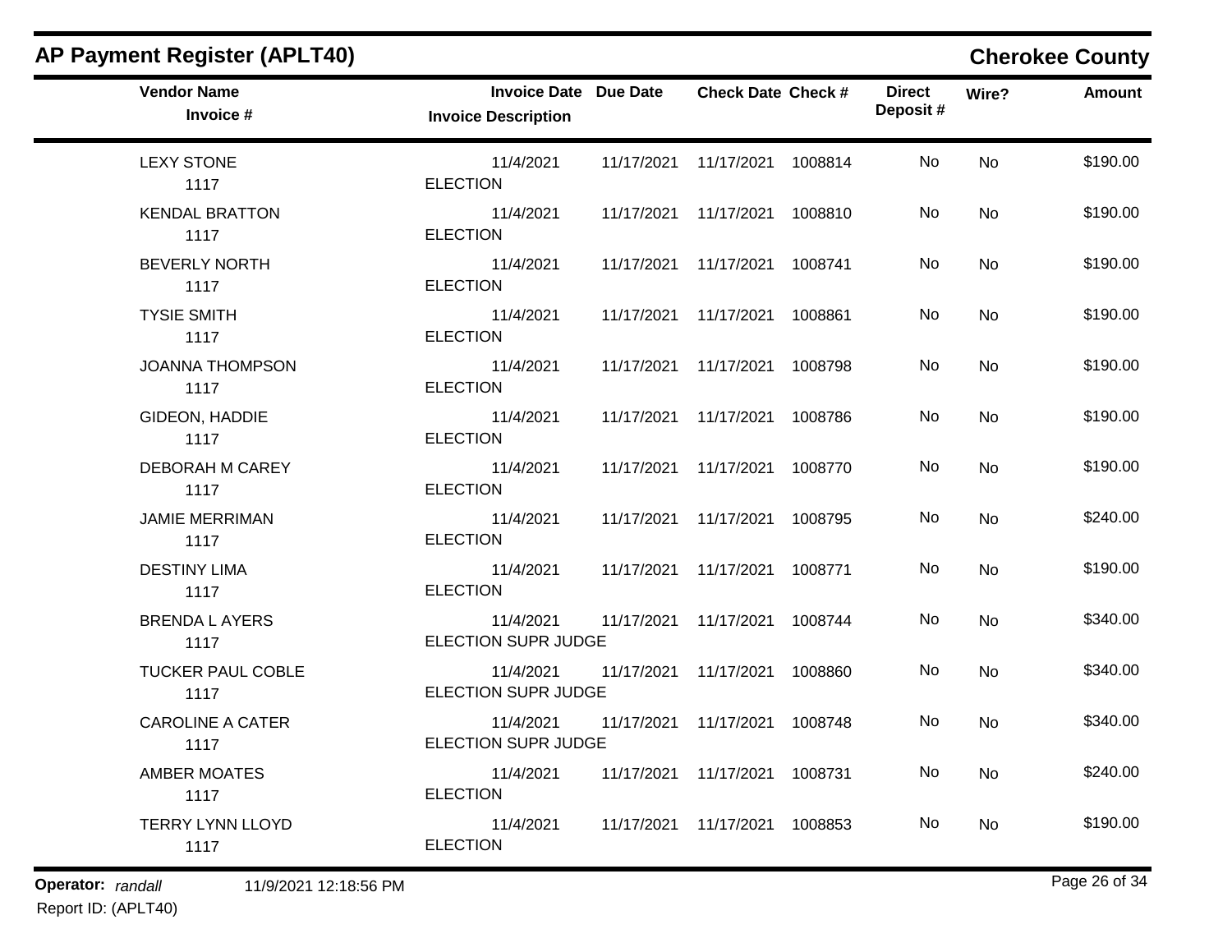| <b>Vendor Name</b><br>Invoice #    | <b>Invoice Date Due Date</b><br><b>Invoice Description</b> | <b>Check Date Check #</b>       |         | <b>Direct</b><br>Deposit # | Wire?     | <b>Amount</b> |
|------------------------------------|------------------------------------------------------------|---------------------------------|---------|----------------------------|-----------|---------------|
| <b>DEBORAH A HAMILTON</b><br>1117  | 11/4/2021<br><b>ELECTION</b>                               | 11/17/2021  11/17/2021  1008769 |         | No                         | <b>No</b> | \$240.00      |
| <b>TOM THIELE</b><br>1117          | 11/4/2021<br><b>ELECTION</b>                               | 11/17/2021  11/17/2021  1008857 |         | No                         | <b>No</b> | \$240.00      |
| <b>FAITH HENRY</b><br>1117         | 11/4/2021<br><b>ELECTION</b>                               | 11/17/2021  11/17/2021  1008779 |         | No                         | <b>No</b> | \$190.00      |
| <b>MAGGIE PILLAR</b><br>1117       | 11/4/2021<br><b>ELECTION</b>                               | 11/17/2021 11/17/2021 1008819   |         | No.                        | <b>No</b> | \$240.00      |
| <b>KELLY VANDERBECK</b><br>1117    | 11/4/2021<br><b>ELECTION SUPR JUDGE</b>                    | 11/17/2021  11/17/2021  1008809 |         | No                         | <b>No</b> | \$340.00      |
| <b>GRACE NOEL</b><br>1117          | 11/4/2021<br><b>ELECTION</b>                               | 11/17/2021  11/17/2021  1008787 |         | No                         | No        | \$190.00      |
| LESLIE JO WESTON<br>1117           | 11/4/2021<br><b>ELECTION SUPR JUDGE</b>                    | 11/17/2021 11/17/2021 1008813   |         | No                         | <b>No</b> | \$340.00      |
| GIDEON, AMY<br>1117                | 11/4/2021<br><b>ELECTION SUPR JUDGE</b>                    | 11/17/2021  11/17/2021  1008785 |         | No                         | <b>No</b> | \$340.00      |
| AMANDA RODRIGUEZ<br>1117           | 11/4/2021<br><b>ELECTION SUPR JUDGE</b>                    | 11/17/2021  11/17/2021  1008729 |         | No                         | <b>No</b> | \$340.00      |
| <b>KELLY LYNN CASILLAS</b><br>1117 | 11/4/2021<br><b>ELECTION</b>                               | 11/17/2021  11/17/2021  1008808 |         | No.                        | <b>No</b> | \$240.00      |
| <b>ROSE M WILSON</b><br>1117       | 11/4/2021<br><b>ELECTION</b>                               | 11/17/2021 11/17/2021 1008842   |         | No                         | <b>No</b> | \$240.00      |
| <b>CADEN TEDLOCK</b><br>1117       | 11/4/2021<br><b>ELECTION</b>                               | 11/17/2021  11/17/2021  1008746 |         | No.                        | No        | \$190.00      |
| <b>VICKY BAGDRIWICZ</b><br>1117    | 11/4/2021<br><b>ELECTION</b>                               | 11/17/2021  11/17/2021  1008865 |         | No                         | <b>No</b> | \$190.00      |
| <b>JAILYN RODRIGUEZ</b><br>1117    | 11/4/2021<br><b>ELECTION</b>                               | 11/17/2021 11/17/2021           | 1008794 | No                         | <b>No</b> | \$190.00      |
|                                    |                                                            |                                 |         |                            |           |               |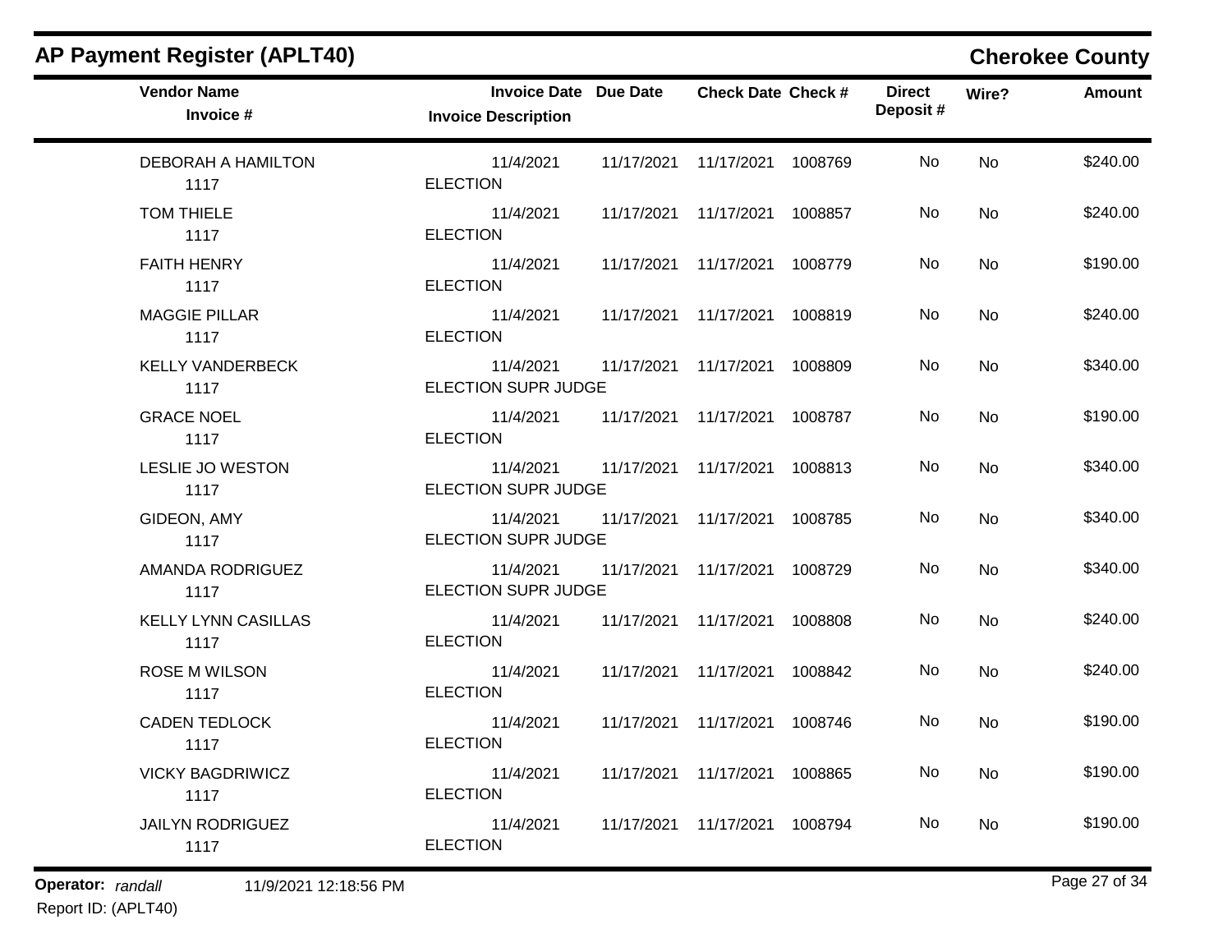|                                          | <b>AP Payment Register (APLT40)</b>                             |                 |                                                            |            |                           |         |                           |           | <b>Cherokee County</b> |
|------------------------------------------|-----------------------------------------------------------------|-----------------|------------------------------------------------------------|------------|---------------------------|---------|---------------------------|-----------|------------------------|
|                                          | <b>Vendor Name</b><br>Invoice #                                 |                 | <b>Invoice Date Due Date</b><br><b>Invoice Description</b> |            | <b>Check Date Check #</b> |         | <b>Direct</b><br>Deposit# | Wire?     | <b>Amount</b>          |
|                                          | PAIGE HUNT<br>1117                                              | <b>ELECTION</b> | 11/4/2021                                                  | 11/17/2021 | 11/17/2021                | 1008834 | No                        | <b>No</b> | \$190.00               |
|                                          | <b>TERRY NORTH</b><br>1117                                      | <b>ELECTION</b> | 11/4/2021                                                  | 11/17/2021 | 11/17/2021                | 1008854 | No                        | No        | \$190.00               |
|                                          | <b>TYSON COOMBES</b><br>1117                                    | <b>ELECTION</b> | 11/4/2021                                                  | 11/17/2021 | 11/17/2021                | 1008862 | No                        | No        | \$190.00               |
|                                          | <b>AMANDA STONE</b><br>1117                                     |                 | 11/4/2021<br><b>ELECTION SUPR JUDGE</b>                    | 11/17/2021 | 11/17/2021                | 1008730 | No                        | No        | \$340.00               |
|                                          | <b>EMMA VILELA</b><br>1117                                      | <b>ELECTION</b> | 11/4/2021                                                  | 11/17/2021 | 11/17/2021                | 1008775 | No                        | No        | \$190.00               |
|                                          | <b>Subtotal for Department: 000:</b>                            |                 |                                                            |            |                           |         |                           |           | \$13,039.13            |
|                                          | <b>Subtotal for Fund: 160:</b>                                  |                 |                                                            |            |                           |         |                           |           | \$13,039.13            |
| 190<br>Fund:<br>Dept:                    | <b>SPECIAL BRIDGE BUILDIN</b><br>000<br><b>NON-DEPARTMENTAL</b> |                 |                                                            |            |                           |         |                           |           |                        |
|                                          | Account: 19000053089 - OTHER CONTRACTUAL                        |                 |                                                            |            |                           |         |                           |           |                        |
|                                          | KANSAS DEPARTMENT OF TRANSPORTATI<br>1117                       |                 | 11/2/2021<br>011 C-5002-01, STP-CR494(321)                 | 11/17/2021 | 11/17/2021                | 1008806 | No                        | No        | \$110,000.00           |
|                                          | <b>SCHWAB-EATON</b><br>19.147-4                                 | INV 19.147-4    | 11/5/2021                                                  | 11/17/2021 | 11/17/2021                | 1008845 | No                        | No        | \$7,135.25             |
|                                          | <b>Subtotal for Department: 000:</b>                            |                 |                                                            |            |                           |         |                           |           |                        |
|                                          | <b>Subtotal for Fund: 190:</b>                                  |                 |                                                            |            |                           |         |                           |           | \$117,135.25           |
| 224<br>Fund:                             | <b>CHEROKEE COUNTY 911</b>                                      |                 |                                                            |            |                           |         |                           |           | \$117,135.25           |
| Operator: randall<br>Report ID: (APLT40) | 11/9/2021 12:18:56 PM                                           |                 |                                                            |            |                           |         |                           |           | Page 28 of 34          |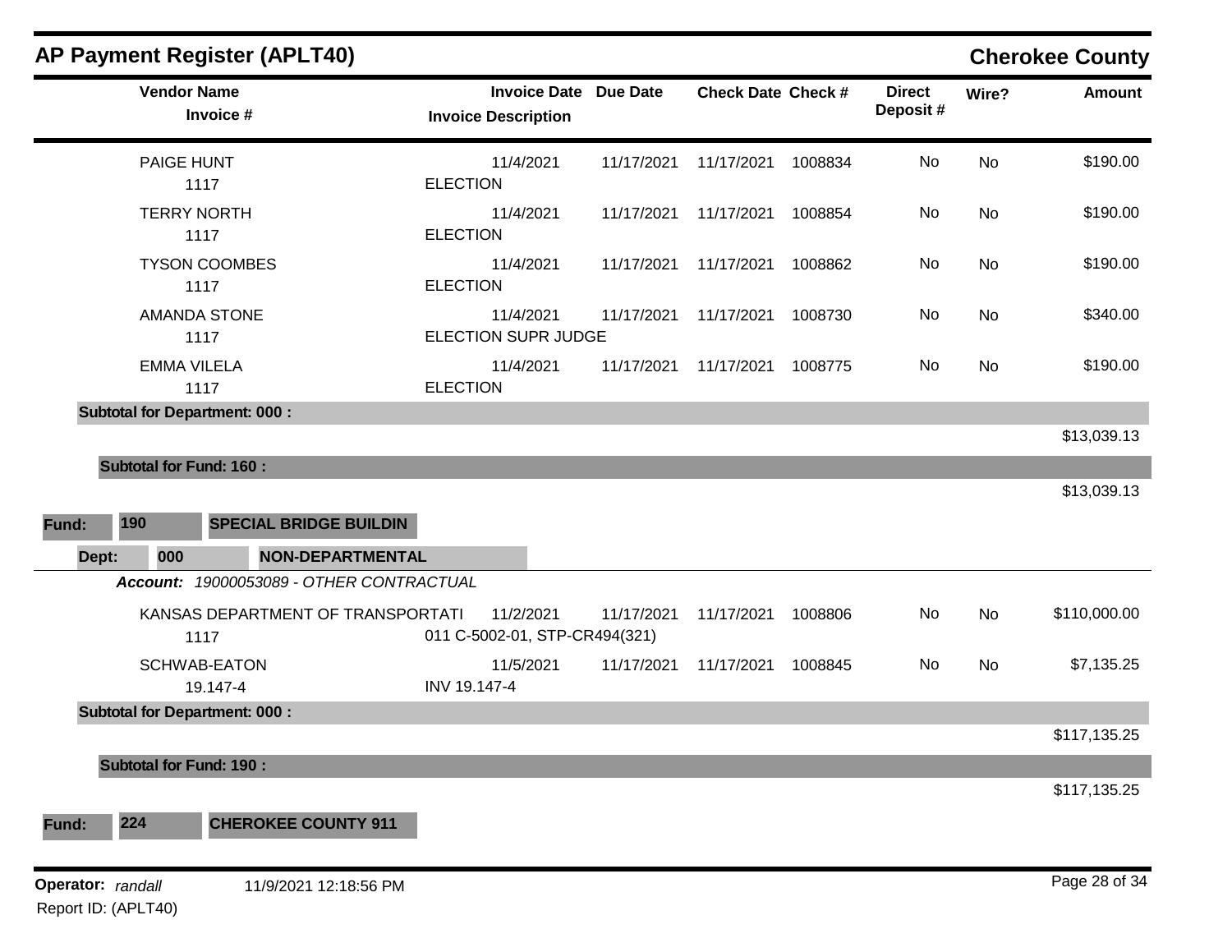|       | <b>AP Payment Register (APLT40)</b>  |                                                 |                                         |                                           |                           |         |                           |           | <b>Cherokee County</b> |
|-------|--------------------------------------|-------------------------------------------------|-----------------------------------------|-------------------------------------------|---------------------------|---------|---------------------------|-----------|------------------------|
|       | <b>Vendor Name</b><br>Invoice #      |                                                 | <b>Invoice Description</b>              | <b>Invoice Date Due Date</b>              | <b>Check Date Check #</b> |         | <b>Direct</b><br>Deposit# | Wire?     | <b>Amount</b>          |
| Dept: | 000                                  | <b>NON-DEPARTMENTAL</b>                         |                                         |                                           |                           |         |                           |           |                        |
|       |                                      | Account: 22400053300 - MISC PAID OUT            |                                         |                                           |                           |         |                           |           |                        |
|       | UR SOLUTIONS<br>20211004             |                                                 | 11/8/2021<br>INV 2021-10-04             | 11/17/2021                                | 11/17/2021                | 1008863 | No.                       | No        | \$593.75               |
|       | <b>AT&amp;T MOBILITY</b>             | 287297386061X10192021                           | 10/27/2021<br>INV 287297386061X10192021 | 11/17/2021                                | 11/17/2021                | 1008735 | No                        | <b>No</b> | \$91.28                |
|       | 1117 224                             | CRAW-KAN TELEPHONE COOPERATIVE INC              | 11/8/2021<br>INV 1818SZ10901.065        | 11/17/2021                                | 11/17/2021                | 1008767 | No.                       | No.       | \$98.00                |
|       | <b>Subtotal for Department: 000:</b> |                                                 |                                         |                                           |                           |         |                           |           |                        |
|       |                                      |                                                 |                                         |                                           |                           |         |                           |           | \$783.03               |
|       | <b>Subtotal for Fund: 224:</b>       |                                                 |                                         |                                           |                           |         |                           |           |                        |
|       |                                      |                                                 |                                         |                                           |                           |         |                           |           | \$783.03               |
| Fund: | 230                                  | <b>APPRAISER COSTS</b>                          |                                         |                                           |                           |         |                           |           |                        |
| Dept: | 000                                  | <b>NON-DEPARTMENTAL</b>                         |                                         |                                           |                           |         |                           |           |                        |
|       |                                      | Account: 23000053021 - PRINTING/OFFICE SUPPLIES |                                         |                                           |                           |         |                           |           |                        |
|       | ARVEST BANK                          |                                                 | 11/3/2021                               | 11/17/2021                                | 11/17/2021                | 1008732 | No.                       | <b>No</b> | \$507.85               |
|       | 1117 AP                              | Account: 23000053027 - SMALL TOOLS/EQUIPMENT    | ACCT 5472, OFFICE SUPPLIES              |                                           |                           |         |                           |           |                        |
|       |                                      |                                                 |                                         |                                           |                           |         |                           |           |                        |
|       | <b>ARVEST BANK</b><br>1117 AP1       |                                                 | 10/21/2021                              | 11/17/2021<br>ACCT 3196, LASERS/MEASURING | 11/17/2021                | 1008732 | No                        | <b>No</b> | \$954.00               |
|       |                                      | Account: 23000053074 - TELEPHONE BILLS          |                                         |                                           |                           |         |                           |           |                        |
|       | 1117                                 | COLUMBUS TELEPHONE COMPANY                      | 10/29/2021<br><b>ACCT 7577</b>          | 11/17/2021                                | 11/17/2021                | 1008763 | No.                       | <b>No</b> | \$111.38               |
|       |                                      | Account: 23000053075 - DUES/SUBSCRIPTIONS       |                                         |                                           |                           |         |                           |           |                        |
|       | <b>SUMNERONE</b><br>3029873          |                                                 | 11/8/2021<br>INV 3029873                | 11/17/2021                                | 11/17/2021                | 1008852 | No.                       | No        | \$122.24               |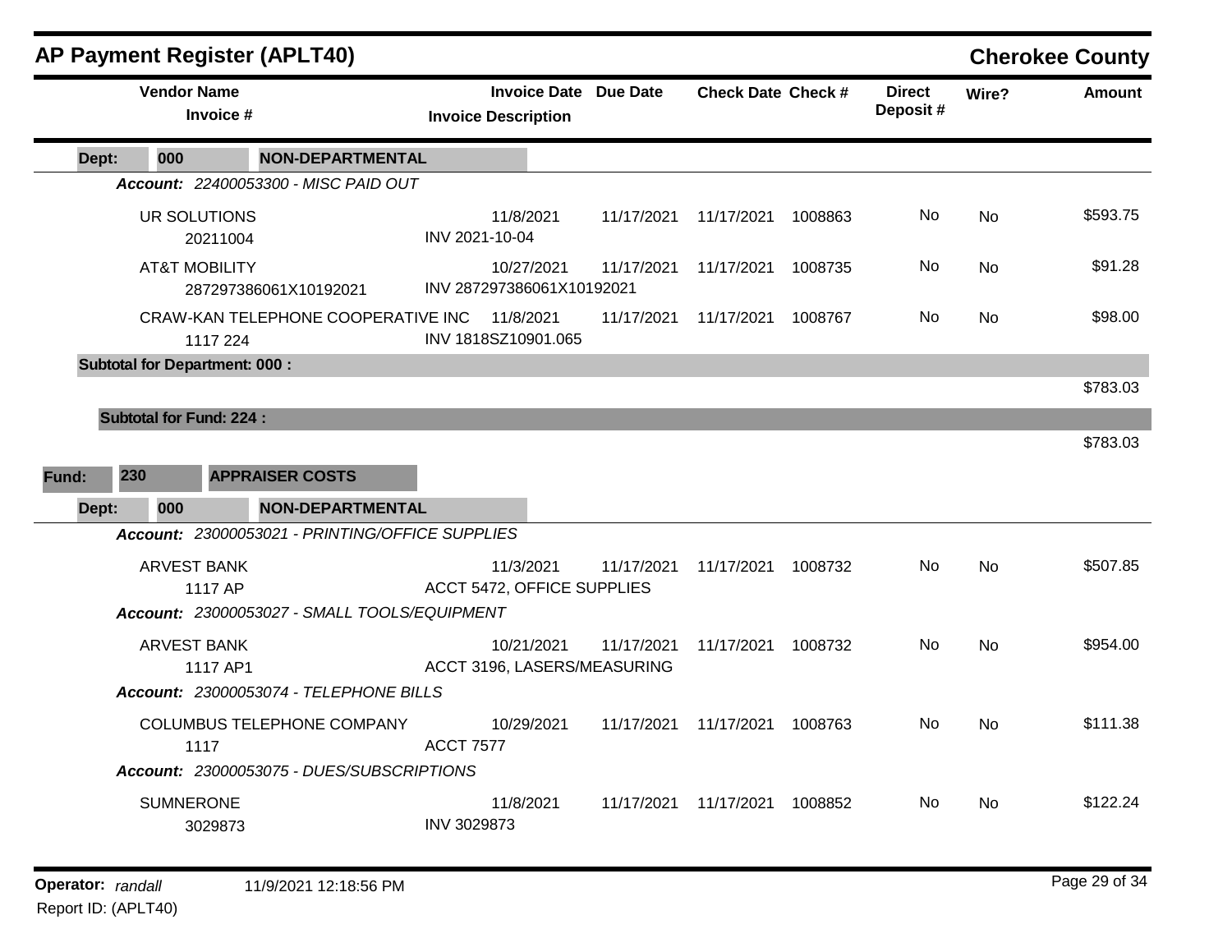| <b>AP Payment Register (APLT40)</b>                                            |                                                            |            |                           |         |                           |           | <b>Cherokee County</b> |
|--------------------------------------------------------------------------------|------------------------------------------------------------|------------|---------------------------|---------|---------------------------|-----------|------------------------|
| <b>Vendor Name</b><br>Invoice #                                                | <b>Invoice Date Due Date</b><br><b>Invoice Description</b> |            | <b>Check Date Check #</b> |         | <b>Direct</b><br>Deposit# | Wire?     | <b>Amount</b>          |
| Account: 23000053088 - PROFESSIONAL DEVELOPMENT                                |                                                            |            |                           |         |                           |           |                        |
| KANSAS CO APPRAISERS ASSOC<br>1117<br>Account: 23000053089 - OTHER CONTRACTUAL | 11/8/2021<br>2021-2022 PARCEL COUNT                        | 11/17/2021 | 11/17/2021                | 1008804 | No                        | <b>No</b> | \$1,579.90             |
| PARCOM, LLC<br>1396                                                            | 10/29/2021<br><b>INV 1396</b>                              | 11/17/2021 | 11/17/2021                | 1008835 | No                        | <b>No</b> | \$143.95               |
| <b>Subtotal for Department: 000:</b>                                           |                                                            |            |                           |         |                           |           | \$3,419.32             |
| <b>Subtotal for Fund: 230:</b><br>300<br><b>SERVICE FOR ELDERLY</b><br>Fund:   |                                                            |            |                           |         |                           |           | \$3,419.32             |
| Dept:<br>000<br><b>NON-DEPARTMENTAL</b>                                        |                                                            |            |                           |         |                           |           |                        |
| Account: 30000053072 - GAS, ELECTRIC, WATER<br><b>CITY OF COLUMBUS</b><br>1117 | 10/29/2021<br>ACCT 07-48820-01                             | 11/17/2021 | 11/17/2021                | 1008758 | No                        | <b>No</b> | \$58.19                |
| <b>LIBERTY UTILITIES</b><br>1117 ELD                                           | 10/29/2021<br>ACCT 124991-59-7                             | 11/17/2021 | 11/17/2021                | 1008815 | No                        | <b>No</b> | \$186.45               |
| KANSAS GAS SERVICE<br>1117 ELD4                                                | 11/2/2021<br>ACCT 510074383117934645                       | 11/17/2021 | 11/17/2021                | 1008807 | No                        | <b>No</b> | \$36.65                |
| KANSAS GAS SERVICE<br>1117 ELD                                                 | 10/29/2021<br>ACCT 510020083 1175382 00                    | 11/17/2021 | 11/17/2021                | 1008807 | No                        | <b>No</b> | \$60.17                |
| KANSAS GAS SERVICE<br>1117 ELD1                                                | 10/29/2021<br>ACCT 510724504 2014982 18                    | 11/17/2021 | 11/17/2021                | 1008807 | No                        | No        | \$33.68                |
| KANSAS GAS SERVICE<br>1117 ELD2<br>Account: 30000053074 - TELEPHONE BILLS      | 11/2/2021<br>ACCT 512076592119135109                       | 11/17/2021 | 11/17/2021                | 1008807 | No                        | No        | \$31.78                |
|                                                                                |                                                            |            |                           |         |                           |           |                        |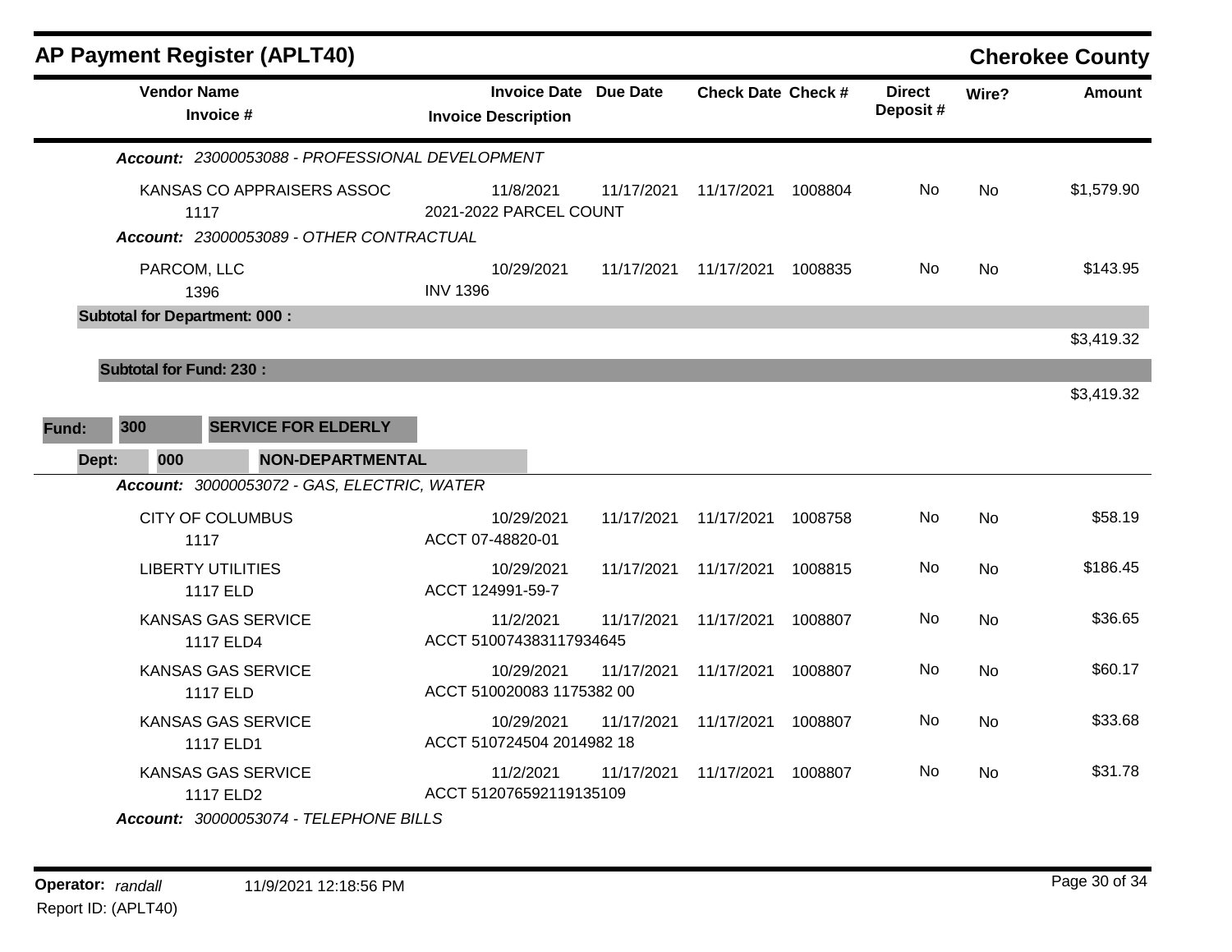| <b>AP Payment Register (APLT40)</b>                                                                                       |                                                            |            |                           |         |                           |           | <b>Cherokee County</b> |
|---------------------------------------------------------------------------------------------------------------------------|------------------------------------------------------------|------------|---------------------------|---------|---------------------------|-----------|------------------------|
| <b>Vendor Name</b><br>Invoice #                                                                                           | <b>Invoice Date Due Date</b><br><b>Invoice Description</b> |            | <b>Check Date Check #</b> |         | <b>Direct</b><br>Deposit# | Wire?     | <b>Amount</b>          |
| <b>CENTURYLINK</b><br>1117 ELD1                                                                                           | 11/8/2021<br>ACCT 313571296                                | 11/17/2021 | 11/17/2021                | 1008754 | No                        | <b>No</b> | \$89.54                |
| <b>CENTURYLINK</b><br>1117 ELD                                                                                            | 11/8/2021<br>ACCT 313355170                                | 11/17/2021 | 11/17/2021                | 1008754 | No                        | No        | \$104.81               |
| <b>CENTURYLINK</b><br>1117                                                                                                | 11/1/2021<br>ACCT 320494722                                | 11/17/2021 | 11/17/2021                | 1008753 | No.                       | No        | \$4.24                 |
| <b>CENTURYLINK</b><br>1117 EL                                                                                             | 11/1/2021<br>ACCT 320497874                                | 11/17/2021 | 11/17/2021                | 1008753 | No                        | No        | \$4.24                 |
| <b>Subtotal for Department: 000:</b>                                                                                      |                                                            |            |                           |         |                           |           | \$609.75               |
| <b>Subtotal for Fund: 300:</b><br>330<br><b>SEWER DISTRICT#1 OPER</b><br>Fund:<br><b>NON-DEPARTMENTAL</b><br>Dept:<br>000 |                                                            |            |                           |         |                           |           | \$609.75               |
| Account: 33000053072 - GAS, ELECTRIC, WATER                                                                               |                                                            |            |                           |         |                           |           |                        |
| <b>LIBERTY UTILITIES</b><br>1117 SEW6                                                                                     | 11/8/2021<br>ACCT 369339-68-4                              | 11/17/2021 | 11/17/2021                | 1008815 | No                        | No        | \$72.28                |
| <b>LIBERTY UTILITIES</b><br>1117 SEW2                                                                                     | 11/2/2021<br>ACCT 547731-85-1                              | 11/17/2021 | 11/17/2021                | 1008815 | No                        | No        | \$656.46               |
| <b>LIBERTY UTILITIES</b><br><b>1117 SEW</b>                                                                               | 11/2/2021<br>ACCT 487490-67-4                              | 11/17/2021 | 11/17/2021                | 1008815 | No                        | <b>No</b> | \$52.64                |
| <b>LIBERTY UTILITIES</b><br>1117 SEW1                                                                                     | 11/2/2021<br>ACCT 059522-21-9                              | 11/17/2021 | 11/17/2021                | 1008815 | No                        | <b>No</b> | \$125.95               |
| <b>LIBERTY UTILITIES</b><br>1117 SEW4                                                                                     | 11/8/2021<br>ACCT 866807-56-3                              | 11/17/2021 | 11/17/2021                | 1008815 | No                        | <b>No</b> | \$147.56               |
| <b>LIBERTY UTILITIES</b><br>1117 SEW3                                                                                     | 11/8/2021<br>ACCT 535793-78-0                              | 11/17/2021 | 11/17/2021                | 1008815 | No                        | <b>No</b> | \$38.73                |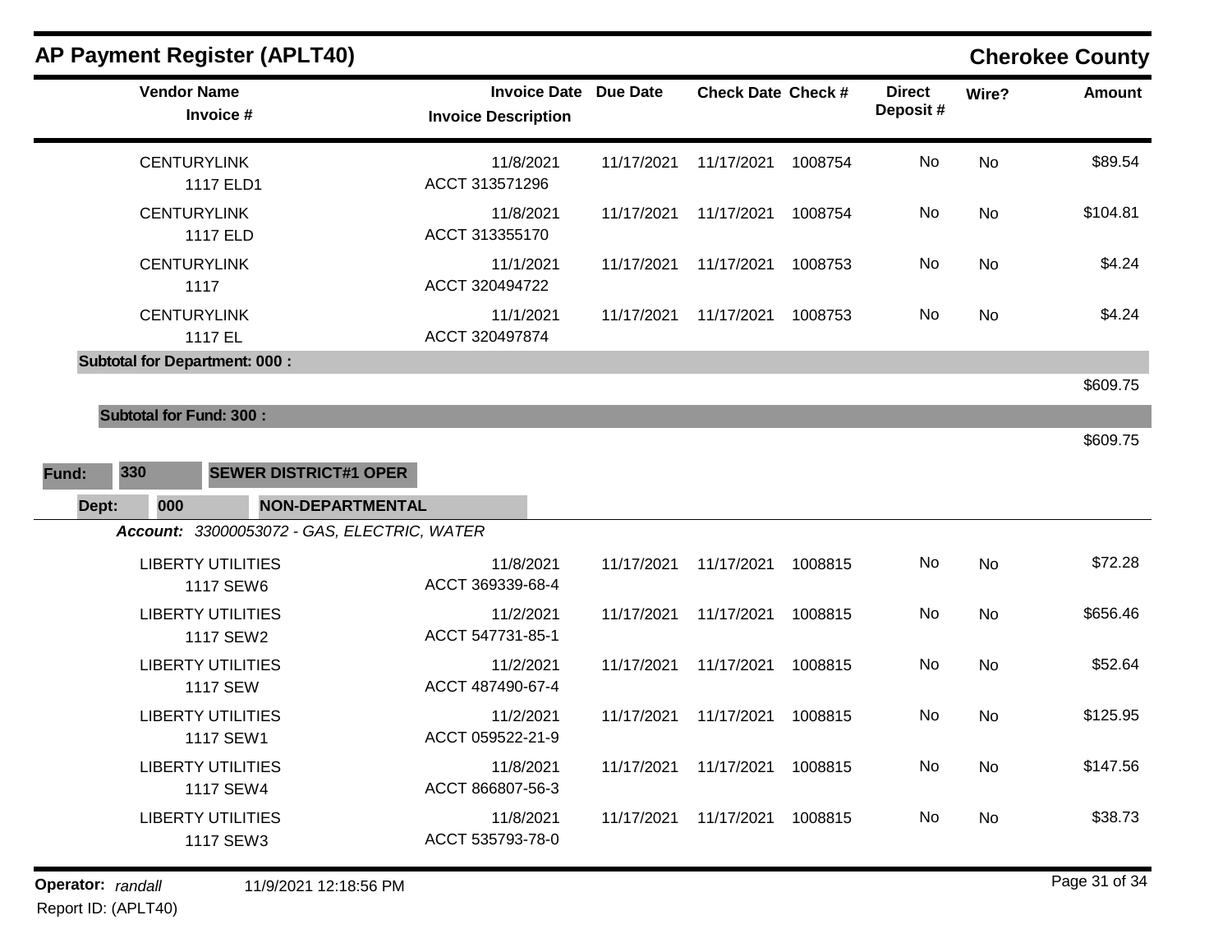|                   |                                | <b>AP Payment Register (APLT40)</b>       |                                                            |            |                           |         |                           |       | <b>Cherokee County</b> |
|-------------------|--------------------------------|-------------------------------------------|------------------------------------------------------------|------------|---------------------------|---------|---------------------------|-------|------------------------|
|                   | <b>Vendor Name</b>             | Invoice #                                 | <b>Invoice Date Due Date</b><br><b>Invoice Description</b> |            | <b>Check Date Check #</b> |         | <b>Direct</b><br>Deposit# | Wire? | Amount                 |
|                   |                                | Account: 33000053074 - TELEPHONE BILLS    |                                                            |            |                           |         |                           |       |                        |
|                   |                                | <b>CENTURYLINK</b><br><b>1117 SEW</b>     | 11/2/2021<br>ACCT 438097159                                | 11/17/2021 | 11/17/2021                | 1008754 | No                        | No    | \$201.96               |
|                   |                                | Account: 33000053089 - OTHER CONTRACTUAL  |                                                            |            |                           |         |                           |       |                        |
|                   |                                | <b>SJE RHOMBUS</b><br>CD99411327          | 11/5/2021<br><b>INV CD99411327</b>                         | 11/17/2021 | 11/17/2021                | 1008847 | No                        | No    | \$120.00               |
|                   |                                | <b>Subtotal for Department: 000:</b>      |                                                            |            |                           |         |                           |       |                        |
|                   |                                |                                           |                                                            |            |                           |         |                           |       | \$1,415.58             |
|                   | <b>Subtotal for Fund: 330:</b> |                                           |                                                            |            |                           |         |                           |       |                        |
|                   |                                |                                           |                                                            |            |                           |         |                           |       | \$1,415.58             |
| Fund:             | 413                            | <b>ATTORNEY APPLICATION</b>               |                                                            |            |                           |         |                           |       |                        |
| Dept:             | 000                            | <b>NON-DEPARTMENTAL</b>                   |                                                            |            |                           |         |                           |       |                        |
|                   |                                | Account: 41300053089 - OTHER CONTRACTUAL  |                                                            |            |                           |         |                           |       |                        |
|                   |                                | <b>ARVEST BANK</b><br>1117 AT1            | 11/8/2021<br><b>ACCT 1936</b>                              | 11/17/2021 | 11/17/2021                | 1008732 | No.                       | No    | \$8.16                 |
|                   |                                | <b>Subtotal for Department: 000:</b>      |                                                            |            |                           |         |                           |       |                        |
|                   |                                |                                           |                                                            |            |                           |         |                           |       | \$8.16                 |
|                   | <b>Subtotal for Fund: 413:</b> |                                           |                                                            |            |                           |         |                           |       |                        |
|                   |                                |                                           |                                                            |            |                           |         |                           |       | \$8.16                 |
| Fund:             | 450                            | <b>TOURISM &amp; CONVENTION</b>           |                                                            |            |                           |         |                           |       |                        |
| Dept:             | 000                            | <b>NON-DEPARTMENTAL</b>                   |                                                            |            |                           |         |                           |       |                        |
|                   |                                | Account: 45000053300 - MISC PAID OUT      |                                                            |            |                           |         |                           |       |                        |
|                   |                                | BAXTER SPRINGS CHAMBER OF COMMERC<br>1117 | 10/29/2021<br><b>TRANSIENT GUEST TAX</b>                   | 11/17/2021 | 11/17/2021                | 1008738 | No                        | No    | \$893.01               |
|                   |                                | CHEROKEE COUNTY TOURISM GRANT PRO<br>1117 | 10/29/2021<br><b>TRANSIENT GUEST TAX</b>                   | 11/17/2021 | 11/17/2021                | 1008756 | No                        | No    | \$595.34               |
| Operator: randall |                                | 11/9/2021 12:18:56 PM                     |                                                            |            |                           |         |                           |       | Page 32 of 34          |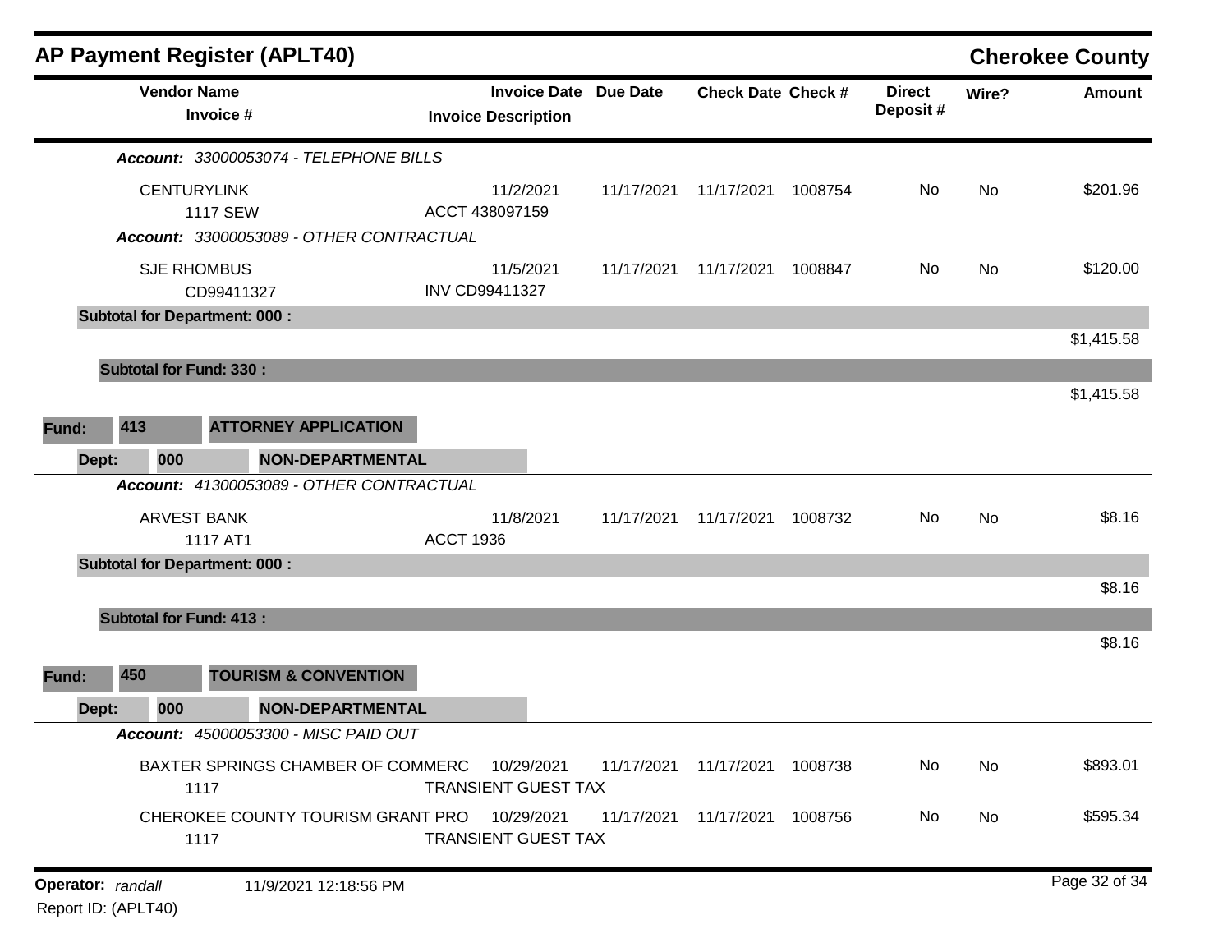|       |                                      |           | <b>AP Payment Register (APLT40)</b>  |                            |                                          |            |                           |         |                                   |           | <b>Cherokee County</b> |
|-------|--------------------------------------|-----------|--------------------------------------|----------------------------|------------------------------------------|------------|---------------------------|---------|-----------------------------------|-----------|------------------------|
|       | <b>Vendor Name</b>                   | Invoice # |                                      | <b>Invoice Description</b> | <b>Invoice Date Due Date</b>             |            | <b>Check Date Check #</b> |         | <b>Direct</b><br>Deposit#         | Wire?     | <b>Amount</b>          |
|       |                                      | 1117      | <b>COLUMBUS CHAMBER OF COMMERCE</b>  |                            | 10/29/2021<br><b>TRANSIENT GUEST TAX</b> | 11/17/2021 | 11/17/2021                | 1008762 | No                                | No        | \$893.02               |
|       | <b>Subtotal for Department: 000:</b> |           |                                      |                            |                                          |            |                           |         |                                   |           |                        |
|       |                                      |           |                                      |                            |                                          |            |                           |         |                                   |           | \$2,381.37             |
|       | <b>Subtotal for Fund: 450:</b>       |           |                                      |                            |                                          |            |                           |         |                                   |           |                        |
|       |                                      |           |                                      |                            |                                          |            |                           |         |                                   |           | \$2,381.37             |
| Fund: | 490                                  |           | <b>SPECIAL LAW ENFORCEM</b>          |                            |                                          |            |                           |         |                                   |           |                        |
| Dept: | 000                                  |           | <b>NON-DEPARTMENTAL</b>              |                            |                                          |            |                           |         |                                   |           |                        |
|       |                                      |           | Account: 49000053300 - MISC PAID OUT |                            |                                          |            |                           |         |                                   |           |                        |
|       | <b>ARVEST BANK</b>                   | 1117 SH6  |                                      | <b>ACCT 1738</b>           | 11/4/2021                                | 11/17/2021 | 11/17/2021                | 1008733 | No                                | <b>No</b> | \$48.27                |
|       | <b>ARVEST BANK</b>                   | 1117 SH1  |                                      | <b>ACCT 1605</b>           | 11/4/2021                                | 11/17/2021 | 11/17/2021                | 1008732 | No                                | No        | \$34.95                |
|       | <b>Subtotal for Department: 000:</b> |           |                                      |                            |                                          |            |                           |         |                                   |           |                        |
|       |                                      |           |                                      |                            |                                          |            |                           |         |                                   |           | \$83.22                |
|       | <b>Subtotal for Fund: 490:</b>       |           |                                      |                            |                                          |            |                           |         |                                   |           |                        |
|       |                                      |           |                                      |                            |                                          |            |                           |         |                                   |           | \$83.22                |
|       |                                      |           |                                      |                            |                                          |            |                           |         | Total for Bank 1 Account 1120298: |           | \$288,237.17           |
|       |                                      |           |                                      |                            |                                          |            |                           |         | ***** Total Invoices Paid:        |           | \$288,237.17           |